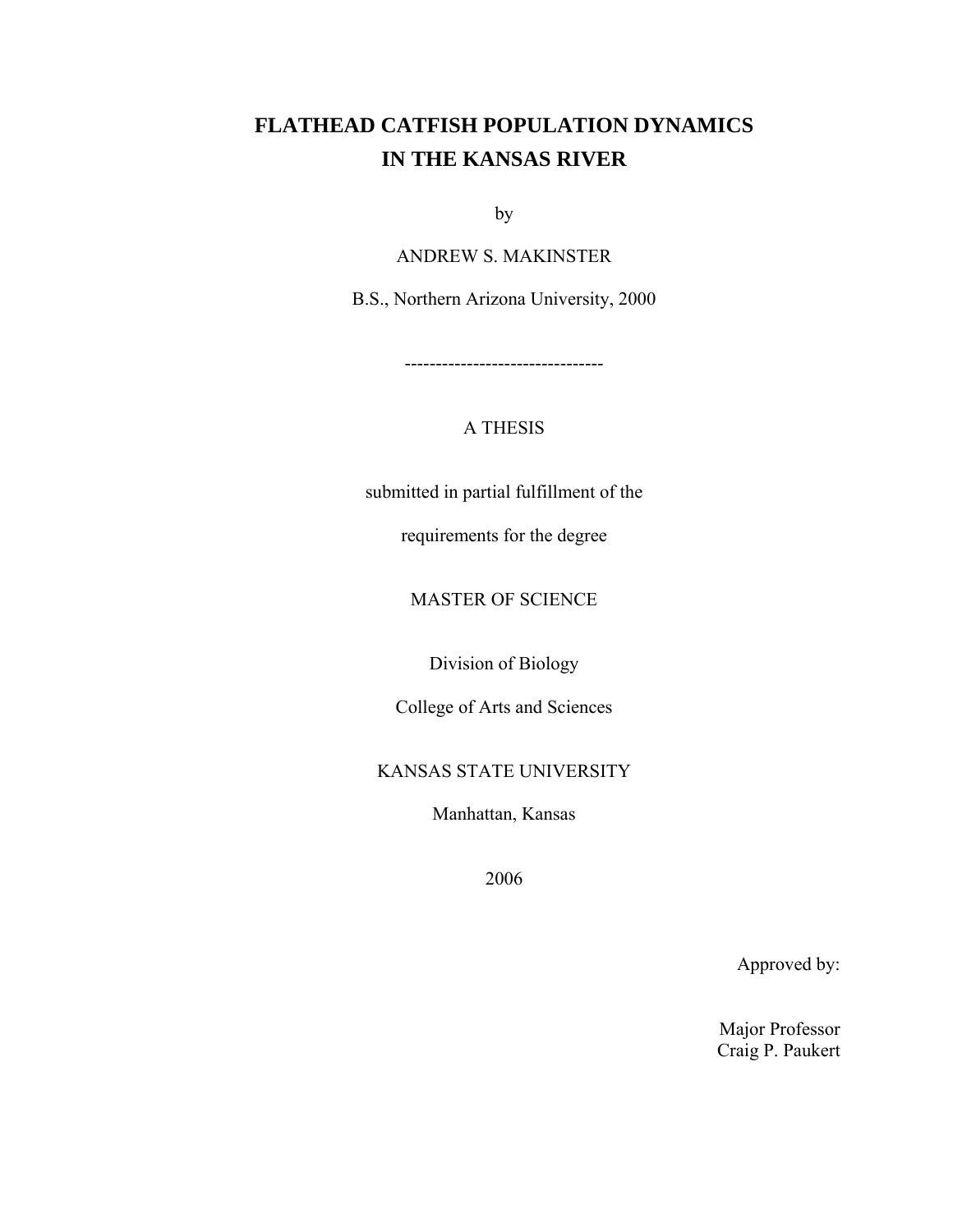#### **ABSTRACT**

 We investigated the spatial variation of flathead catfish *Pylodictis olivaris* relative abundance, condition, size structure, growth, and total annual mortality in the 274-km Kansas River. A randomized, electrofishing regime was used to collect fish throughout the river between May-August, 2005-2006. Relative abundance of age 1 fish ( $\leq$  200 mm), subadult ( $>$  200-400 mm), and adult fish ( $>$  400 mm) ranged from 0.34 to 14.67 fish per hour, with lowest abundance of all sizes of fish occurring in the lowermost river segment. Increased abundance of age 1 flathead catfish appeared to be related to availability of riprap habitats, but no relation was found among larger fish. Body condition (relative weight) decreased with increased fish size and was consistent across river segments. Proportional stock density (PSD) remained consistent across all river segments ranging from 21 to 75. Mean length at age 3 ranged from 293 to 419 mm total length among river segments with the slowest growth occurring in the lowermost segment and fastest growth in upper segments of the river. Total annual mortality estimated from catch curves followed a similar trend and varied from 11-28% throughout the river with exploitation likely < 10% based on tag returns. Discriminant function analysis suggested flathead catfish abundance and growth differed among four reaches of the Kansas River. Simulation modeling of 305 mm, 610 mm, and 762 mm minimum length limits revealed PSD and relative stock density of preferred-sized fish (RSD-P) declined substantially (> 25 PSD units and > 15 RSD-P units) as exploitation increased regardless of river reach, suggesting different regulations among reaches was not needed. No substantial differences were observed in flathead catfish size structure with the 610 and 762 mm length limits among reaches; however, anglers would have to sacrifice about 50% of the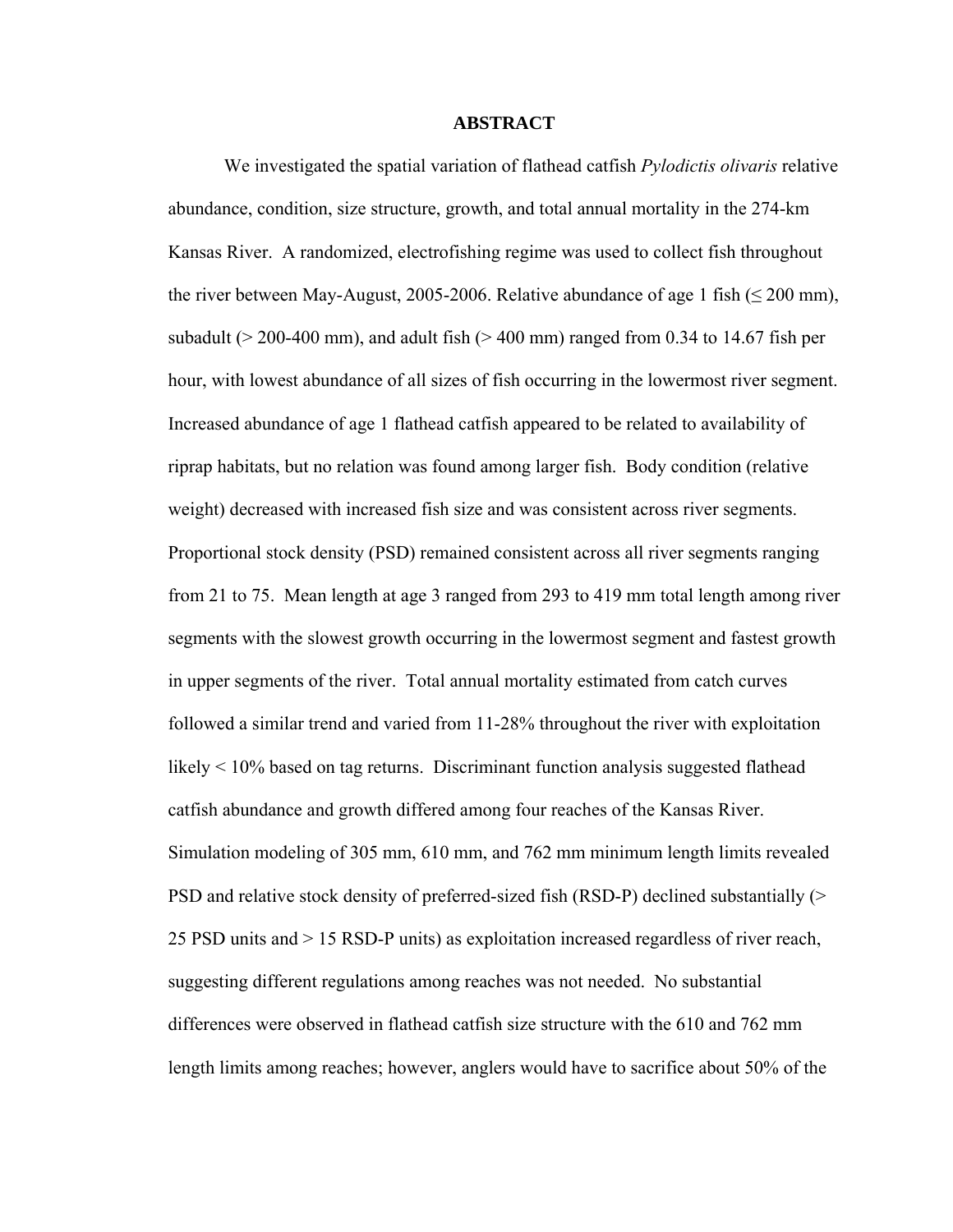number flathead catfish harvested under current mortality conditions with a 610 mm length limit. Estimated mortality caps revealed that each reach could sustain about 60% and 55% total annual mortality to maintain current PSD and RSD-P levels, respectively. Spatial differences in population dynamics need to be considered when evaluating riverine fish populations. Maintaining a quality fishery for flathead catfish in the Kansas River may require more restrictive harvest regulations if exploitation increases.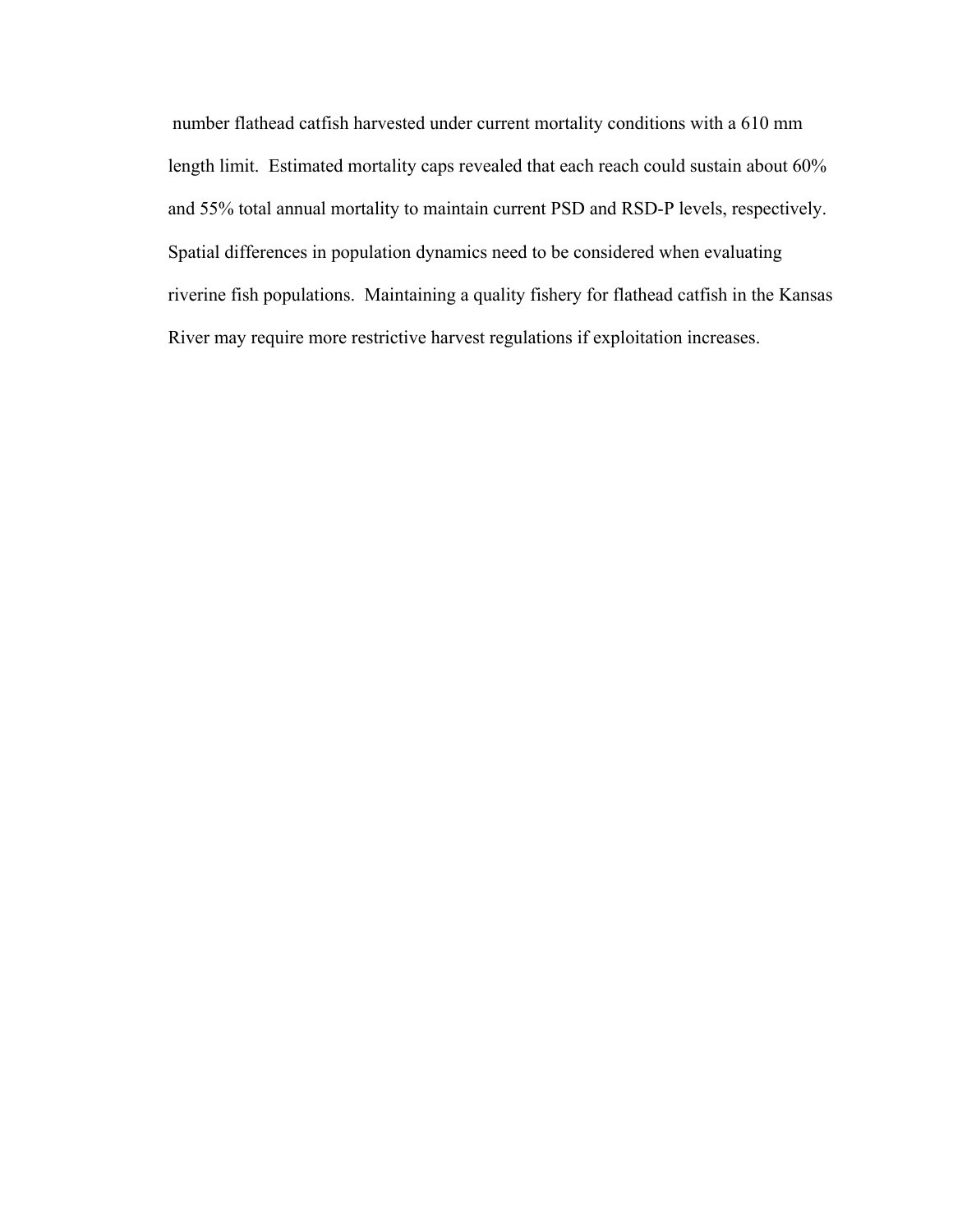## **TABLE OF CONTENTS**

| <b>TABLE OF CONTENTS</b> |                                                                                                                                                                                                                                                                                                                                                                    | $\mathbf{i}$                                                                                                                     |
|--------------------------|--------------------------------------------------------------------------------------------------------------------------------------------------------------------------------------------------------------------------------------------------------------------------------------------------------------------------------------------------------------------|----------------------------------------------------------------------------------------------------------------------------------|
| <b>LIST OF FIGURES</b>   |                                                                                                                                                                                                                                                                                                                                                                    | 111                                                                                                                              |
| <b>LIST OF TABLES</b>    |                                                                                                                                                                                                                                                                                                                                                                    | 1V                                                                                                                               |
| <b>ACKNOWLEDGEMENTS</b>  |                                                                                                                                                                                                                                                                                                                                                                    | V                                                                                                                                |
| <b>PREFACE</b>           |                                                                                                                                                                                                                                                                                                                                                                    | vi                                                                                                                               |
|                          | CHAPTER 1: Longitudinal patterns in flathead catfish population<br>dynamics within a large prairie river                                                                                                                                                                                                                                                           | 1                                                                                                                                |
|                          | <b>ABSTRACT</b><br><b>INTRODUCTION</b><br><b>METHODS</b><br>Study area<br>Fish sampling<br>Habitat classification<br>Population indices<br>Data analyses<br><b>RESULTS</b><br><b>DISCUSSION</b><br><b>ACKNOWLEDGEMENTS</b><br><b>LITERATURE CITED</b>                                                                                                              | 1<br>$\mathbf{1}$<br>$\overline{\mathbf{3}}$<br>$\overline{\mathbf{3}}$<br>$\overline{4}$<br>5<br>6<br>8<br>10<br>14<br>18<br>19 |
|                          | CHAPTER 2: Effects and utility of minimum length limits and mortality<br>caps for flathead catfish in reaches of a large prairie river                                                                                                                                                                                                                             | 35                                                                                                                               |
|                          | <b>ABSTRACT</b><br><b>INTRODUCTION</b><br><b>METHODS</b><br>Study area<br>Reach classification<br>Data collection and fish handling<br>Length limit simulations<br>Mortality caps<br><b>RESULTS</b><br>Model parameters<br>Size structure and number harvested<br>Mortality caps<br><b>DISCUSSION</b><br><b>MANAGEMENT IMPLICATIONS</b><br><b>ACKNOWLEDGEMENTS</b> | 35<br>36<br>38<br>38<br>39<br>39<br>41<br>42<br>43<br>43<br>43<br>45<br>45<br>49<br>49                                           |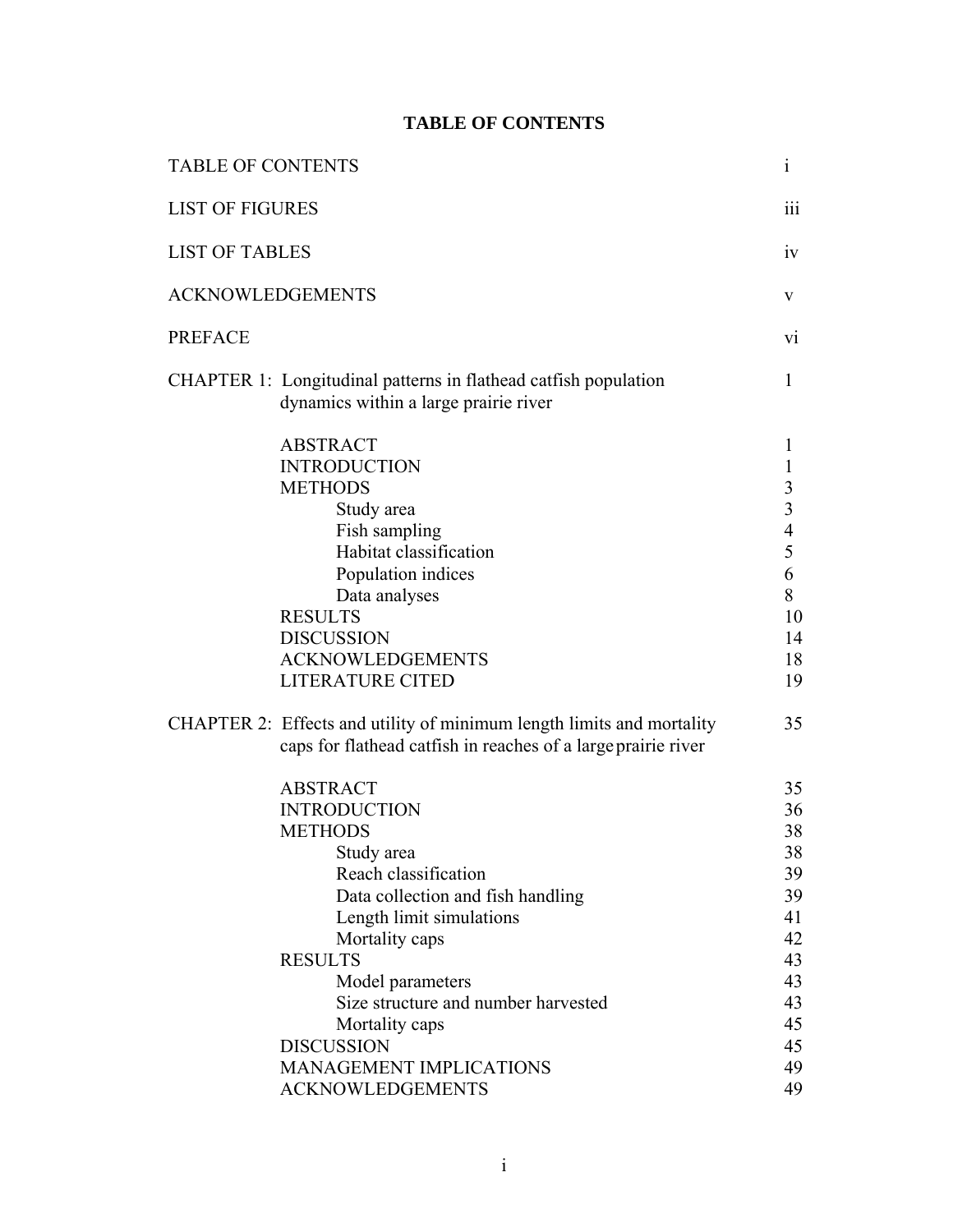## LITERATURE CITED 51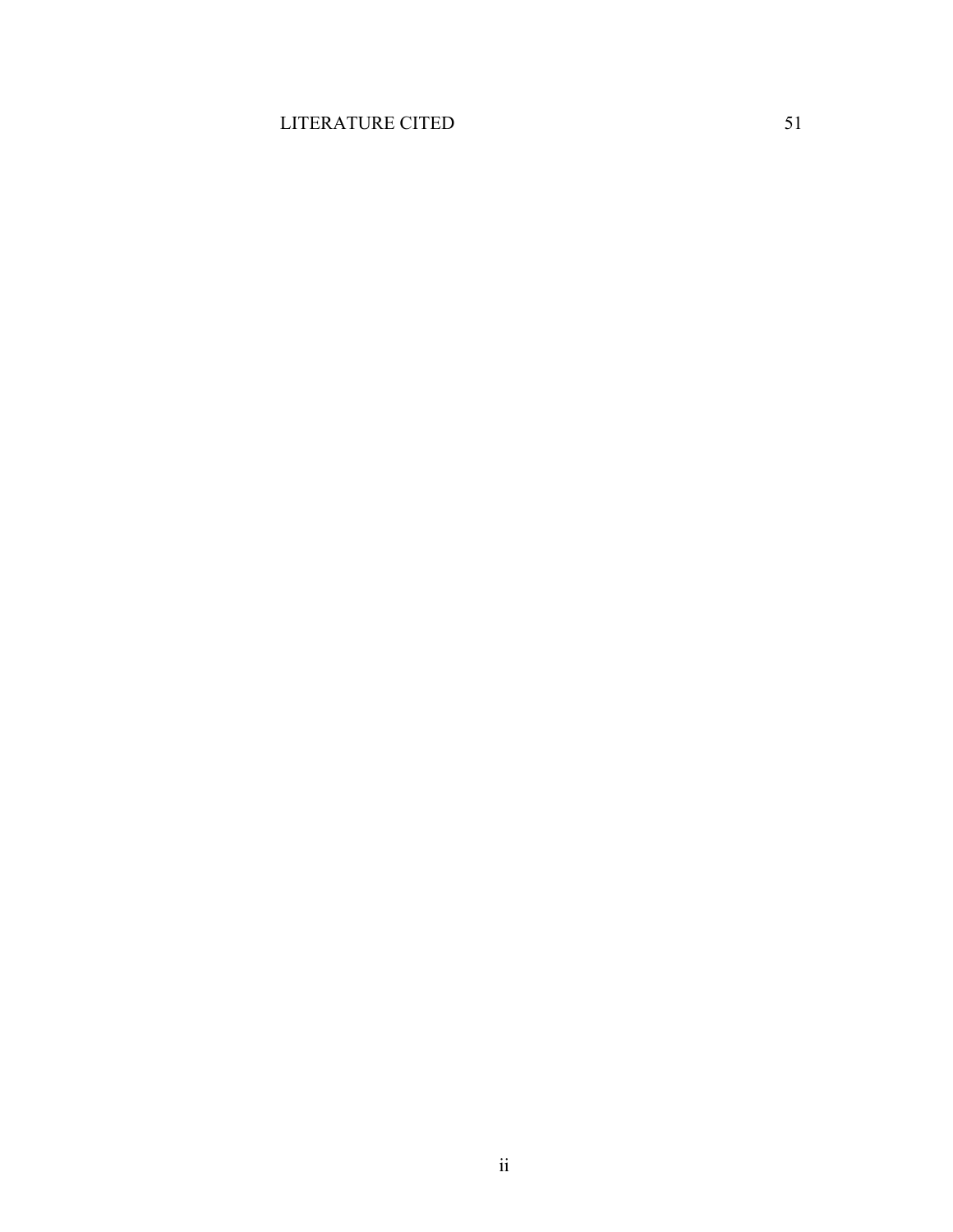## **LIST OF FIGURES**

| <b>Figure</b> |                                                                                                                                                                                                      | Page |
|---------------|------------------------------------------------------------------------------------------------------------------------------------------------------------------------------------------------------|------|
| 1.1:          | Map of the Kansas River from its formation near Junction City, Kansas,<br>to its confluence with the Missouri River in Kansas City, Kansas.                                                          | 29   |
| 1.2:          | Length-frequency of flathead catfish captured during summer random<br>electrofishing and all sampling from 2005-2006.                                                                                | 30   |
| 1.3:          | Age-frequency of all flathead catfish captured from 2005-2006.                                                                                                                                       | 31   |
| 1.4:          | Mean relative abundance and mean relative weight of three flathead<br>catfish size classes, mean length at age 3, and a growth coefficient by<br>Kansas River segment from 2005-2006.                | 32   |
| 1.5:          | Flathead catfish mean proportional stock density and total annual<br>mortality by Kansas River segment from 2005-2006.                                                                               | 33   |
| 1.6:          | Proportion of shoreline habitat sampled during summer random<br>electrofishing from May-August, 2005-2006.                                                                                           | 34   |
| 2.1:          | Map of the Kansas River showing distinct management reaches.                                                                                                                                         | 58   |
| 2.2:          | Predicted flathead catfish mean proportional stock density of four<br>reaches of the Kansas River under various length limits with varying<br>natural and fishing mortalities.                       | 59   |
| 2.3:          | Predicted flathead catfish mean relative stock density of preferred-<br>length fish in four reaches of the Kansas River under various length<br>limits with varying natural and fishing mortalities. | 60   |
| 2.4:          | Predicted number of harvested flathead catfish in four reaches of the<br>Kansas River under various length limits with varying natural and<br>fishing mortalities.                                   | 61   |
| 2.5:          | Flathead catfish estimated mortality caps for five PSD and four<br>RSD-P objectives in three reaches of the Kansas River.                                                                            | 62   |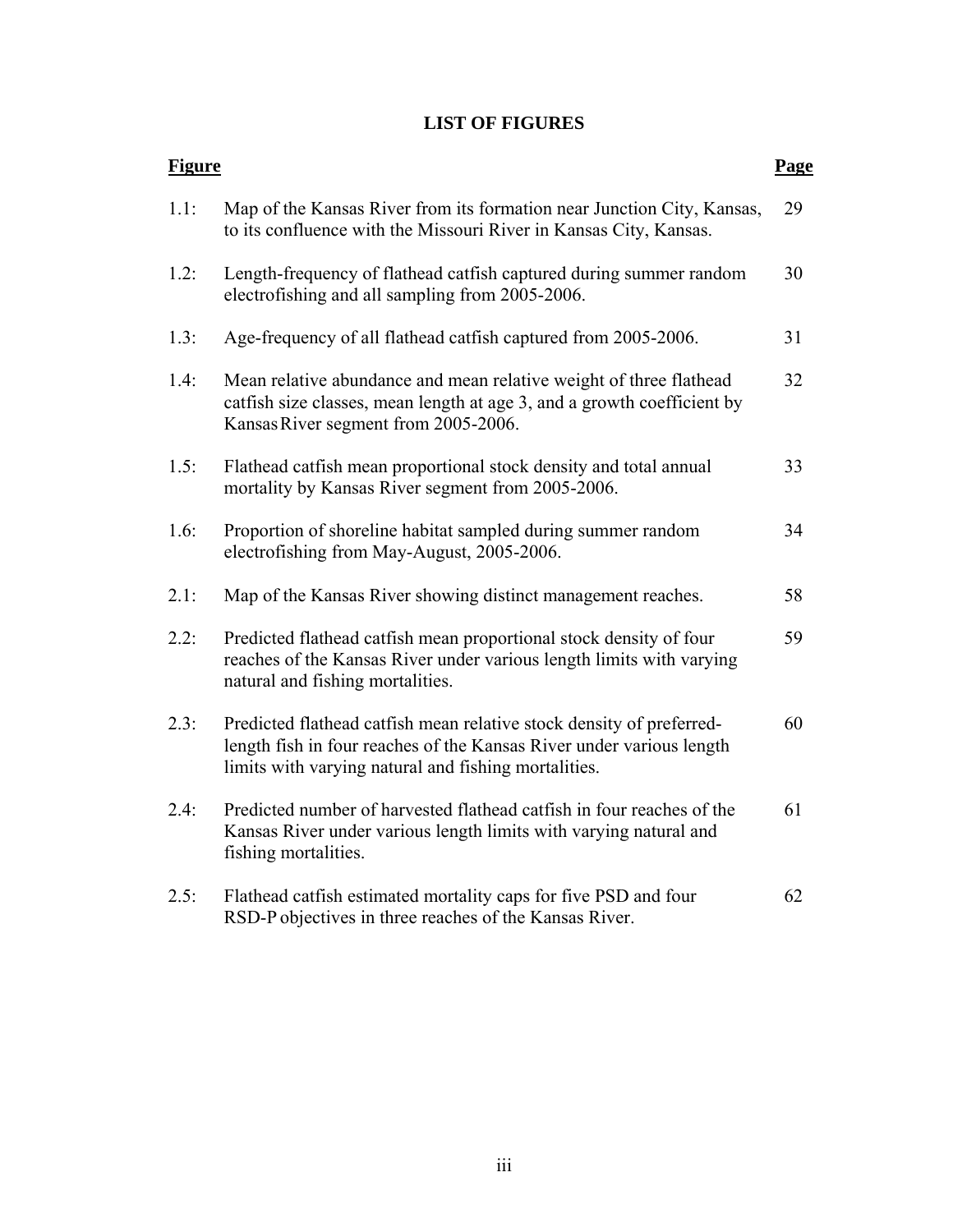## **LIST OF TABLES**

| <b>Table</b> |                                                                                                                                                                                              |    |
|--------------|----------------------------------------------------------------------------------------------------------------------------------------------------------------------------------------------|----|
| 1.1:         | Summary of the 16 Kansas River segments with associated adjusted<br>mean water depths, river kilometer range, USGS gauging station code,<br>and the nearest city.                            | 26 |
| $1.2$ :      | Results of ANCOVA on relative abundance of three sizes of flathead<br>catfish among sampled shoreline habitats during summer random<br>electrofishing from May-August, 2005-2006.            | 27 |
| 1.3:         | Mean relative abundance and condition for three sizes of flathead<br>catfish with estimates of growth, size structure, and mortality in four<br>reaches of the Kansas River.                 | 28 |
| 2.1:         | Estimated flathead catfish model parameters used to simulate effects<br>of three minimum length limits under varying natural and fishing<br>mortalities in four reaches of the Kansas River. | 57 |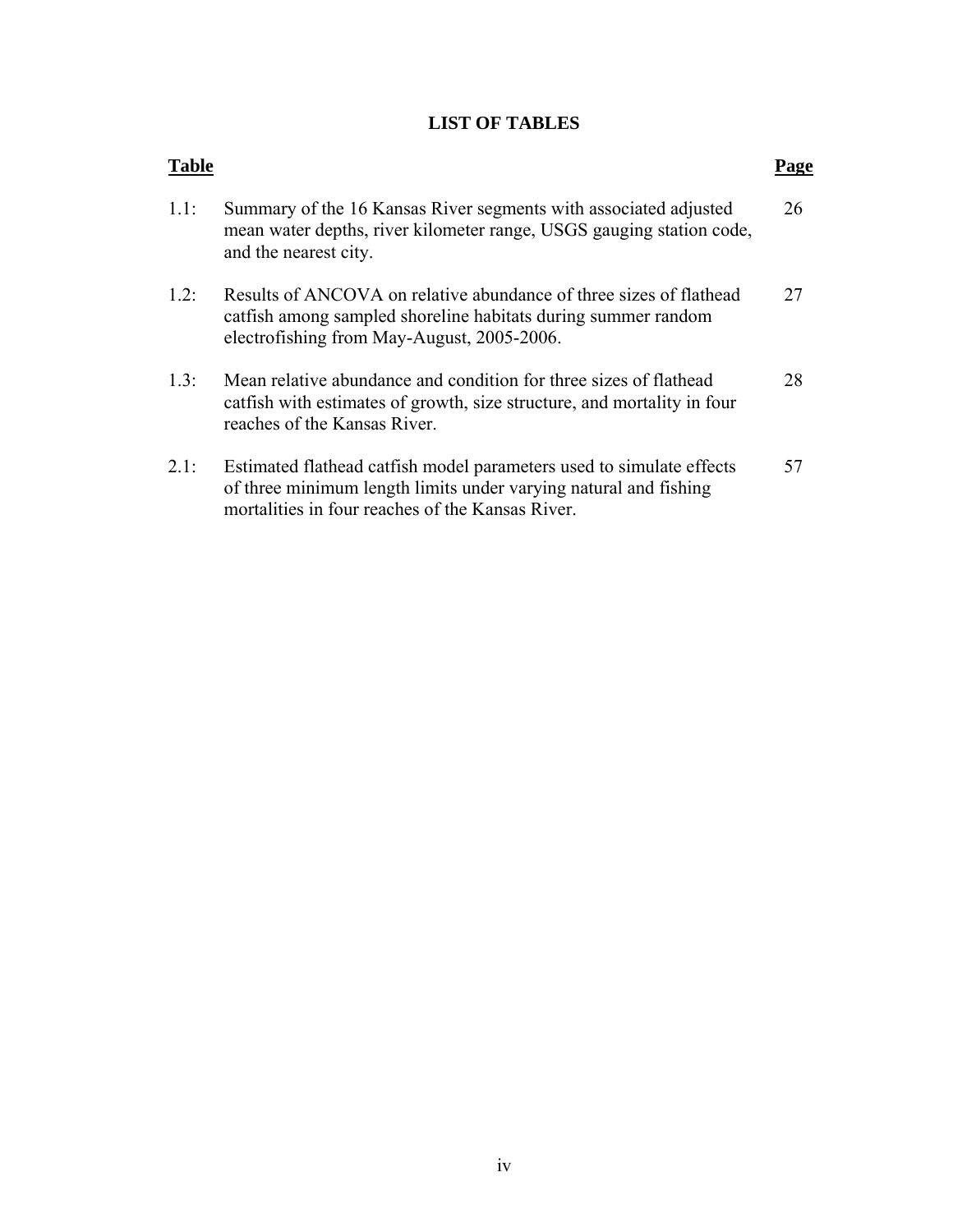#### **ACKNOWLEDGEMENTS**

 I have thoroughly enjoyed my time at Kansas State University and wish to thank the faculty, staff, and other graduate students in the Division of Biology. I also wish to thank the faculty and staff of the Kansas Cooperative Fish and Wildlife Research Unit for their guidance, especially Dr. Joanna Whittier for her technical support and patience.

 I wish to thank my committee members Drs. Walter Dodds and Keith Gido for their advisement and help in advancing my knowledge of aquatic systems. I especially thank my Major Professor, Dr. Craig Paukert, for his patience, guidance, friendship, and sense of humor that made the time at Kansas State University so much more enjoyable.

 I would also like to thank Jesse Fischer and Phil Brinkley for their help during this project and their friendship. I especially thank Jeff Eitzmann and Miles Thompson for their hard work dragging and walking the river as well as for their friendship during the two years of the project, without which this project would have never worked.

 I am very grateful to the Kansas Department of Wildlife and Parks for providing financial support vital to the project, especially Doug Nygren. I also thank KDWP biologists Kristen Hase, Tom Mosher, Jim Stephen, Ron Martini, and Jason Goekler for their support.

 I especially wish to thank my family for their encouragement and support, both financially and emotionally, during my time at Kansas State University. This thesis is dedicated to my parents, Terryl and Suzanne Makinster.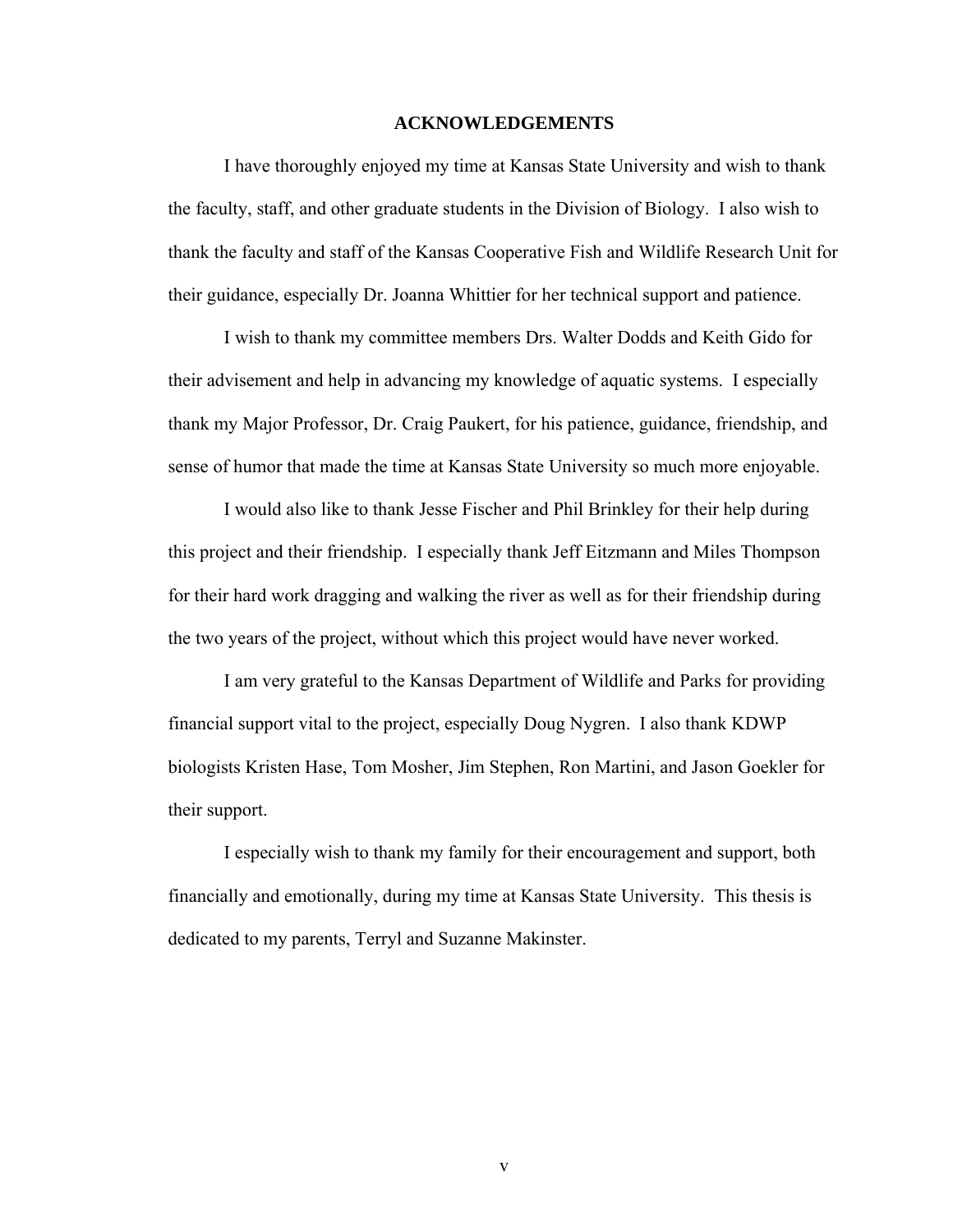## **PREFACE**

This thesis was my own personal work; however, it is written in the third person because it is formatted for submission into *Transactions of the American Fisheries Society* (chapter 1) and *North American Journal of Fisheries Management* (chapter 2).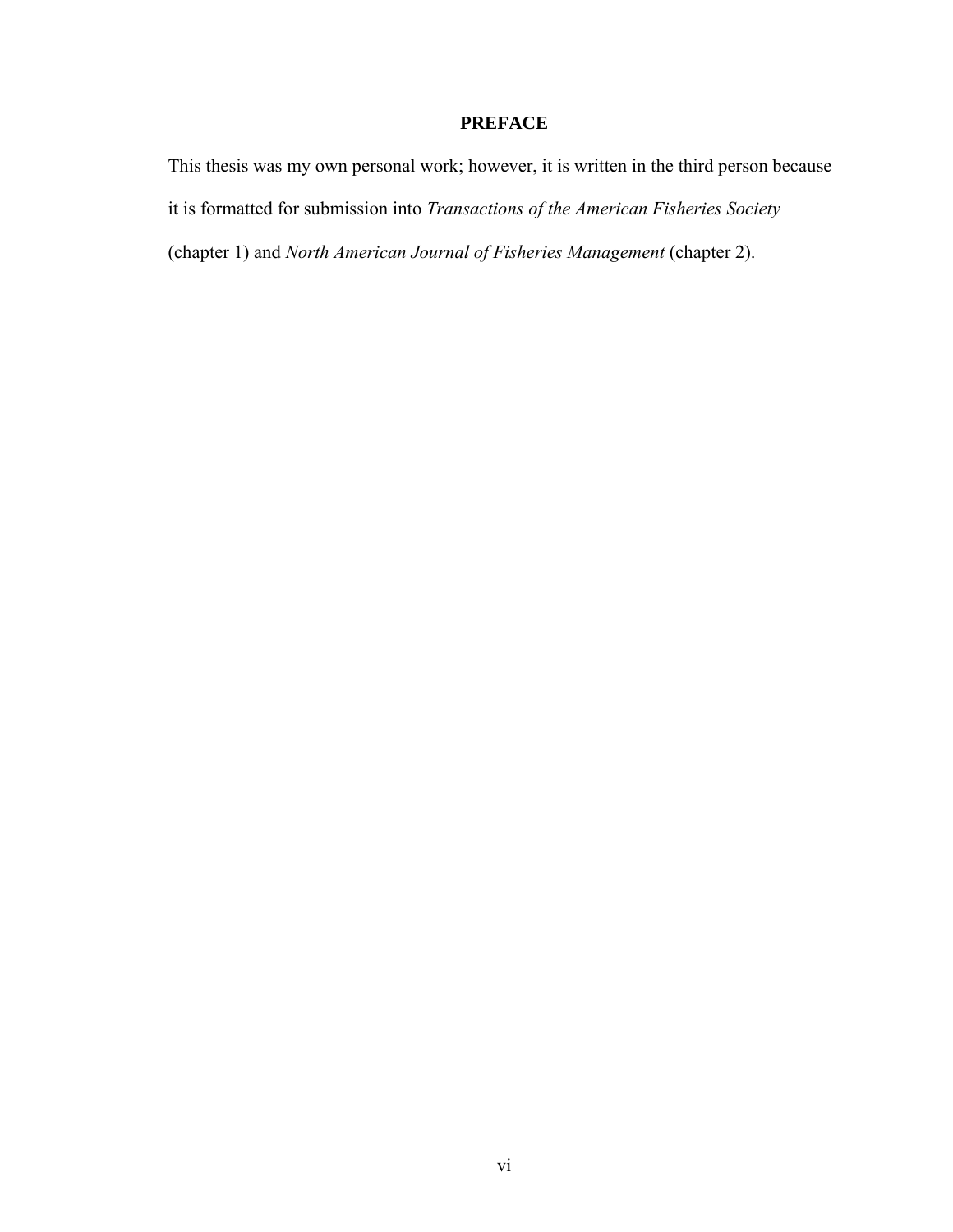#### **Chapter 1**

# **Longitudinal patterns in flathead catfish population dynamics within a large prairie river**

#### **ABSTRACT**

 We investigated the spatial variation of flathead catfish *Pylodictis olivaris* relative abundance, condition, size structure, growth, and total annual mortality in the 274-km Kansas River. A randomized, electrofishing regime was used to collect fish throughout the river between May-August, 2005-2006. Relative abundance of age 1 fish ( $\leq$  200 mm), subadult ( $>$  200-400 mm), and adult fish ( $>$  400 mm) ranged from 0.34 to 14.67 fish per hour, with lowest abundance of all sizes of fish occurring in the lowermost river segment. Abundance of age 1 flathead catfish appeared to be related to availability of riprap habitats, but no relation was found among larger fish. Condition decreased with increased fish size and was consistent across river segments. Proportional stock density remained consistent across all river segments ranging from 21 to 75. Mean length at age 3 ranged from 293 to 419 mm total length among river segments with the slowest growth occurring in the lowermost segment and fastest growth in upper segments of the river. Total annual mortality estimated from catch curves followed a similar trend and varied from 11 to 28% throughout the river. Discriminant function analysis suggested flathead catfish population dynamics differed throughout the Kansas River. Spatial differences in population dynamics need to be considered when evaluating riverine fish populations.

### **INTRODUCTION**

Spatial variation of habitat within river systems is highly influenced by physical gradients (i.e. land use, flow regime, depth; Vannote et al. 1980; Sanders et al. 1993).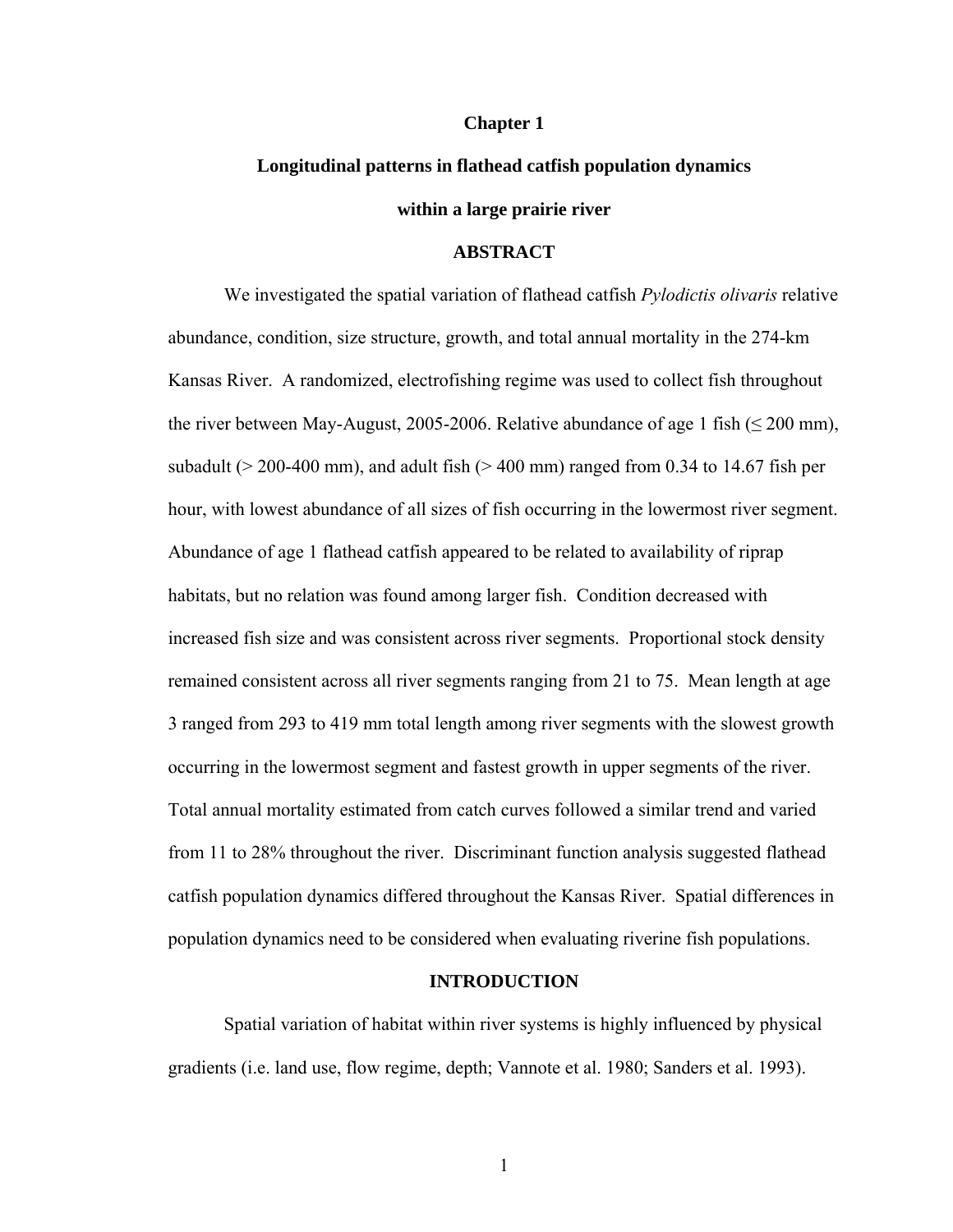Fish populations may be strongly influenced by these density-independent control patterns (Buynak et al. 1989; Gido et al. 1997; Wildhaber et al. 2003; Smith and Kraft 2005), but also may develop more localized, longitudinal zones where density-dependent processes dominate. Kirby (2001) found channel catfish (*Ictalurus punctatus*) population characteristics (i.e. growth, abundance) differed within segments of the Big Sioux River, South Dakota, suggesting the need for spatial evaluation of population characteristics. Changes in natural hydrographs and in-stream habitat have proved detrimental to several native species (Quist et al. 1999; Gido et al. 2002), while perhaps improving conditions of others. For example, Quist and Guy (1998) suggested faster channel catfish growth (*Ictalurus punctatus*) in silt substrate, urbanized areas of the Kansas River compared to sand-dominated areas lower in invertebrate productivity. Further, Scott et al. (1986) found faster cutthroat trout (*Oncorhynchus clarki*) growth in a warm, urbanized creek versus an unmodified creek. Therefore, longitudinal differences and degree of river modifications may be associated with varying population dynamics of fishes.

Midwestern U.S. rivers have been altered by various anthropogenic activities. Commercial sand dredging operations increase bank erosion and channel widening (Sanders et al. 1993). The inflow of pollutants from both agricultural and industrial sources has been implicated in decreases of species diversity (Tramer and Rogers 1973). In addition, dams restrict fish migrations and restrict the longitudinal zonation of fish communities typical of naturally-flowing systems (Chick 2006). In the Kansas River, Kansas, placement of large rock (riprap) along the river shoreline is a common practice to prevent bank erosion. Lower portions of the river (i.e. highly urbanized; near Kansas City, Kansas) contain concrete along the riverbanks for further stabilization. Subsequent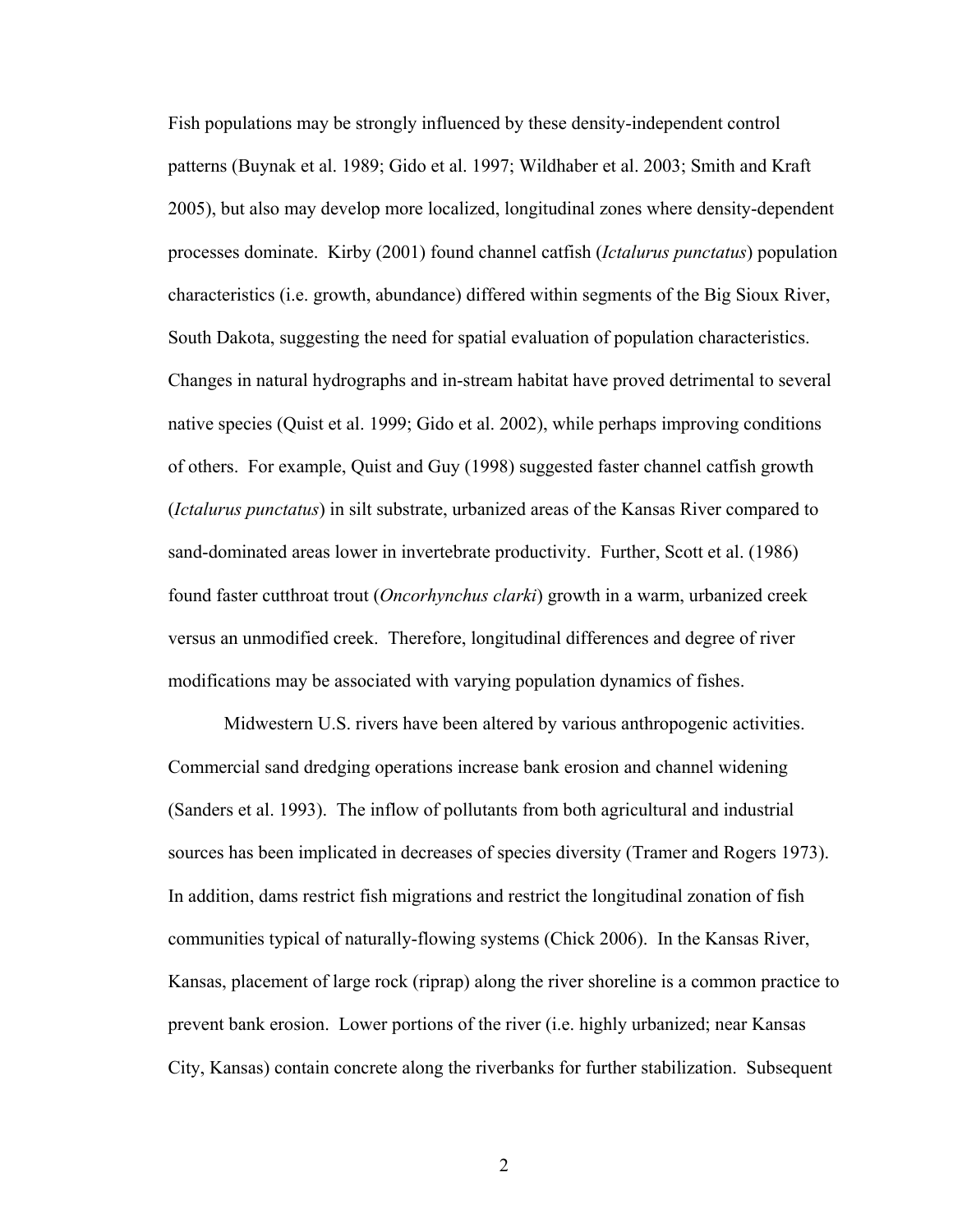scour of underlying sediment bed creates deepwater pools suitable for benthic fishes in this shallow river, including flathead catfish (*Pylodictis olivaris*; Minckley and Deacon 1959; Jackson 1999).

Several studies have suggested longitudinal patterns in fish assemblages (e.g. Tramer and Rogers 1973; Hughes and Gammon 1987; Gido et al. 1997; Chick et al. 2006). However, fewer studies have examined longitudinal patterns in population dynamics of a species within a river. Previous investigations of flathead catfish population indices (e.g. relative abundance, growth) have focused on how river systems differ throughout the species' range (Minckley and Deacon 1959; Turner and Summerfelt 1971; Munger et al. 1994; Kwak et al. 2006). These studies infer system specificity (Daugherty and Sutton 2005), and suggest degrees of density dependent or independent mechanisms may vary spatially to influence flathead catfish populations within a river.

The objectives of this study focus on identifying longitudinal patterns in flathead catfish population dynamics in the Kansas River. Specifically, our goals were to (1) determine if flathead catfish population dynamics (i.e. growth, relative abundance, size structure, mortality) differ longitudinally, and (2) evaluate how these differences relate to habitat modifications or density-dependent processes.

#### **METHODS**

#### *Study area*

 The Kansas River is formed by the junction of the Smoky Hill River and the Republican River near Junction City, Kansas and flows 274 km to the confluence of the Missouri River in Kansas City, Kansas. The entire drainage area covers nearly 160,000 km<sup>2</sup> and drains about 12% of the Missouri River watershed (Metcalf 1966; Galat et al.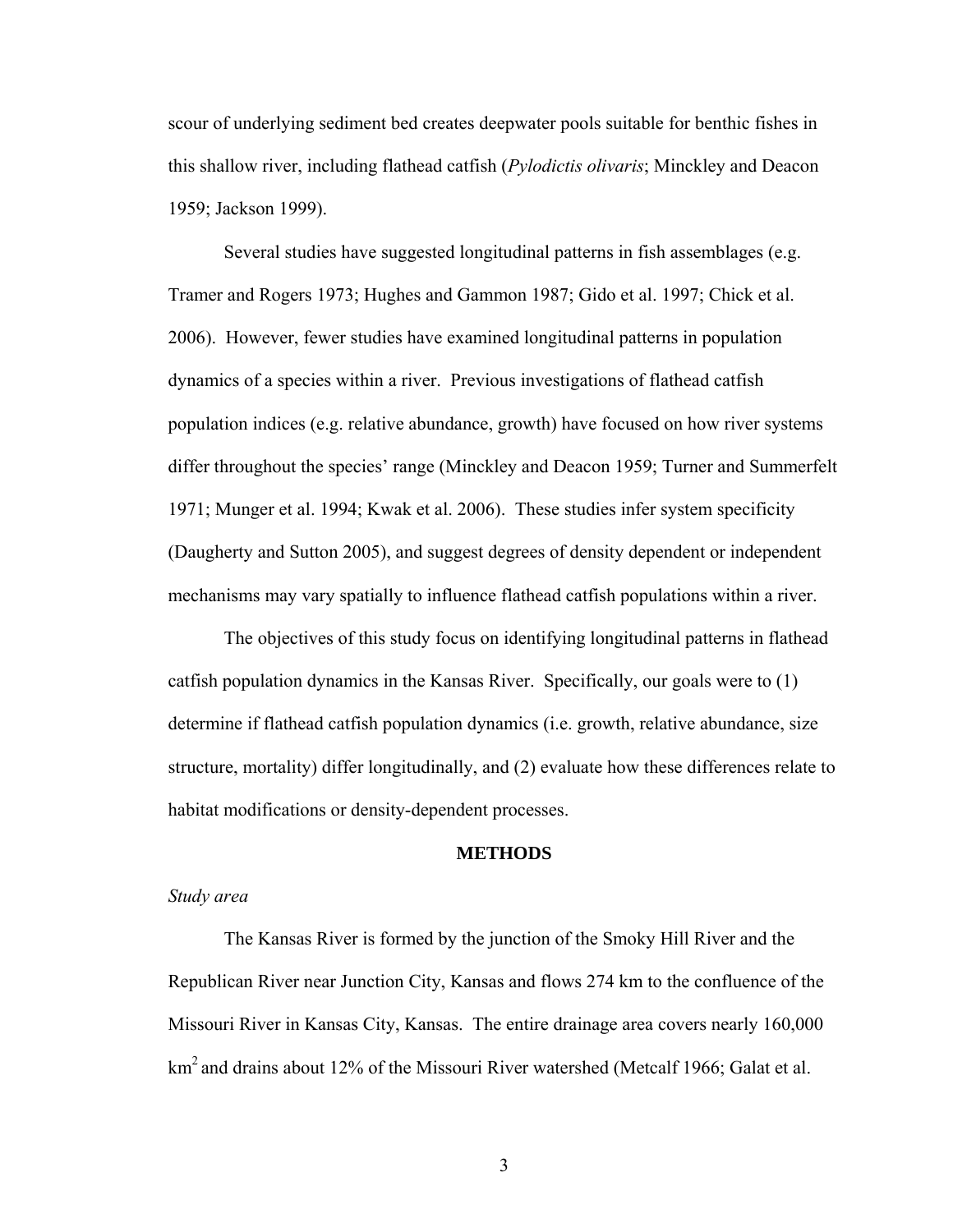2005). Reservoirs exist on most major tributaries to the Kansas River controlling approximately 80% of the river drainage (Sanders et al. 1993). Discharge is influenced by Milford Dam impounding the Republican River near Kansas River kilometer (rkm) 274, Tuttle Creek Dam impounding the Big Blue River at rkm 237, and Perry Dam impounding the Delaware River at rkm 106. Exposure of the historically braided channel to reduced flow has lead to accumulation of fine-grained particles and thus, a reduction of backwater habitat (Quist et al. 1999). Mean water depth is typically < 1.5 m (current study), and mean annual discharge is approximately 214 m<sup>3</sup>/s (Galat et al. 2005). Only one low-head dam exists on the mainstem Kansas River, located at rkm 83 near Lawrence, Kansas (Figure 1.1). Two weirs located on the mainstem river at rkm 24 and rkm 140 serve as sites of water intake for the cities of Kansas City and Topeka, respectively. Presence of bank stabilization structures has been estimated at 16% of the mainstem Kansas River (see Sanders et al. 1993 for detailed description).

#### *Fish sampling*

 The Kansas River was divided into 16 approximately 16-km river segments based on logistical access and possible barriers (e.g. weirs and low-head dams) that may influence fish populations. Our goal was to sample one 16-km segment per day. Within each river segment, a minimum of three 1.6-km sections were randomly selected to collect fish, and within each section, a minimum of three 300-sec. electrofishing stations were sampled in suitable areas (i.e. sufficient depth to float our boat).

 Daytime electrofishing was completed during May-August in 2005 and 2006, using low pulse, DC current  $(1-6 \text{ A}; 180-250 \text{ V}; 15-20 \text{ pulses/s})$  from a 4.5-m aluminum boat equipped with a 15-hp outboard motor and mounted with a Coffelt Model VVP 15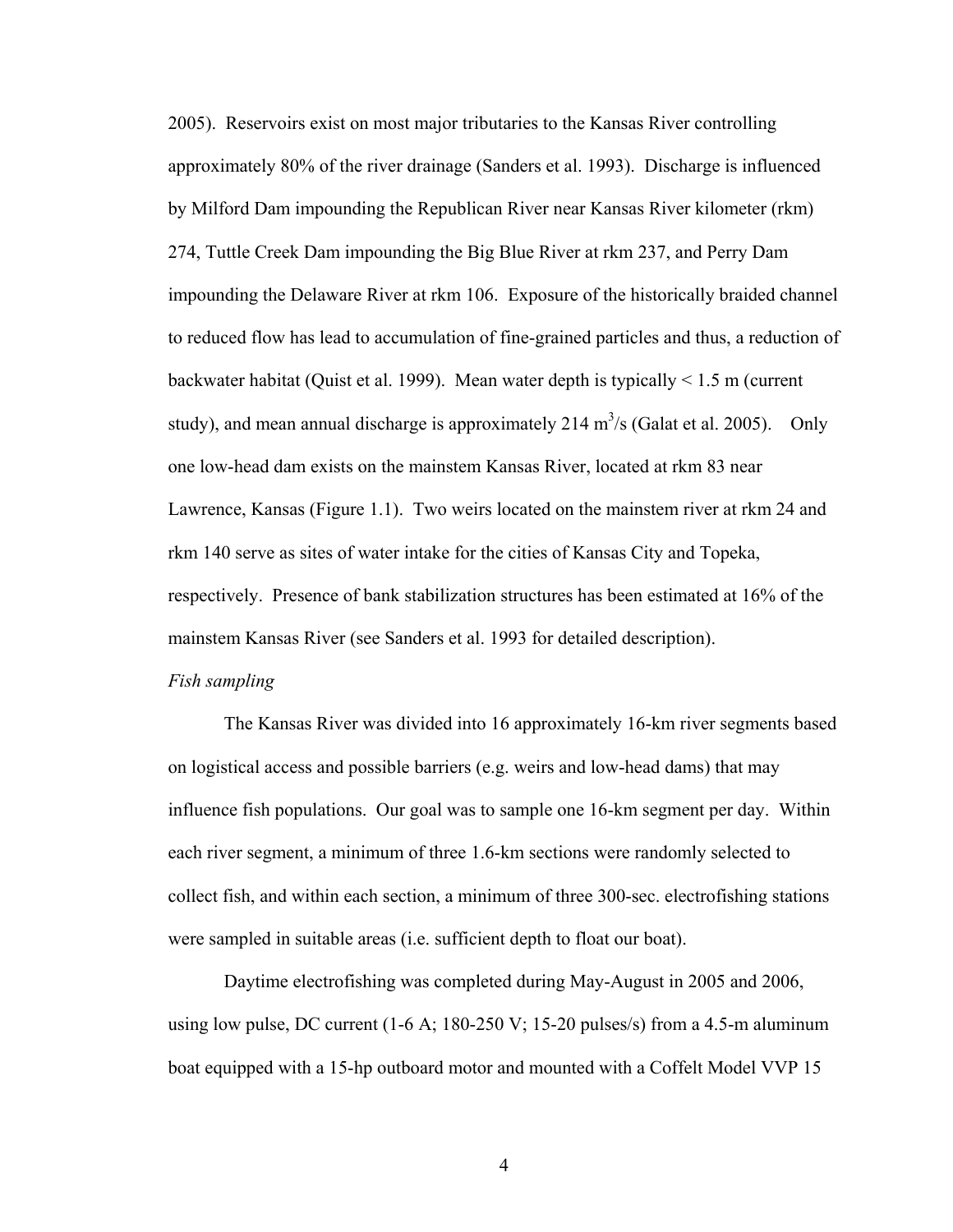electrofisher powered by a 5,000-watt, single phase, 240-volt AC generator.

Additionally, supplemental sampling using overnight sets of unbaited hoop nets (7-ring, 1-m diameter, 5.1-cm mesh, 3.6-m long) and electrofishing (8-15 A; 300-500 V; 40-60 pulses/s) was conducted to increase the number of tagged flathead catfish at large as well as provide increased sample sizes for aging purposes.

 All flathead catfish were measured (total length [TL], nearest mm), weighed (nearest g), and fish > 305 mm TL (minimum size harvested by anglers; Travnichek 2004) received an individually numbered t-bar anchor tag (model FD-94; Floy Tag Inc., Seattle, Washington) inserted through the dorsal pterygiophores near the dorsal fin insertion, and an adipose fin clip to estimate tag loss. To encourage tag returns by anglers, each tag was labeled with a phone number, email address, and 'K-State'. Pectoral spines were removed from 571 flathead catfish (58% of total captured) for later age determination. All unaged fish were assigned ages based on an age-length key (DeVries and Frie 1996). Flathead catfish were released near their original site of capture. Movement of recaptured flathead catfish was estimated as the distance from the original tagging location to the recapture while acknowledging greater distances were possible than those calculated.

#### *Habitat classification*

 Shoreline habitat of each electrofishing station within each 1.6-km section was classified into one of three categories: mud-bank (MU), rip-rap (RR; consistent length of rocky shoreline with rocks of various sizes), and log jam (LJ; stockpile of woody debris partially inundated extending from the shoreline into the water where main beam was > 4.5 m long). Only one shoreline habitat was sampled per electrofishing station. Where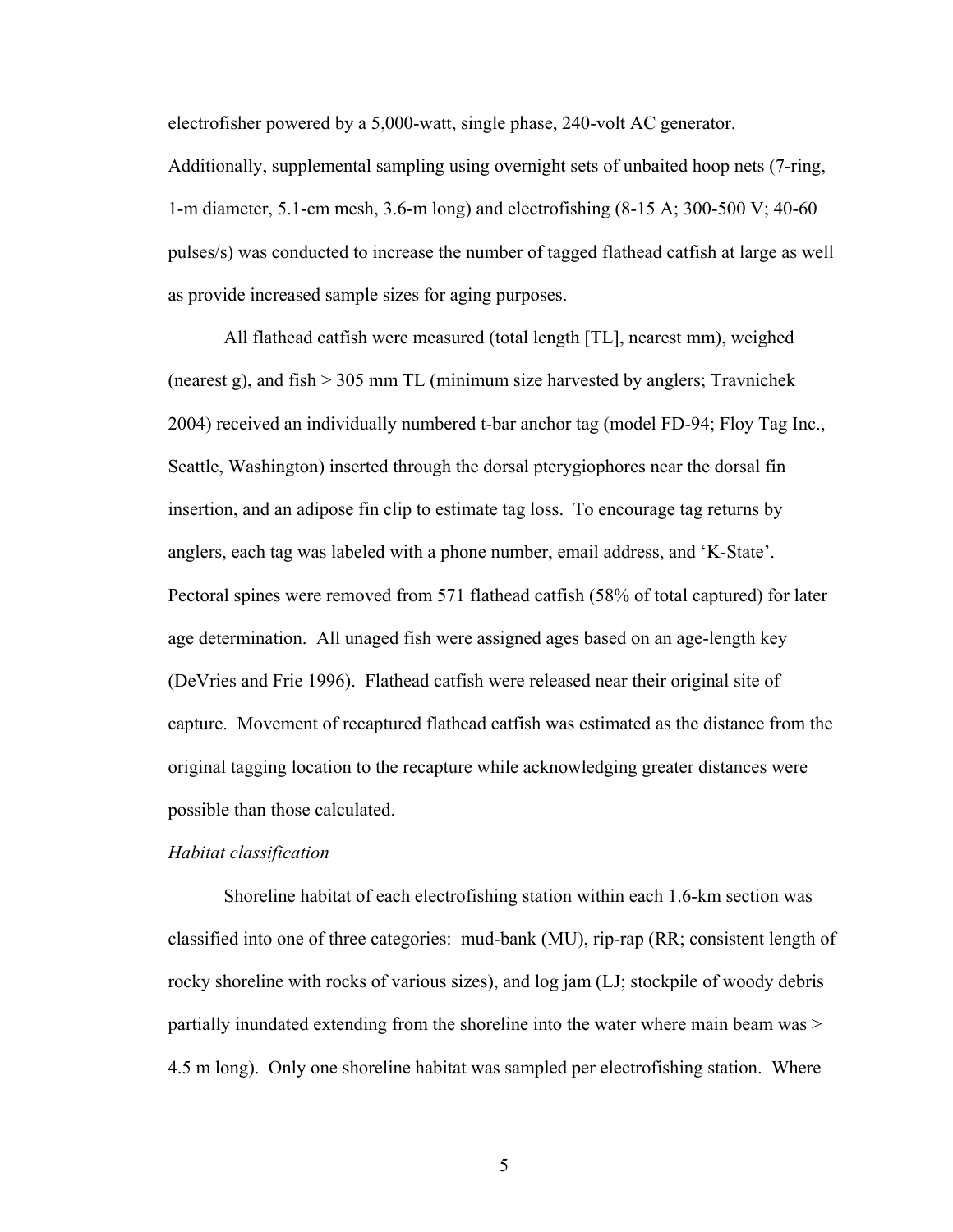available, at least one of each habitat type was sampled in each 1.6-km section. Water depth was measured during 2005 from transects at the top, middle, and bottom of each electrofishing station using an electronic depthfinder along transects perpendicular from the shoreline towards the river channel to a distance of approximately 30-m. This distance was believed to be the maximum extent of the electrofishing field.

 Because water levels fluctuated up to 5-m during our sampling, water depth measurements needed to be standardized across time. Seven United States Geological Survey gauging stations on the mainstem Kansas River provided gauge height data over the last decade to standardize our measured electrofishing depths. Calculated mean water depths were corrected to 10-year mean gauge heights based on data from the upstream gauging station nearest each electrofishing station. We then calculated the weekly mean gauge height when our depth measurements were taken during electrofishing sampling. The weekly mean gauge height was then subtracted from the 10-year mean gauge height giving a standardized number for each gauging station range. This standardized value was then subtracted from the mean depths at each electrofishing station allowing comparison of mean water depth across the entire Kansas River throughout the summer. *Population indices* 

All population parameters (i.e. relative abundance, size structure, condition, growth, mortality) were determined for each 16-km segment to identify longitudinal patterns throughout the Kansas River. Flathead catfish relative abundance within each river segment was evaluated using catch per hour of electrofishing (CPUE) for three sizes of fish:  $\leq$  200 mm TL (age 1), 201 – 400 mm TL (subadults; age 2-3), and > 400 mm TL (adult; age  $\geq$  4). Our data indicated all age 1 fish were < 200 mm TL (mean TL = 165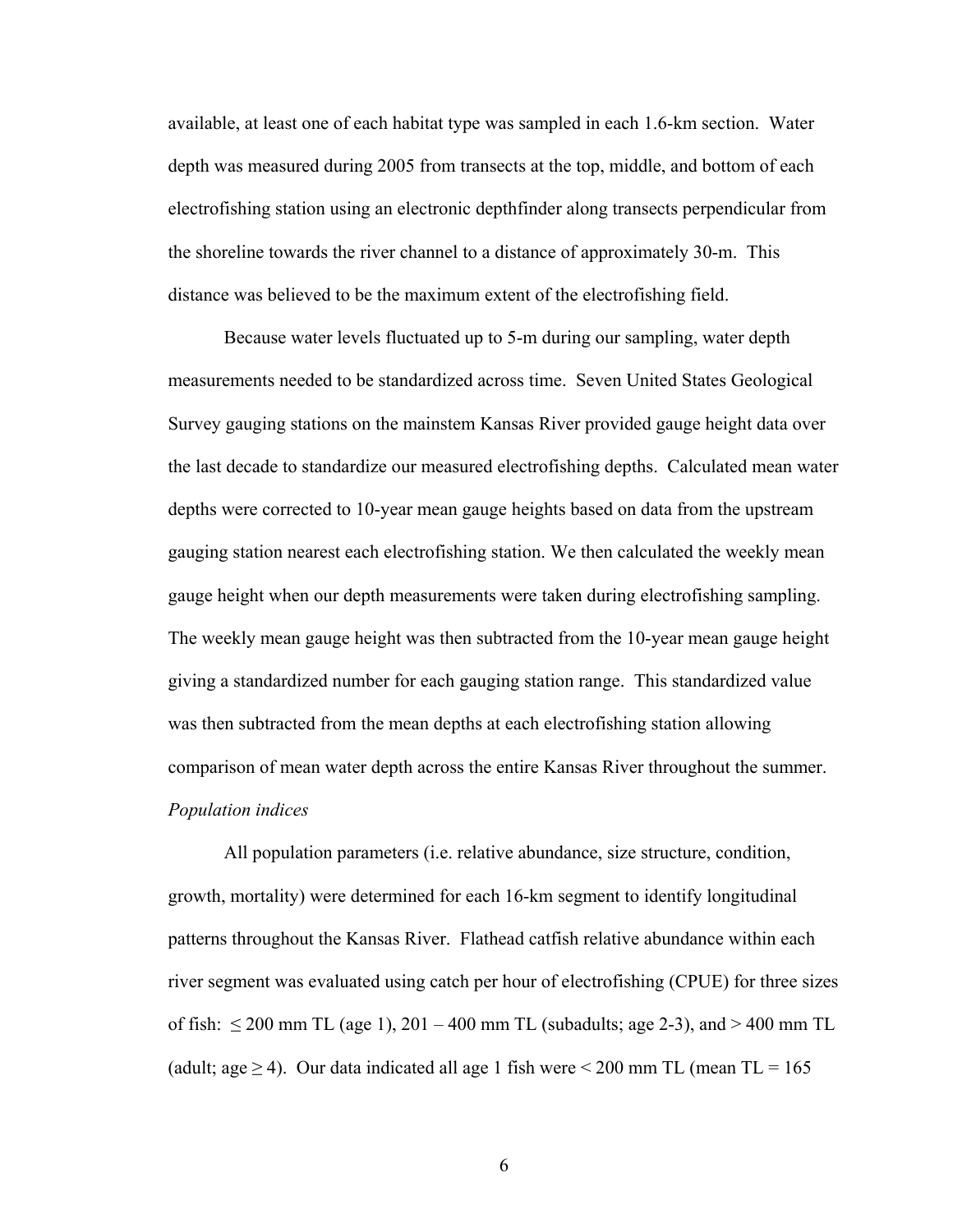mm). CPUE of age 1 fish was assumed to be an index of flathead catfish recruitment in the Kansas River. Designation of subadult and adult fish was determined from Munger et al. (1994), where  $> 50\%$  of flathead catfish were sexually mature at 400 mm TL. Size structure was determined from length frequency histograms and proportional stock density (PSD; number of quality fish / number stock fish \*100; Anderson and Neumann 1996). Condition of flathead catfish was examined using relative weight  $(W_r)$ , with fish  $\leq$ 130 mm TL excluded from this analysis (Bister et al. 2000). Mean relative weight was calculated for each river segment and size class (i.e. age 1, subadult, and adult) to minimize length-related bias.

Growth was estimated using pectoral spines that were sectioned using a lowspeed Isomet saw. A minimum of three cross sections were cut between the distal end of the basal process and the proximal end of the spine furrow to minimize age underestimation due to the erosion of the central lumen (Nash and Irwin 1999). Spine sections were then mounted on slides and images of each spine section were captured and analyzed using ImagePro image analysis software. The number of visible annuli, the distance (mm) from the focus to each annuli, and the radial distance (mm) from the focus to the outer edge of the spine was used to back-calculate mean length at age. Two independent readers examined each spine and discrepancies between readers were solved with a concert read.

Back-calculation of length at age of all captured flathead catfish was examined using the Fraser-Lee method and incorporated into a von-Bertalanffy growth model using FAST software (Fishery Analysis and Simulation Tools; Slipke and Maceina 2000). Brody growth coefficient  $(K)$ , the theoretical time where total length equals  $0(t_0)$ , and the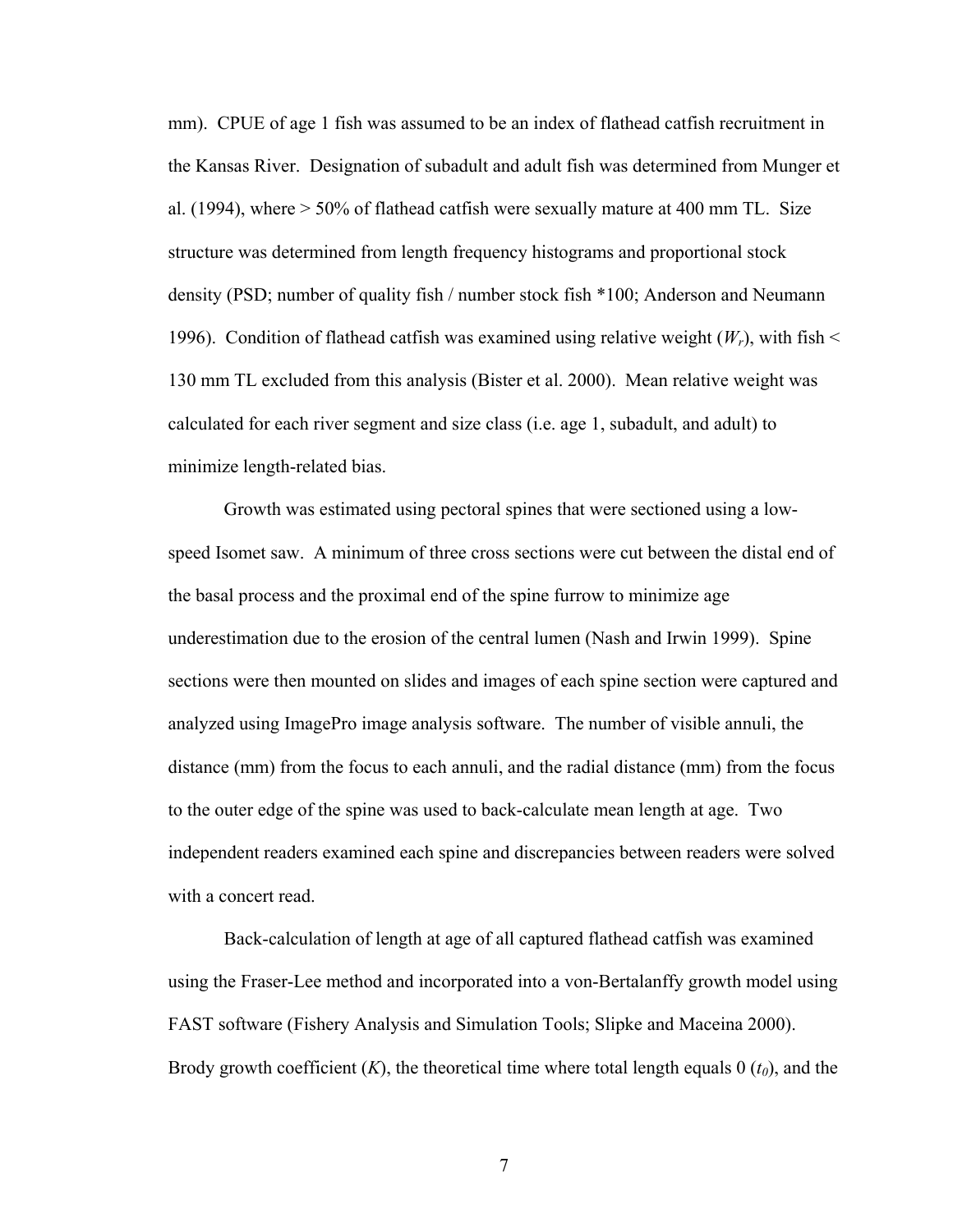theoretical maximum length  $(L_{\infty})$  were estimated based upon back calculations of age. For river segments and reaches not fitting model assumptions or had unrealistic *L<sup>∞</sup>* calculations ( $> 1,600$  mm),  $L_{\infty}$  was held constant at the largest fish collected in that reach. Total annual mortality (*A*) and survival (*S*) of each river segment and reach were estimated from the descending limb of catch curves using weighted regression (Ricker 1975).

#### *Data analyses*

 To assess longitudinal patterns in flathead catifish population dynamics, we plotted population attributes (mean CPUE and *Wr* of each size class, PSD, *K*, total annual mortality, and mean lengths at age 3), by 16-km river segments and visually assessed if longitudinal patterns were evident. These 16 river segments provided sufficient resolution to determine longitudinal trends and also provided sufficient numbers of flathead catfish (> 10 fish/segment in all segments but two) to calculate these population indices. Pearson correlation analysis was used to evaluate if growth (*K* and mean TL at age 3), condition  $(W_r)$ , or size structure (PSD) was associated with catch rates of flathead catfish, suggesting density dependence. For this analysis, CPUE of all sizes of flathead catfish was correlated with *K*, mean TL at age 3, mean *Wr* of all three sizes of flathead catfish, and PSD. Only samples from random electrofishing sites were used in the analysis of CPUE, *Wr*, total annual mortality, and survival.

 The relative availability of shoreline habitat was examined for each 16-km river segment. Availability of mud bank, log jam, and riprap shoreline habitat was determined from the proportion of each habitat sampled to all that were sampled in each river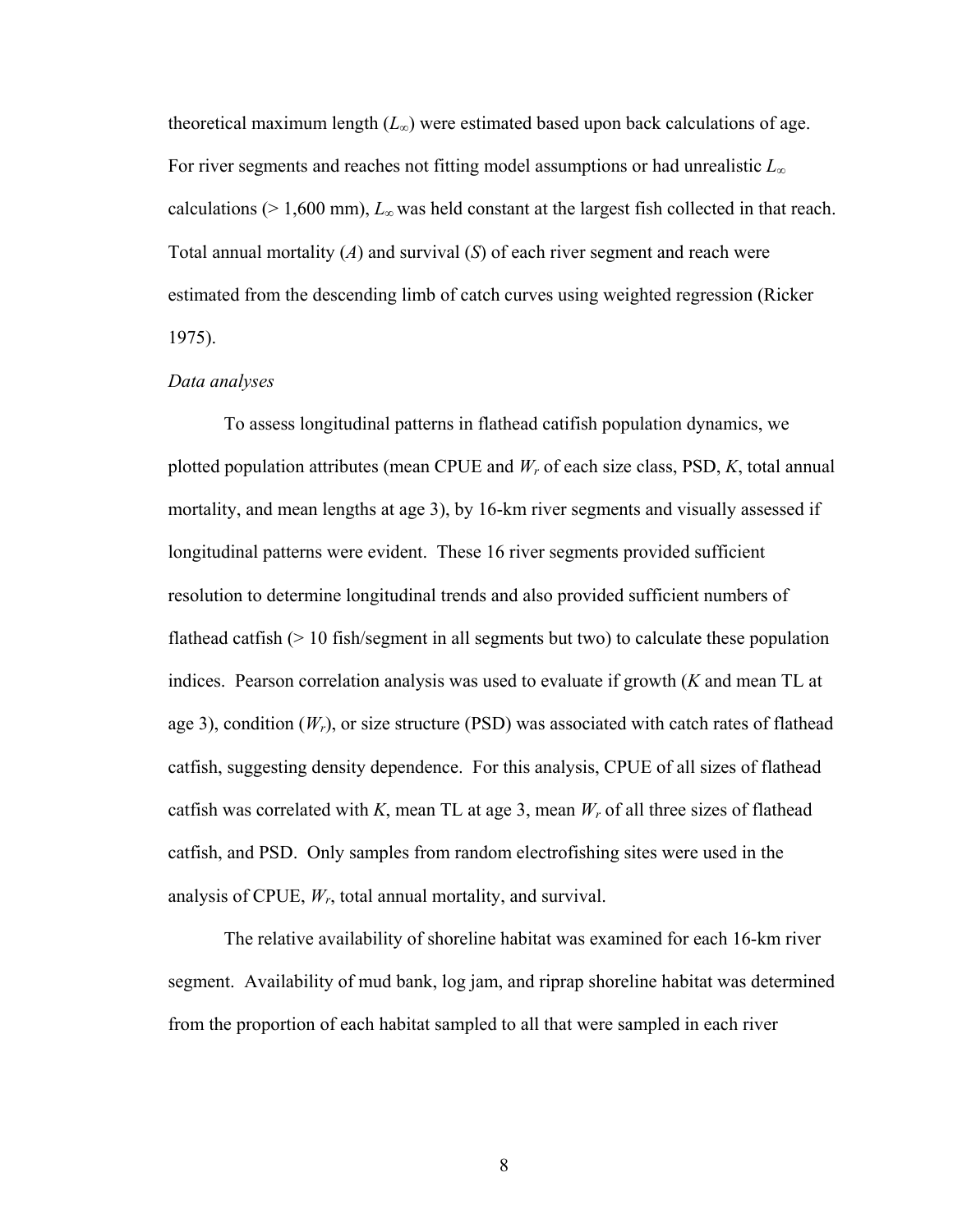segment. Instances where a habitat was not sampled indicated none was available for particular 1.6-km sections.

We hypothesized *a priori* that habitat modifications in the river may affect flathead catfish population characteristics. Therefore, we divided the Kansas River into four reaches based on possible fish barriers and large habitat alterations: rkm 0-24 (below Johnson County Weir in Kansas City, Kansas), rkm 25-82 (below Bowersock Dam in Lawrence, Kansas), rkm 83-138 (below the Topeka water intake weir in Topeka, Kansas), and rkm 138-274 (above the Topeka weir to the junction of the Smoky Hill and Republican rivers in Junction City, Kansas).

A stepwise discriminant function analysis (DFA) was used to examine if differences in flathead catfish population indices (i.e. CPUE of each size class, PSD, *Wr*, Brody growth coefficient *K*, and mean TL at age 3) were evident and to test our *a priori* classification (Johnson 1998; Paukert and Wittig 2002). Results were cross-validated using a jackknife correction procedure. Proportional stock density was not calculated for 3 out of 16 segments due insufficient sample size (< 18 fish). Also, *Wr* was not calculated for age 1 fish in 4 out 16 segments, subadult fish in 3 of 16 segments, and adult fish in 1 of 16 segments due to low sample sizes (< 5 fish of each size class). Therefore, only CPUE of each size class, PSD, *K*, and mean TL at age 3 were included in our DFA. All variables not meeting the assumption of normality were transformed (log or arc-sine square root) to better meet this assumption. Analysis of covariance (ANCOVA) was used to determine if relative abundance of the three flathead catfish size classes differed among shoreline habitats. River kilometer was used as a covariate as flathead catfish abundance may also differ longitudinally throughout the Kansas River.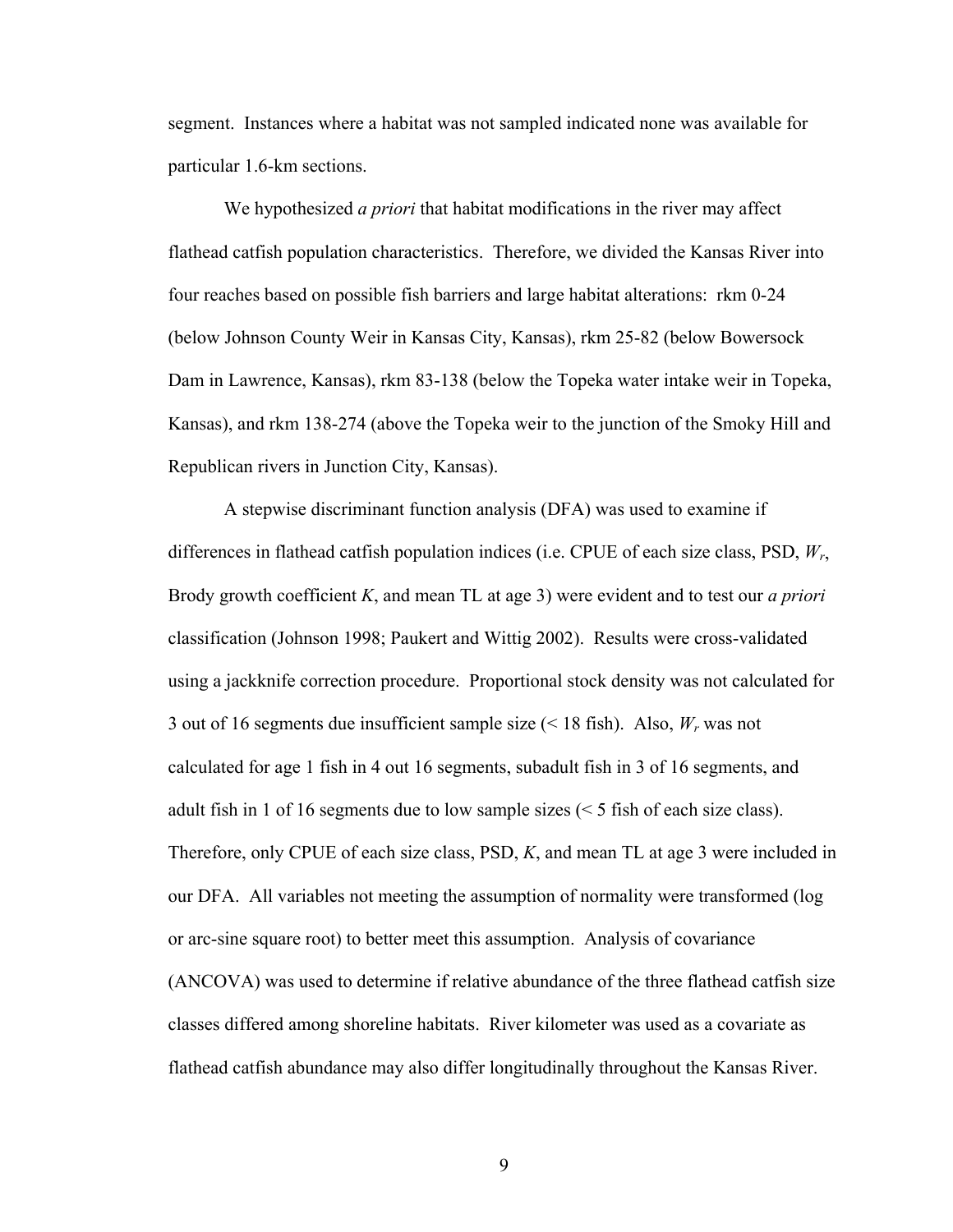ANCOVA was also used to determine if mean adjusted water depth differed among shoreline habitats where river kilometer was again used as a covariate. Analysis of variance (ANOVA) was used to test CPUE among years to examine any differences possibly influencing estimates of abundance (i.e. differences in flow, water temperature). All statistical analyses were considered significant at  $\alpha$  level 0.10.

#### **RESULTS**

 A total of 977 flathead catfish were captured during all sampling in 2005-2006. Three hundred ninety-seven flathead catfish were collected from 462 low pulse, random electrofishing stations and subsequently used in the spatial analysis of population indices of the 16 river segments. Four hundred twelve flathead catfish were captured during supplemental electrofishing, and overnight sets of hoop nets collected 168 flathead catfish. A total of 572 flathead catfish were tagged with only seven fish recaptured (1% recapture rate; two angler returns and five recaptures during electrofishing sampling). All recaptured fish were found < 1 km from their original tagging location and were at large 90 to 268 days.

 Flathead catfish collected during summer random electrofishing ranged from 63 to 915 mm TL and was dominated by fish from 100 to 500 mm TL (88%; Figure 1.2). Fish between 500 and 700 mm TL and > 700 mm TL comprised 10% and 2% of the summer random catch, respectively. Length distribution of flathead catfish captured from all sampling ranged from 63 to 1191 mm TL (Figure 1.2).

Pectoral spines were examined from 571 flathead catfish and ages of all flathead catfish collected ranged from 1 to 21 years (Figure 1.3). Age 1 flathead catfish comprised 25% of the catch, age 2 fish comprised 22%, age 3 fish comprised 16%, and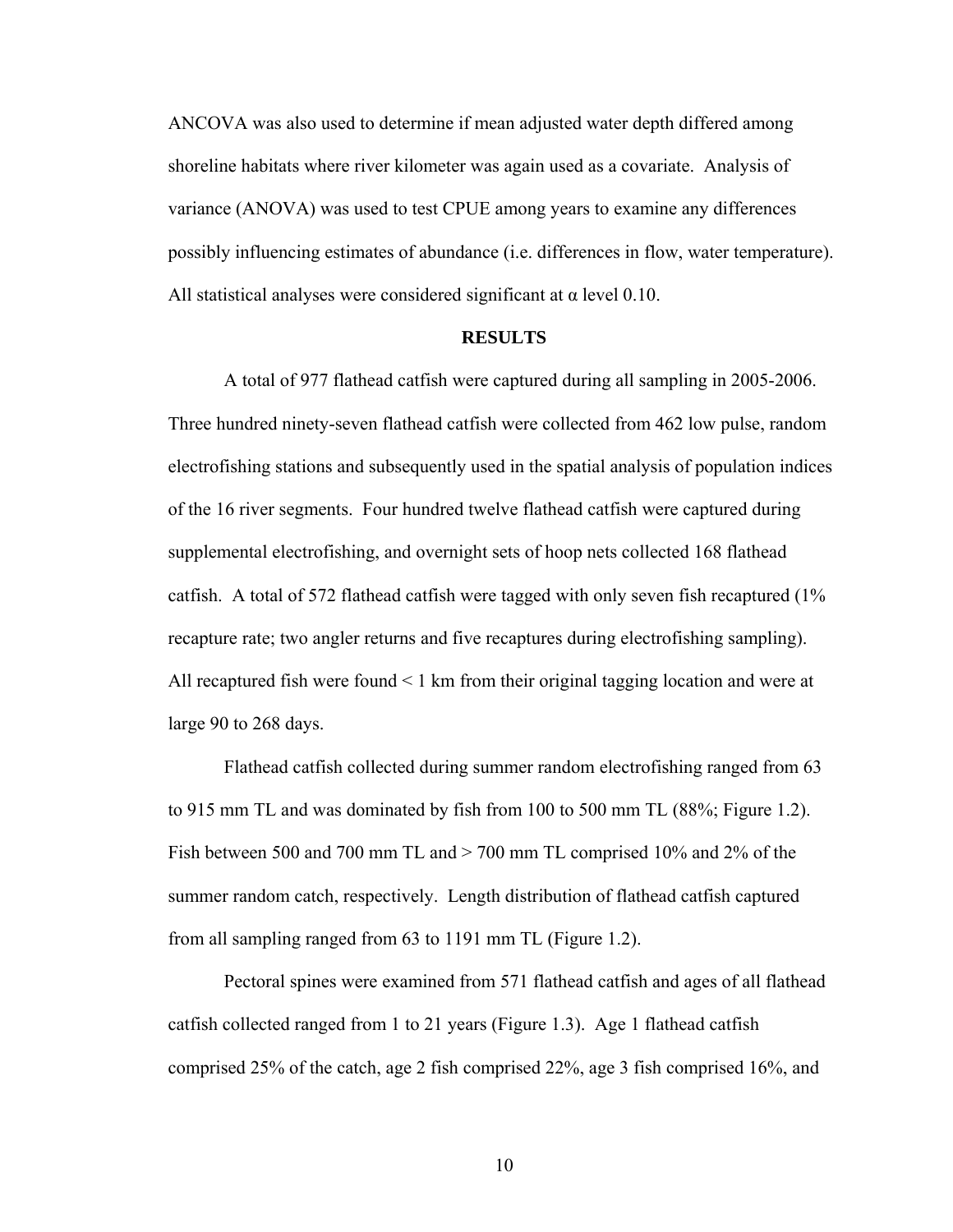age 4 fish comprised 13%. Collection of flathead catfish older than age 9 comprised only 3% of the catch (Figure 1.3).

 Change in mean CPUE among all size classes between years sampled was not significant (ANOVA;  $P$ 's  $> 0.35$ ), thus data were pooled for further analysis. Relative abundance (CPUE) of age 1 flathead catfish was highly variable among river segments (mean  $=$  3.97; range: 0.45 – 14.67 fish/hour). Mean CPUE of subadult fish was 3.46 fish/hour (range: 0.65 – 8.89 fish/hour), where mean CPUE of adult fish was 1.99 fish/hour (range: 0.78 – 4.06 fish/hour). Flathead catfish CPUE of all sizes classes were consistently high in the middle segments of the Kansas River near Lawrence, Kansas, with lower CPUE in the lower and upper river segments (Figure 1.4).

Mean  $W_r$  of age 1 fish were consistently higher than subadult and adult fish throughout all river segments (mean =  $109$ ; range  $101 - 120$ ). Subadult fish mean  $W_r$ was 94 (range = 90 – 99), while adult fish mean  $W_r$  was 87 (range = 84 – 94). Condition of all size classes of flathead catfish was relatively stable among all river segments (Figure 1.4).

Back-calculated mean length at age indicated that flathead catfish attained 382 mm TL by age 3 for all segments combined. Mean TL at age 3 showed variation among river segments (range: 293 – 419 mm TL), with the lowest growth in the lowermost segment of the river and peaks in growth between river segments 50 to 70 and 110 to 130. The Brody growth coefficient *K* also varied substantially with the lowest values in middle segments (Figure 1.4).

Proportional stock density (PSD) was typically high but varied among river segments (mean = 54; range: 21-100; Figure 1.5), and did not follow any consistent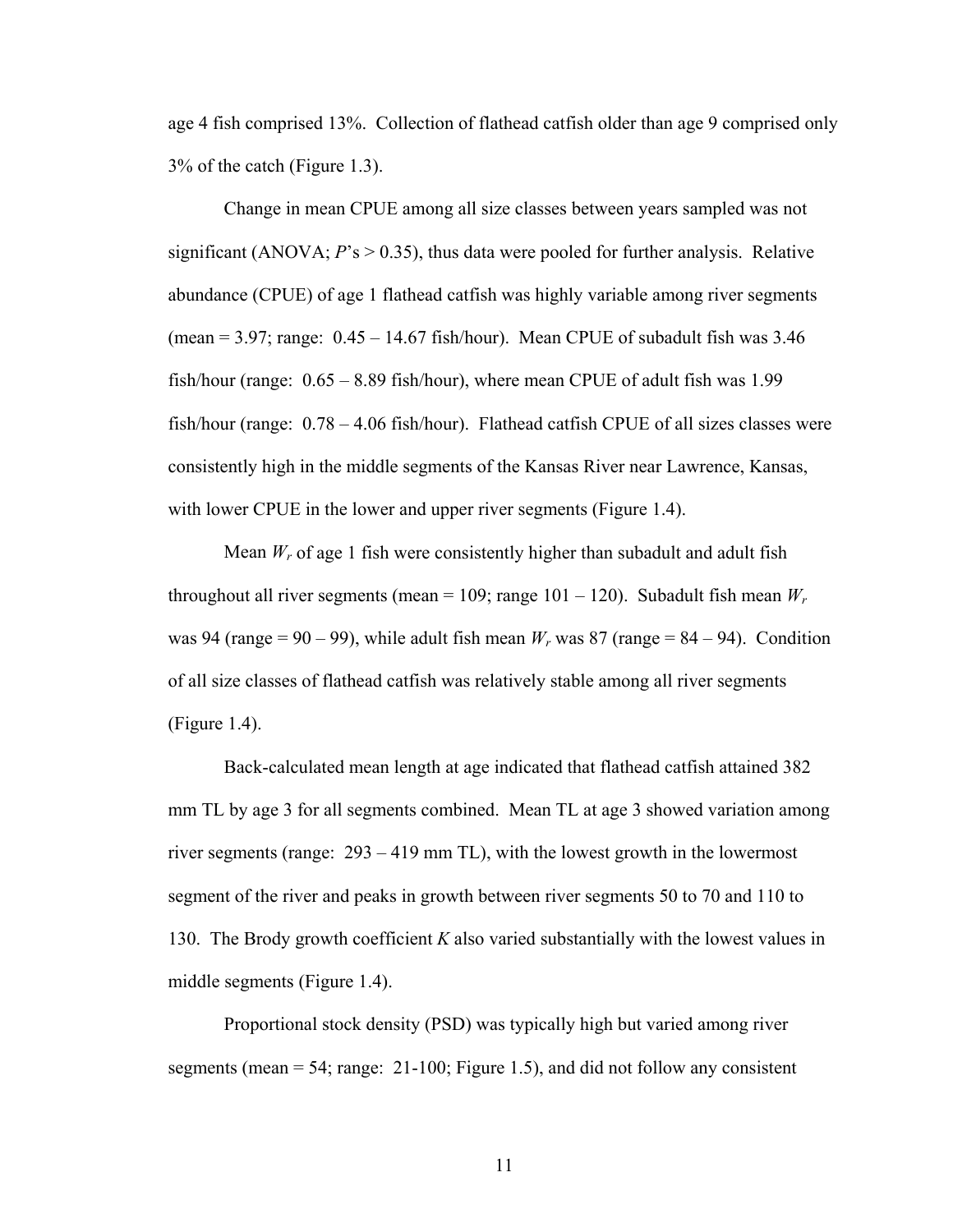patterns. However, 54% of river segments had PSD between 30 and 50. Total annual mortality also varied substantially (mean =  $0.21$ ; range:  $0.11 - 0.33$ ), and was typically lowest in the lower and upper river segments. Middle river segments typically showed similar estimates of mortality (Figure 1.5).

There appeared to be no flathead catfish density-dependent associations within river segments. High CPUE of flathead catfish was not associated with  $W_r$  of age 1 ( $r =$ 0.02,  $N = 11$ ,  $P = 0.958$ ) subadult ( $r = -0.23$ ,  $N = 13$ ,  $P = 0.459$ ), and adult fish ( $r = 0.28$ ,  $N = 12$ ,  $P = 0.379$ ), PSD ( $r = -0.03$ ,  $N = 12$ ,  $P = 0.939$ ), mortality ( $r = 0.19$ ;  $N = 12$ ,  $P =$ 0.557), Brody growth coefficient *K* ( $r = 0.07$ ; N = 13, *P* = 0.831), or mean length at age 3  $(r = 0.17; N = 16, P = 0.520)$ . Increased CPUE of flathead catfish was not related to decreased condition, size structure, mortality, or growth.

The proportion of shoreline habitats sampled in this study varied spatially (Figure 1.6), with fewer river kilometers containing riprap in the upper segments of the river. The proportion of 1.6-km sites sampled containing riprap was typically  $> 30\%$ downstream of river segment 90. In contrast, proportion of sites sampled containing mud banks was typically  $> 50\%$  upstream of river segment 100 (Figure 1.6). Mean adjusted water depth in 2005 was highly variable among river segments (Table 1.1). Mean depth was > 1.0 m in all but one segment downstream of river segment 80, whereas mean depth was < 0.25 m in uppermost river segments. No relationship was detected among shoreline habitat type and mean adjusted depth across all river segments (ANCOVA;  $F =$ 1.92, d.f.  $= 2$ , 242,  $P = 0.148$ ). Flathead catfish relative abundance was influenced by shoreline habitat sampled. Mean CPUE of age 1 flathead catfish was highest in riprap (*P*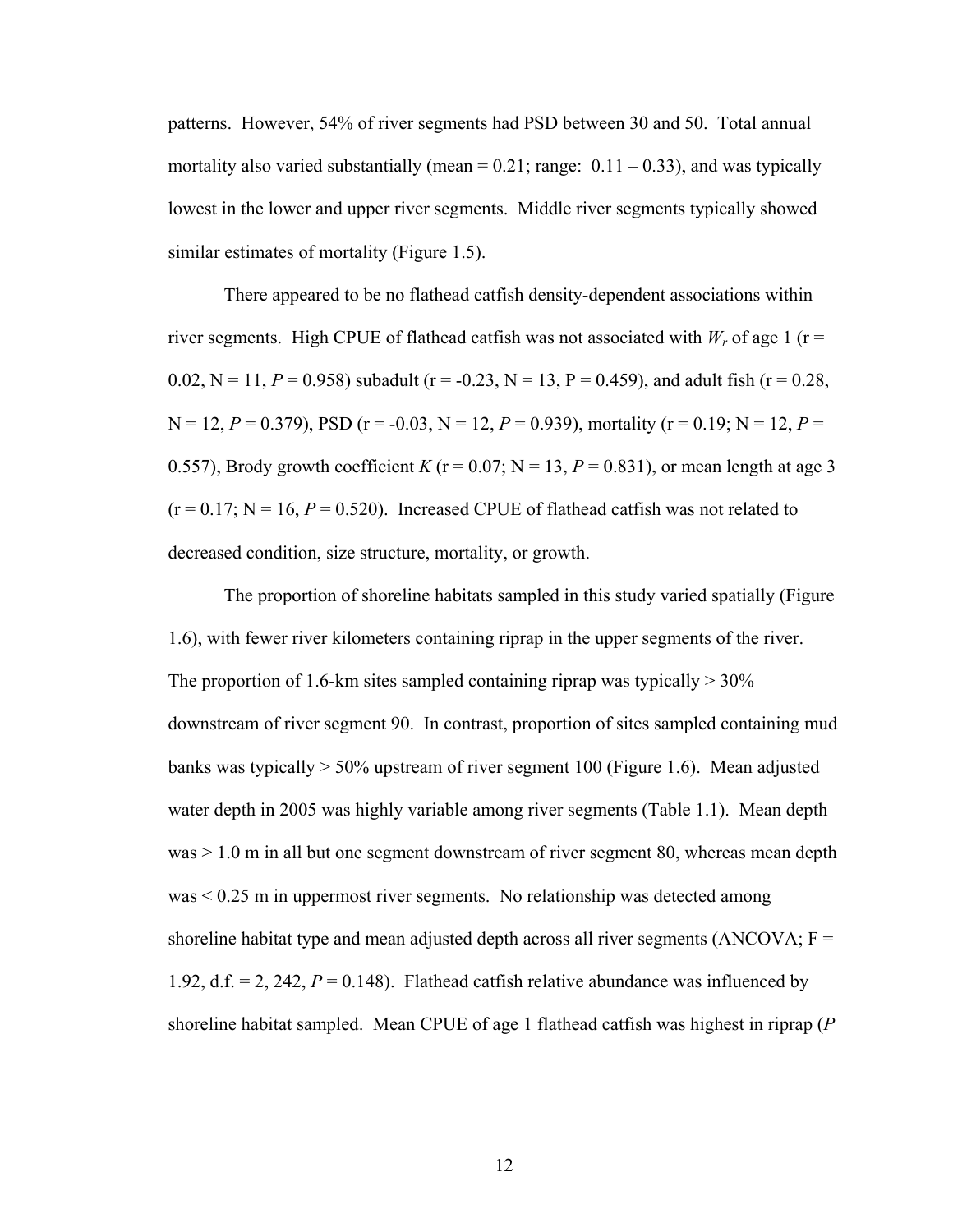$= 0.003$ ; Table 1.2). Relative abundance of subadult and adult flathead catfish was typically higher in riprap habitat, but the relationship was not significant (Table 1.2).

The stepwise discriminant function analysis using relative abundance of all flathead catfish size classes, PSD, *K*, and mean TL at age 3 suggested river reaches (based on physical barriers) had different population characteristics (Wilk's lambda = 0.014, d.f. = 18, 12,  $P = 0.074$ ) explaining approximately 75% of the variation along the first canonical axis. Based on individual ANOVA F-tests, the four most important variables contributing to the discriminant analysis were CPUE of age 1 fish ( $F = 6.86$ , d.f.  $= 3, 9, P = 0.01$ ), subadult fish (F = 11.31, d.f. = 3, 9, P = 0.002), adult fish (F = 5.62, d.f.  $= 3, 9, P = 0.02$ , and mean length at age 3 (F = 6.22, d.f. = 3, 9, P = 0.01). Results of the cross-validation procedure showed 9 of the 16 segments (56%) were misclassified in our *a priori* groups. Therefore, abundance and growth appeared to discriminate among river reaches, but this relationship had low predictive power.

 After further inspection of Figures 1.4 and 1.5, however, we conducted another DFA using the variables mentioned previously to test for the presence of reaches based on subjective inspection of the data rather than potential barriers. The following reaches were defined: rkm  $0 - 26$ , reach 1; rkm  $27 - 84$ , reach 2; rkm  $85 - 193$ , reach 3; and rkm 194 – 274, reach 4. These variables explained 94% of the variation along the first canonical axis (Wilks' lambda =  $0.003$ , d.f. = 18, 12,  $P = 0.007$ ). Relative abundance of all flathead catfish size classes were the most influential variables along the first canonical axis (F's:  $10.1 - 36.7$ , d.f. = 3, 9, *P*'s < 0.004), along with mean length at age 3  $(F = 5.98, d.f. = 3, 9, P = 0.02)$ . Results of the cross-validation procedure showed 4 of the 16 segments (25%) were misclassified in our groups. Therefore, flathead catfish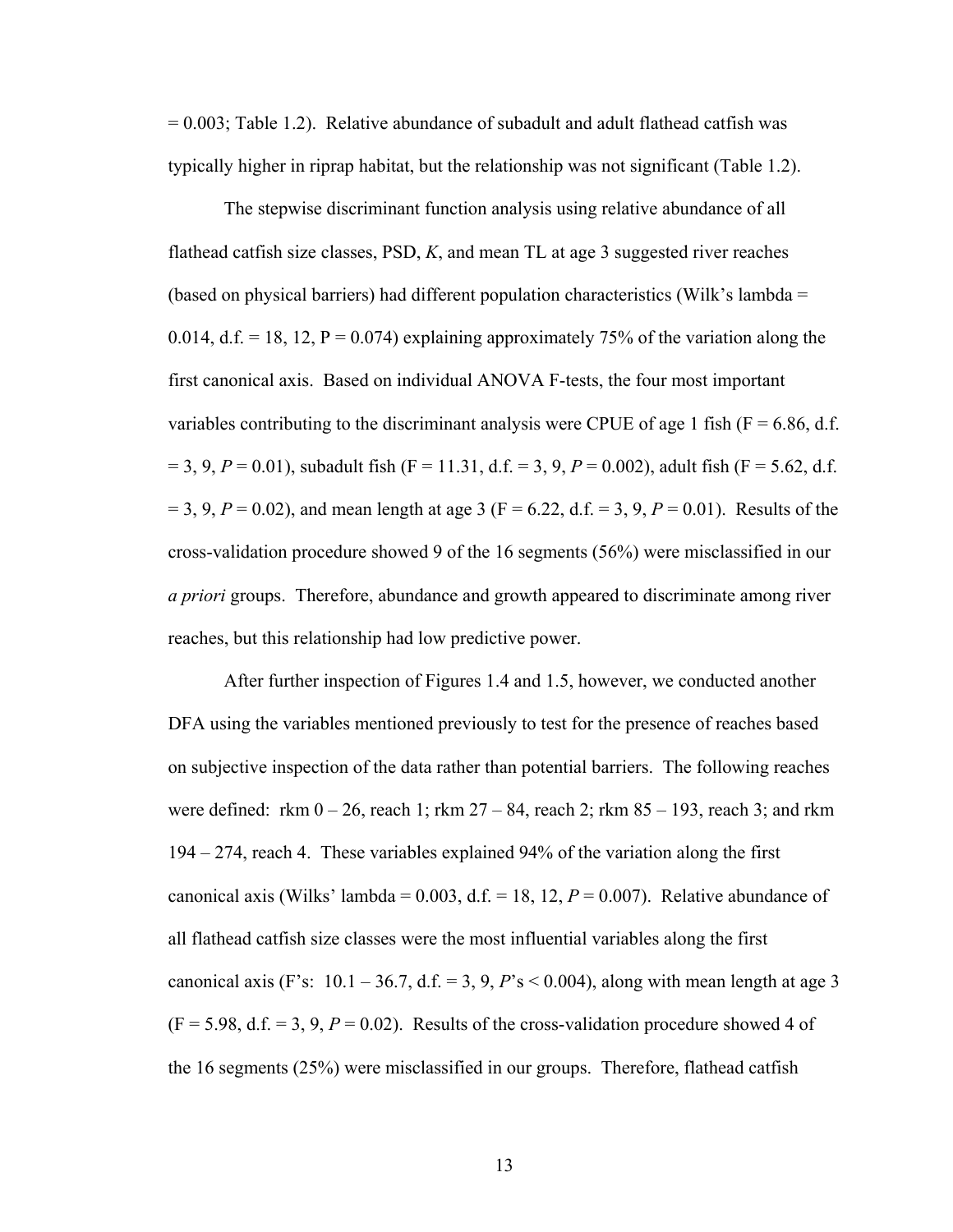population characteristics (primarily abundance and growth) did appear to differentiate different river reaches based on subjective inspection of the data (Table 1.3).

#### **DISCUSSION**

 Spatial variability among habitat within lotic systems has direct management and conservation implications for fish communities. Anthropogenic structures serve as potential sources of fish community fragmentation initiating possible localized responses in fish species' population dynamics (Chick et al. 2006). The results of this study suggest population dynamics of flathead catfish vary longitudinally throughout the Kansas River, and are consistent with studies of other species and/or rivers. For example, Paukert and Rogers (2004) attributed higher condition of flannelmouth sucker (*Catostomus latipinnis*) to the increased number of tributaries in intermediate reaches of the 363-km Colorado River below Glen Canyon Dam, Arizona. In the Kansas River, Quist and Guy (1999) observed higher abundance, condition, and growth of shovelnose sturgeon (*Scaphirhynchus platorynchus*) in urban segments (river segments 50 to 60 of present study) compared to undeveloped segments (river segments 150 to 160 of present study). Finally, Wildhaber et al. (2003) found a direct relationship between shallow, smooth bedform sites and shovelnose sturgeon relative abundance in the Missouri River between Montana and Missouri. Similar studies regarding flathead catfish, however, are limited.

Relative abundance of all sizes of flathead catfish was variable throughout the Kansas River. The lowermost and uppermost reaches of the river contained the lowest relative abundances observed and corroborated with similar estimates of 0.32 to 9.46 fish/hour found in the Lumber River, North Carolina (Kwak et al. 2004), and 0.48 to 14.28 fish/hour in the lower Mississippi River, Kentucky – Mississippi (Driscoll et al.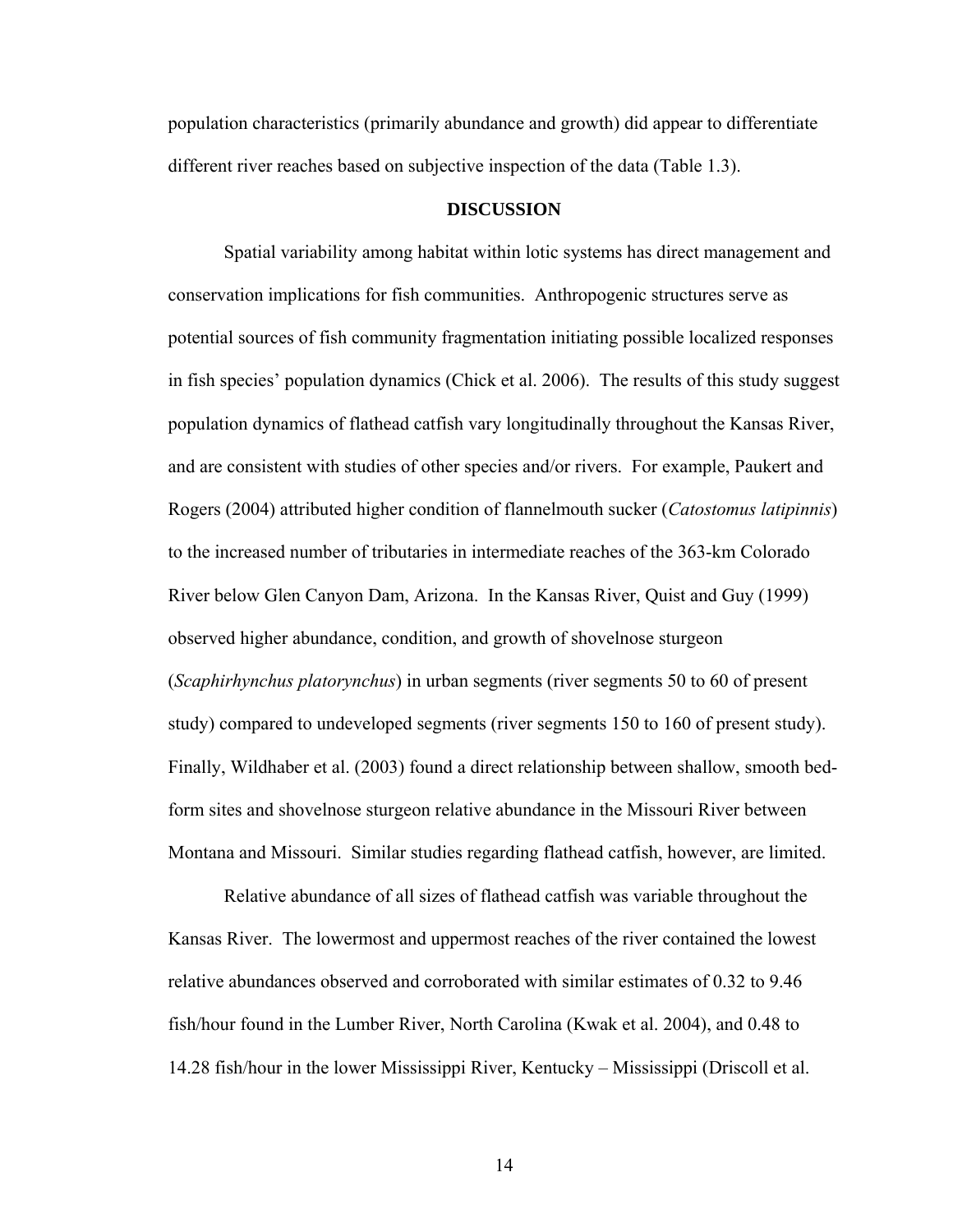1999). Middle reaches, however, showed higher relative abundances, particularly among age 1 fish, and were comparable to estimates of 8.77 to 16.62 fish/hour in Contentnea Creek, North Carolina (Kwak et al. 2004). Age 1 flathead catfish abundance was higher in riprap habitat but larger fish abundance was variable among habitats. These man-made habitats (riprap) were more common in lower reaches of the river and flathead catfish appeared to utilize these habitats when available, which is similar to other studies (Minckley and Deacon 1959; Jackson 1999). However, we were only able to infer a preference for riprap habitat with age 1 fish, suggesting rocky shorelines may serve as refugia for young flathead catfish (Minckley and Deacon 1959).

Condition of all flathead catfish was consistent across all reaches of the Kansas River. However, we observed an inverse relationship between condition and fish size across all reaches contrasting with results found by Guier et al (1984) and similar to the findings of Daugherty and Sutton (2005). Guier et al. (1984) found increased condition as total length increased, but these authors studied an introduced flathead catfish population where growth has been shown to exceed that in native systems (Young and Marsh 1990; Kwak et al. 2004). Daugherty and Sutton (2005) suggested the inverse trend of native flathead catfish condition may be related to insufficient quantities of sufficiently sized prey, which may have occurred in our study.

Flathead catfish in the Kansas River may follow similar trends observed by Daugherty and Sutton (2005) in terms of high relative abundance and low exploitation, particularly in middle reaches of the river. However, we did not detect density-dependent trends in flathead catfish condition, growth, and size structure (in contrast to Daugherty and Sutton [2005]), indicating abiotic factors (anthropogenic sources) may influence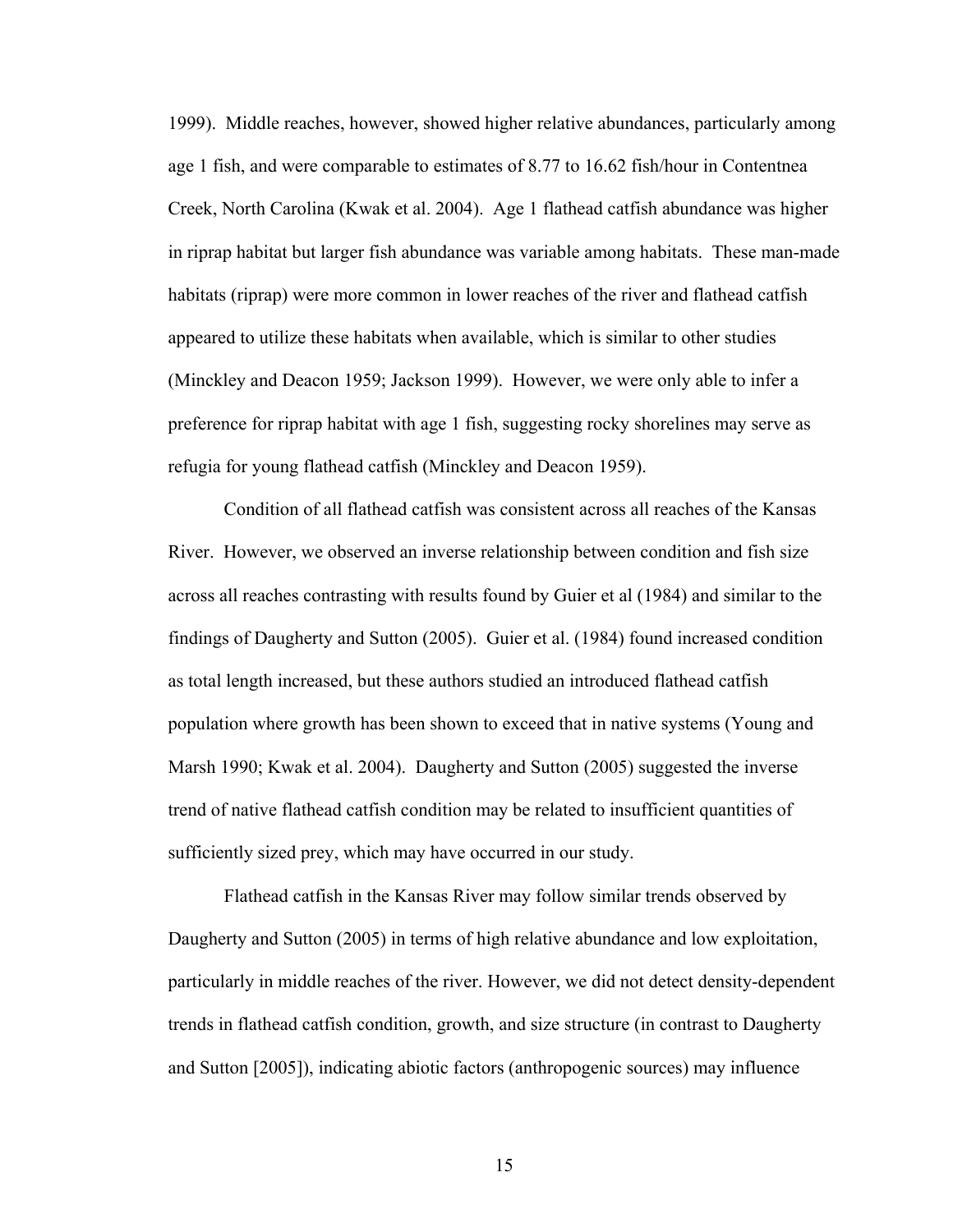flathead catfish population characteristics. Kirby (2001) found similar inverse trends in length and condition of channel catfish in the Big Sioux River, South Dakota, and suggested seasonal differences in condition likely caused the observed trend. Additional study of flathead catfish condition across seasons may help in the assessment of this trend.

Flathead catfish growth was slowest in the lowermost reach and comparable to other Midwestern rivers (Barnickol and Starrett 1951; Minckley and Deacon 1959; Daugherty and Sutton 2005). The fastest growth was observed in the uppermost reaches and was similar to introduced populations (Pisano et al. 1983; Young and Marsh 1990; Kwak et al. 2006). These results contrast with Quist and Guy (1998) who attributed faster channel catfish growth in the Kansas River to greater prey availability in silt and detrital substrates (urbanized areas) compared to sand-dominated areas. In our study, flathead catfish growth was fastest in sand-dominated, upper reaches of the river. Diet analysis was not examined in this study, but given that flathead catfish are piscivorous (Minckley and Deacon 1959; Pine et al. 2005), perhaps differences in prey fish assemblages allow for this differential growth. Future investigation of flathead catfish diet and prey assemblage in the Kansas River may elucidate this hypothesis.

Size structure of flathead catfish differed in the lowermost reach of the Kansas River with the majority of fish below quality length (510 mm TL; Bister et al. 2000). This reach (which also had the slowest growth) represents the most physically modified reach of the Kansas River with sand dredging the predominant factor causing change (Sanders et al. 1993), and suggests urbanization may negatively impact flathead catfish. Size structure of all other reaches appeared similar and were comparable to unexploited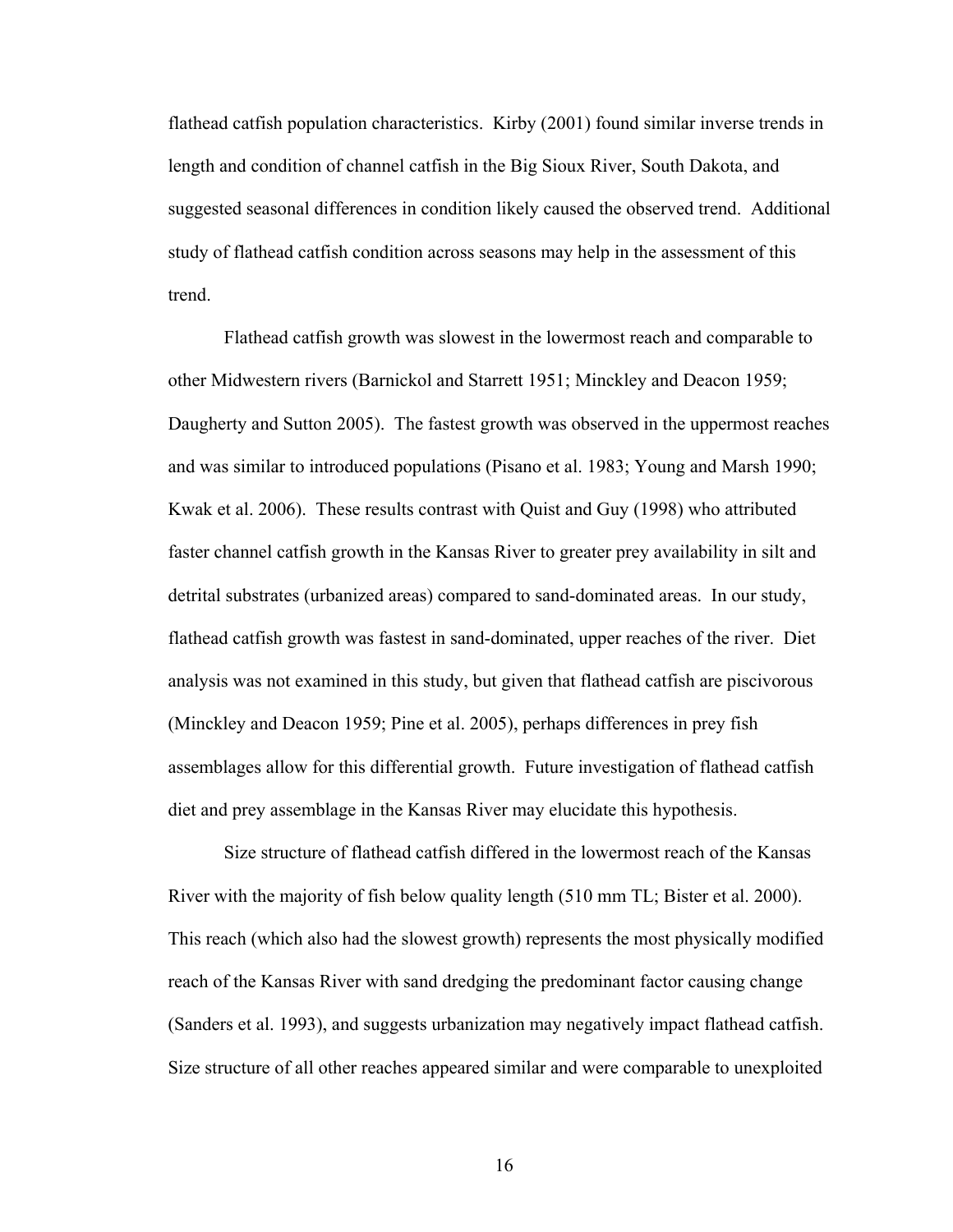populations in the Flint River, Georgia (PSD = 58; Quinn 1989), and the St. Joseph River, Michigan (PSD = 49; Daugherty and Sutton 2005).

Total annual mortality of flathead catfish in the Kansas River remained consistently lower than other populations (Quinn 1993; Summerfelt et al. 1972). Lowest mortality was observed in the upper reaches and was most similar to unexploited populations of flathead catfish in North Carolina rivers (Kwak et al. 2006). The lowermost reach had the highest observed mortality and was similar to the St. Joseph River, Michigan (Daugherty and Sutton 2005). The high mortality observed in the lower reach may be related to human-induced habitat changes (i.e. dredging, shoreline stabilization), or may be related to higher exploitation as this reach was adjacent to the large metropolitan area of Kansas City, Kansas.

Our limited data suggests minimal movement of flathead catfish in the Kansas River. The distance between capture and recapture events was always less than 1 km, even for fish at large 268 days. Other studies of flathead catfish are mixed. Pugh and Schramm (1999) found 93% of tagged flathead catfish > 40 cm moved less than 1 km from their original tagging location. However, Kwak et al. (2004) used radio telemetry to investigate the migratory patterns of introduced populations of flathead catfish and was the first to document the large home ranges of flathead catfish (20.0-45.0 km). Additional research of flathead catfish movement in the Kansas River is needed, but our data concurs with several studies (Skains and Jackson 1995; Dobbins et al. 1999; Travnichek 2004), suggesting flathead catfish movement in native riverine systems may be limited.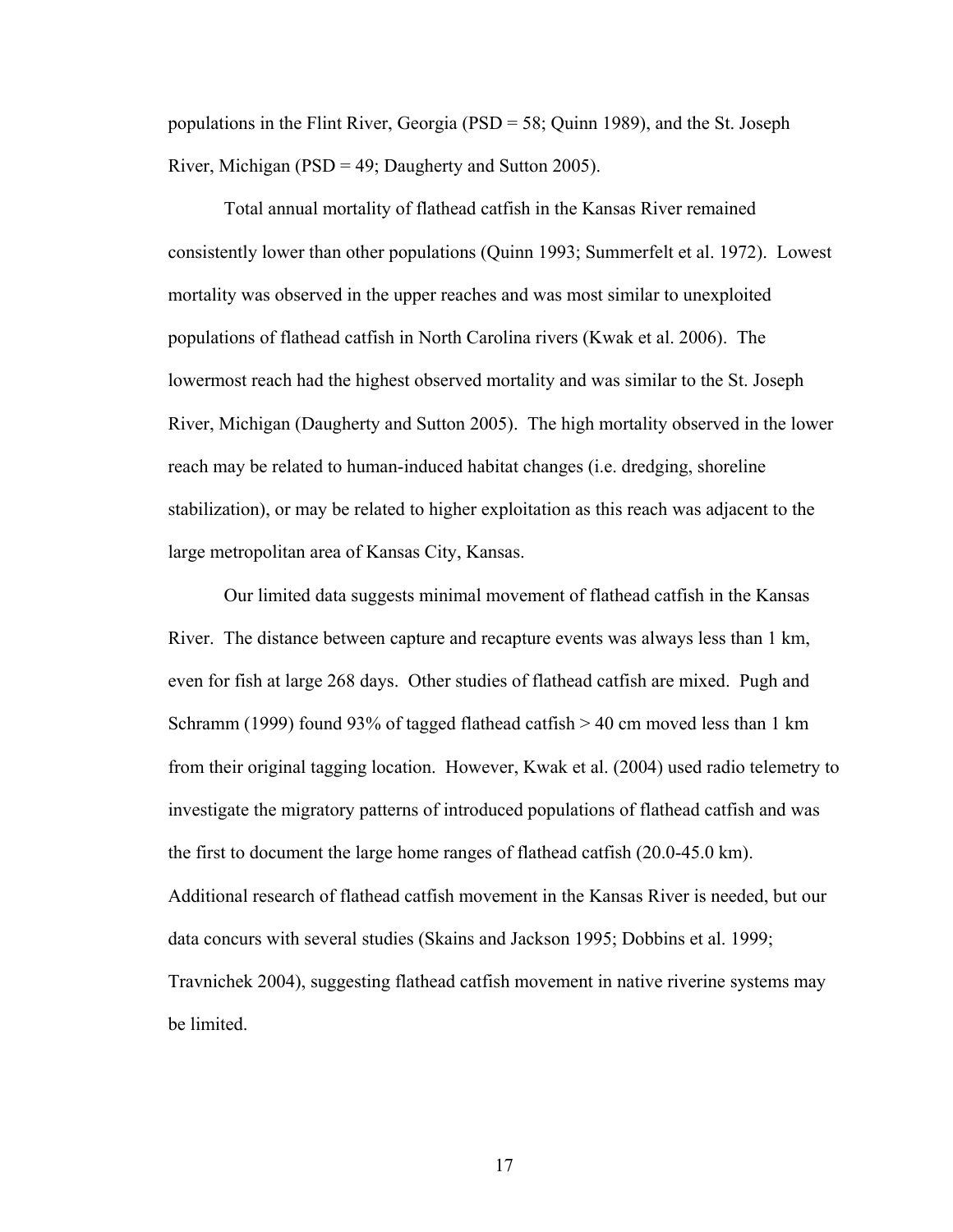Recognizing the spatial variability in population dynamics of riverine fishes is important to determine factors that influence fish populations. Although several studies recognize spatial variation in fish communities (Gido et al. 1997; Kwak et al. 2004; Chick 2006), relatively few studies investigate spatial variation of population dynamics within a species. Our study, coupled with other, more limited studies (Quist and Guy 1998, 1999) indicate that summarizing population characteristics throughout a river may mask differences within a river. Further studies on spatial variation within a river and the mechanisms for the variation (e.g. urbanization, habitat modification, angler harvest) are needed.

#### **ACKNOWLEDGEMENTS**

 We thank J. Eitzmann and M. Thompson for their extensive help with field and laboratory data collection. Also, T. Mosher with the Kansas Department of Wildlife and Parks for assistance with project development and comments. K. Gido and W. Dodds with beneficial comments on early drafts of this publication. Funding for this project was provided by the Kansas Department of Wildlife and Parks through Federal Aid in Sportfish Restoration.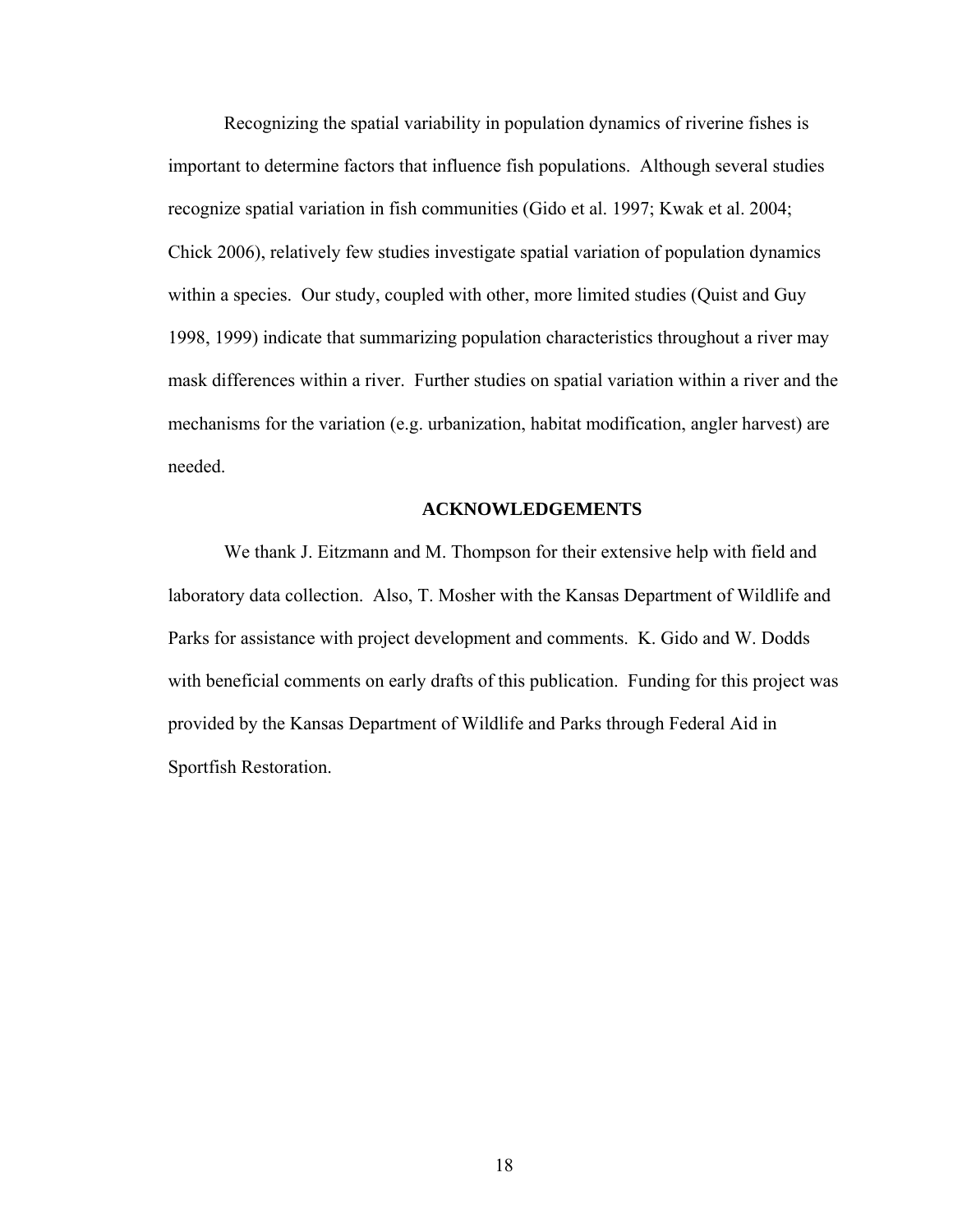#### **LITERATURE CITED**

- Anderson, R. O., and R. M. Neumann. 1996. Length, weight, and associated structural indices. Pages 447-482 *in* B. R. Murphy and D. W. Willis, editors. Fisheries Techniques, 2<sup>nd</sup> edition. American Fisheries Society, Bethesda, Maryland.
- Barnickol, P. G., and W. C. Starrett. 1951. Commercial and sport fishes of the Mississippi River between Caruthersville, Missouri, and Dubuque, Iowa. Bulletin of the Illinois Natural History Survey 25: 267-350.
- Bister, T. J., D. W. Willis, M. L. Brown, S. M. Jordan, R. M. Neumann, M. C. Quist, and C. S. Guy. 2000. Proposed standard weight (*Ws*) and standard length categories for 18 warmwater nongame and riverine fish species. North American Journal of Fisheries Management 20: 570-574.
- Buynak, G. L., L. E. Kornman, A. Surmont, and B. Mitchell. 1989. Longitudinal differences in electrofishing catch rates and angler catches of black bass in Cave Run Lake, Kentucky. North American Journal of Fisheries Management 9: 226- 230.
- Chick, J. H., M. A. Pegg, and T. M. Koel. 2006. Spatial patterns of fish communities in the Mississippi River System: assessing fragmentation by low-head dams. River Research and Applications 22: 413-427.
- Daugherty, D. J., and T. M. Sutton. 2005. Population abundance and stock characteristics of flathead catfish in the lower St. Joseph River, Michigan. North American Journal of Fisheries Management 25: 1191-1201.
- DeVries, D. R., and R. V. Frie. 1996. Determination of age and growth. Pages 483-512 *in* B. R. Murphy and D. W. Willis, editors. Fisheries Techniques,  $2<sup>nd</sup>$  edition.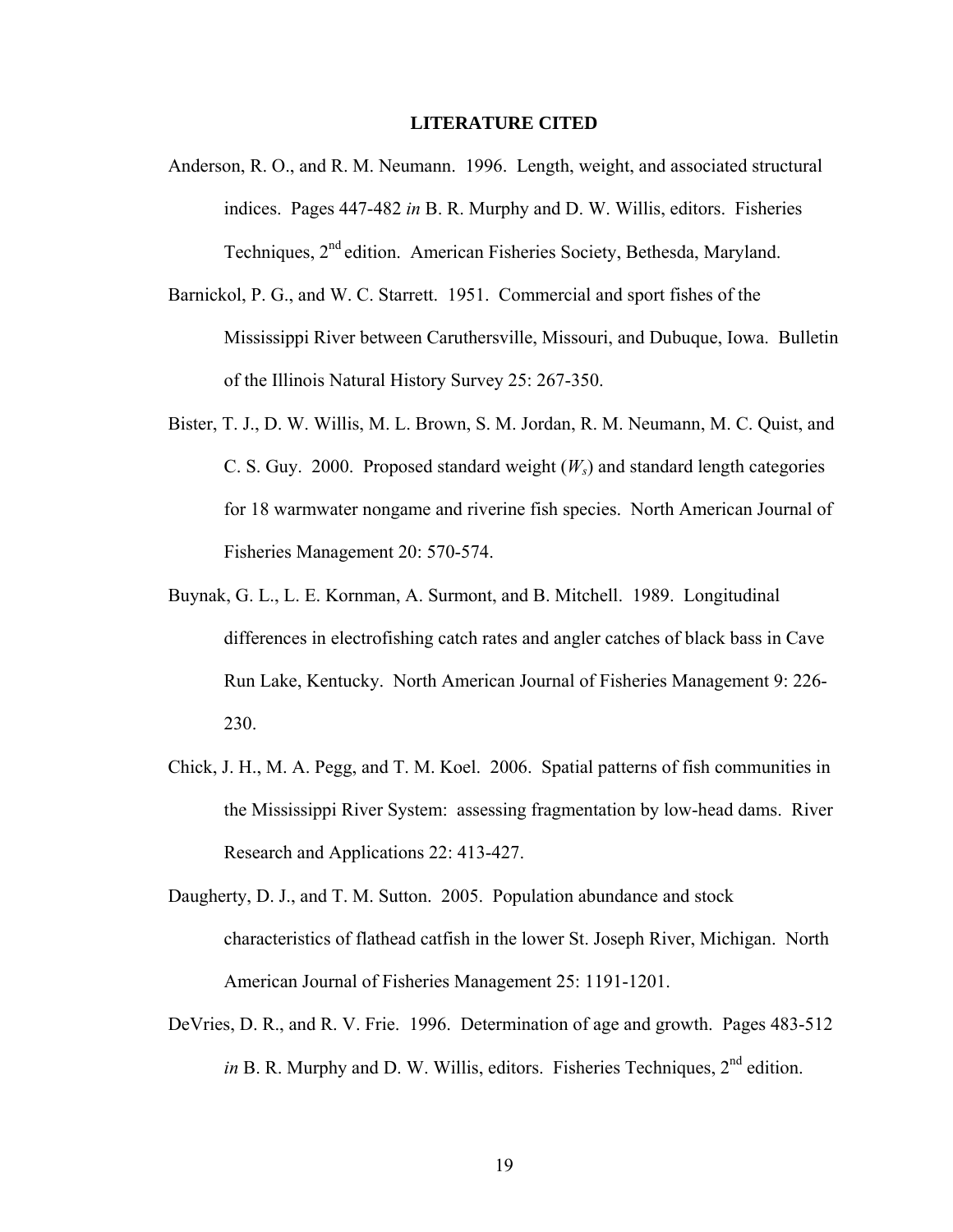American Fisheries Society, Bethesda, Maryland.

- Dobbins, D. A., R. L. Cailteux, and J. J. Nordhaus. 1999. Flathead catfish abundance and movement in the Apalachicola River, Florida. Pages 199-201 *in* E. R. Irwin, W. A. Hubert, C. F. Rabeni, H. L. Schramm, Jr., and T. Coon, editors. Catfish 2000: Proceedings of the international ictalurid symposium. American Fisheries Society, Symposium 24, Bethesda, Maryland.
- Driscoll, M. T., H. L. Schramm Jr., and W. R. Davis. 1999. Relative abundance of catfishes in main channel and secondary channel habitats in the lower Mississippi River. Pages 231-237 *in* E. R. Irwin, W. A. Hubert, C. F. Rabeni, H. L. Schramm, Jr., and T. Coon, editors. Catfish 2000: Proceedings of the international ictalurid symposium. American Fisheries Society, Symposium 24, Bethesda, Maryland.
- Galat, D. L., C. R. Berry Jr., E. J. Peters, and R. G. White. 2005. The Missouri River basin. Pages 427-480 *in* A. C. Benke and C. E. Cushing, editors. Rivers of North America. Elsevier Academic Press, San Diego, California.
- Gido, K. B., D. L. Propst, and M. C. Molles Jr. 1997. Spatial and temporal variation of fish communities in secondary channels of the San Juan River, New Mexico and Utah. Environmental Biology of Fishes 49: 417-434.
- Gido, K. B., C. S. Guy, T. R. Strakosh, R. J. Bernot, K. J. Hase, and M. A. Shaw. 2002. Long-term changes in the fish assemblages of the Big Blue River basin 40 years after the construction of Tuttle Creek Reservoir. Transactions of the Kansas Academy of Science 105(3-4): 193-208.

Guier, C. R., L. E. Nichols, and R. T. Rachels. 1984. Biological investigation of flathead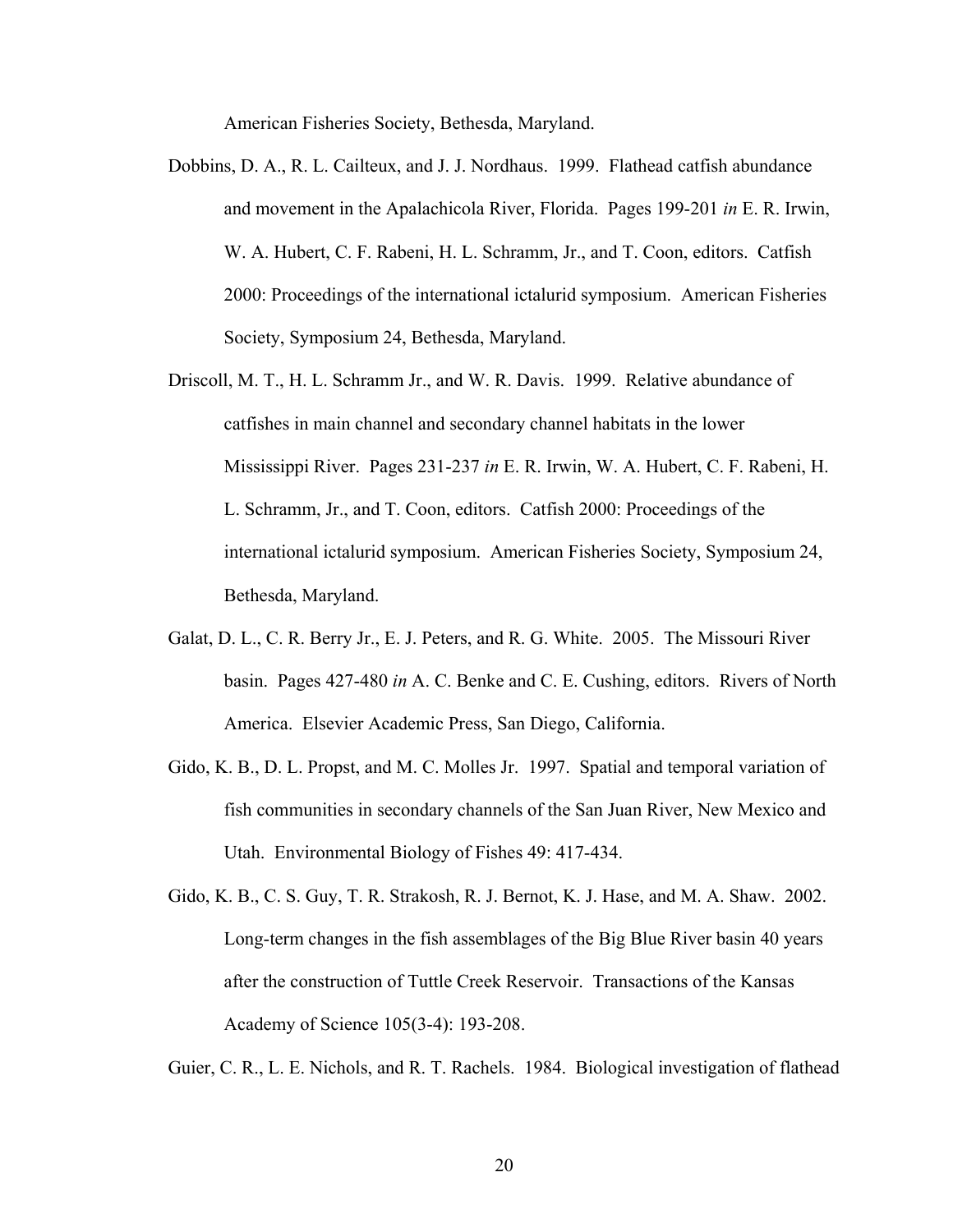catfish in the Cape Fear River. Proceedings of the Annual Conference Southeastern Association of Fish and Wildlife Agencies 35(1981): 607-621.

- Hughes, R. M., and J. R. Gammon. 1987. Longitudinal changes in fish assemblages and water quality in the Willamette River, Oregon. Transactions of the American Fisheries Society 116: 196-209.
- Jackson, D. C. 1999. Flathead catfish: biology, fisheries, and management. Pages 23- 36 *in* E. R. Irwin, W. A. Hubert, C. F. Rabeni, H. L. Schramm, Jr., and T. Coon, editors. Catfish 2000: Proceedings of the international ictalurid symposium. American Fisheries Society, Symposium 24, Bethesda, Maryland.
- Johnson, D. E. 1998. Discriminant analysis. Pages 217-283 *in* D. E. Johnson, editor. Applied multivariate methods for data analysis. Brooks/Cole Publishing, Pacific Grove, California.
- Kirby, D. J. 2001. An assessment of the channel catfish population in the Big Sioux River, South Dakota. Master's thesis. South Dakota State University, Brookings.
- Kwak, T. J., W. E. Pine III, D. S. Waters, J. A. Rice, J. E. Hightower, and R. L. Noble. 2004. Population dynamics and ecology of introduced flathead catfish: phase 1 final report. Federal Aid in Sport Fish Restoration Project F-68, Study Number 1, Final Report, Submitted to Division of Inland Fisheries, North Carolina Wildlife Resources Commission, Raleigh.
- Kwak, T. J., W. E. Pine III, and D. S. Waters. 2006. Age, growth, and mortality of introduced flathead catfish in Atlantic rivers and a review of other populations. North American Journal of Fisheries Management 26: 73-87.
- Metcalf, A. L. 1966. Fishes of the Kansas River system in relation to zoogeography of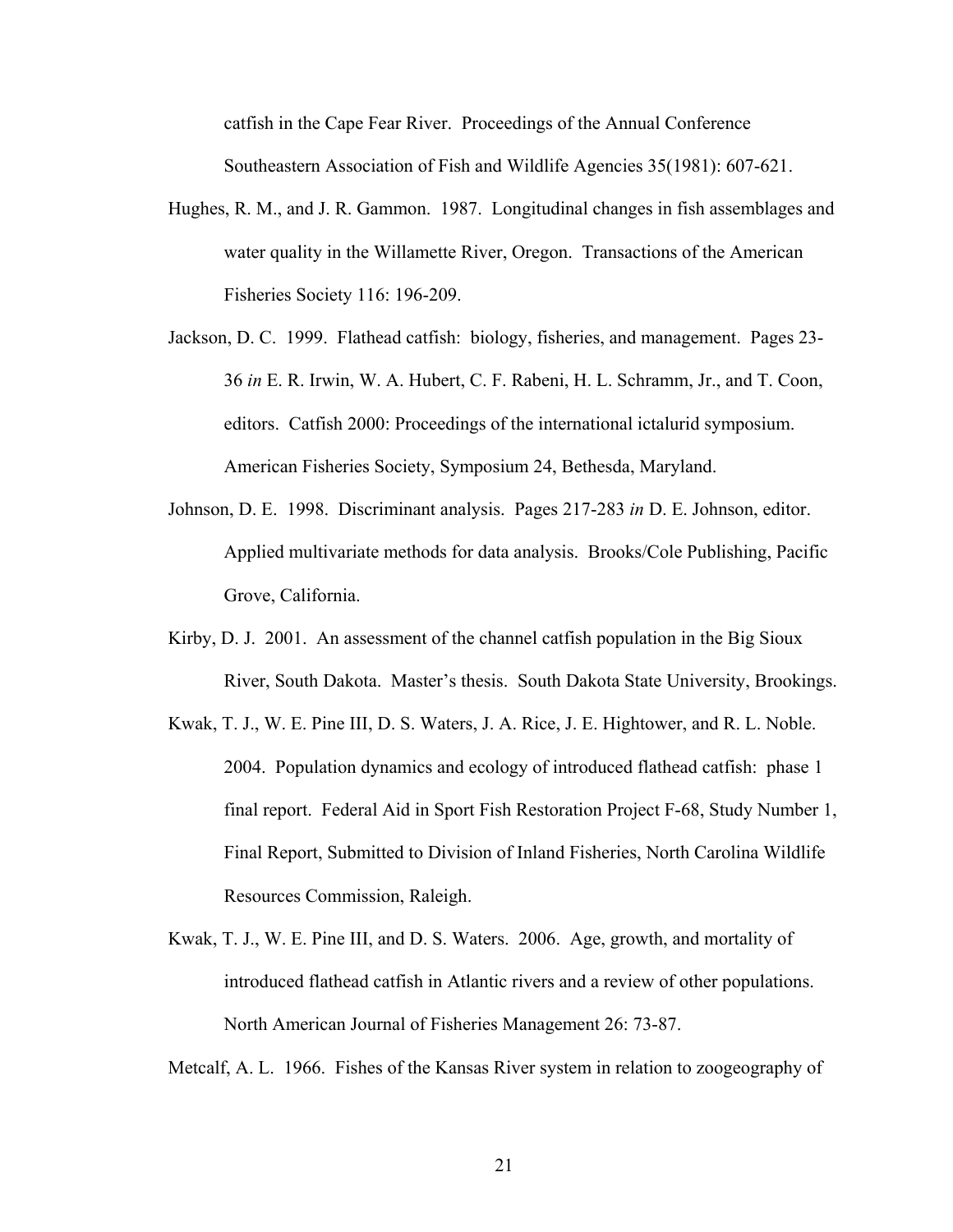the Great Plains. University of Kansas Publications, Museum of Natural History 17(3): 23-189.

- Minckley, W. L., and J. E. Deacon. 1959. Biology of flathead catfish in Kansas. Transactions of the American Fisheries Society 88: 344-355.
- Munger, C. R., G. R. Wilde, and B. J. Follis. 1994. Flathead catfish age and size at Maturation in Texas. North American Journal of Fisheries Management 14: 403- 408.
- Nash, M. K., and E. R. Irwin. 1999. Use of otoliths versus pectoral spines for aging adult flathead catfish. Pages 309-316 *in* E. R. Irwin, W. A. Hubert, C. F. Rabeni, H. L. Schramm, Jr., and T. Coon, editors. Catfish 2000: Proceedings of the international ictalurid symposium. American Fisheries Society, Symposium 24, Bethesda, Maryland.
- Paukert, C. P, and T. A. Wittig. 2002. Applications of multivariate statistical methods in fisheries. Fisheries 27(9): 16-22.
- Paukert, C. P., and R. S. Rogers. 2004. Factors affecting condition of flannelmouth suckers in the Colorado River, Grand Canyon, Arizona. North American Journal of Fisheries Management 24: 648-653.
- Pine, W. E. III, T. J. Kwak, D. S. Waters, and J. A. Rice. 2005. Diet selectivity of introduced flathead catfish in coastal rivers. Transactions of the American Fisheries Society 134: 901-909.
- Pisano, M. S., M. J. Inansci, and W. L. Minckley. 1983. Age, and growth, and lengthweight relationship for flathead catfish, Pylodictis olivaris, from Coachella Canal, southeastern California. California Fish and Game 69: 124-128.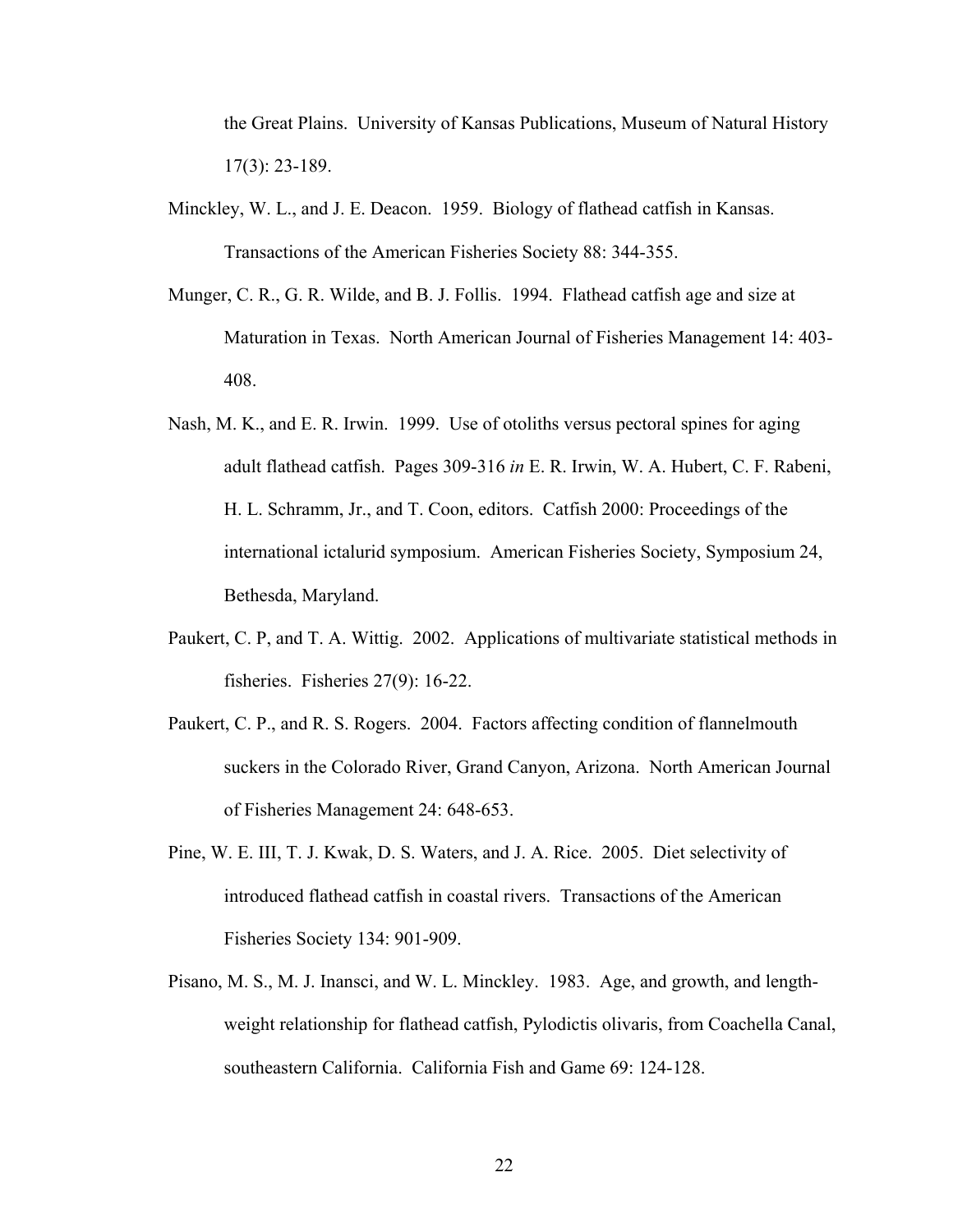- Pugh, L. L., and H. L. Schramm. 1999. Movement of tagged catfishes in the lower Mississippi River. Pages 193-197 *in* E. R. Irwin, W. A. Hubert, C. F. Rabeni, H. L. Schramm, Jr., and T. Coon, editors. Catfish 2000: Proceedings of the international ictalurid symposium. American Fisheries Society, Symposium 24, Bethesda, Maryland.
- Quinn, S. P. 1989. Flathead catfish abundance and growth in the Flint River, Georgia. Proceedings of the Annual Conference Southeastern Association of Fish and Wildlife Agencies 42(1988): 141-148.
- Quinn, S. P. 1993. Description of a multiuse fishery for flathead catfish. North American Journal of Fisheries Management 13: 594-599.
- Quist, M. C., and C. S. Guy. 1998. Population characteristics of channel catfish from the Kansas River, Kansas. Journal of Freshwater Ecology 13: 351-359.
- Quist, M. C., and C. S. Guy. 1999. Spatial variation in population dynamics of shovelnose sturgeon in the Kansas River. Prairie Naturalist 31: 65-74.
- Quist, M. C., J. S. Tillma, M. N. Burlingame, and C. S. Guy. 1999. Overwinter habitat use of shovelnose sturgeon in the Kansas River. Transactions of the American Fisheries Society 128: 522-527.
- Ricker, W. E. 1975. Computation and interpretation of biological statistics of fish populations. Fisheries Research Board of Canada Bulletin 191.
- Sanders, R. M., D. G. Huggins, and F. B. Cross. 1993. The Kansas River system and its biota. Pages 295-326 *in* L. W. Hesse, C. B. Stalnaker, N. G. Benson, and J. R. Zuboy, editors. Proceedings of the symposium on restoration planning for the rivers of the Mississippi and Missouri river ecosystem. U.S. National Biological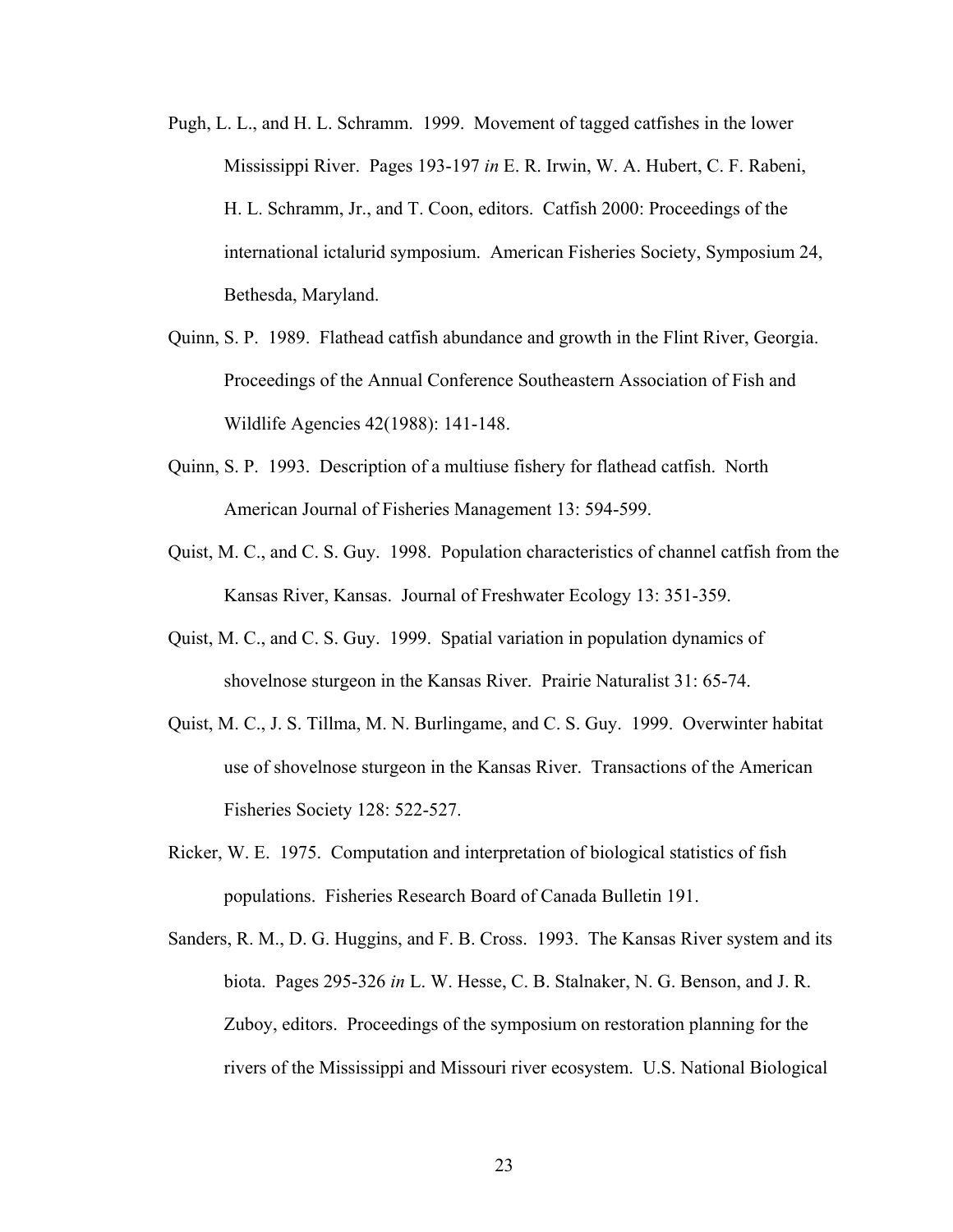Survey, Biological Report 19.

- Scott, J. B., C. R. Steward, and Q. J. Stober. 1986. Effects of urban development on fish population dynamics in Kelsey Creek, Washington. Transactions of the American Fisheries Society 115: 555-567.
- Skains, J. A., and D. C. Jackson. 1995. Linear ranges of large flathead catfish in two Mississippi streams. Proceedings of the Annual Conference Southeastern Association of Fish and Wildlife Agencies 47(1993): 539-546.
- Slipke, J. W., and M. J. Maceina. 2000. Fisheries analyses and simulation tools (FAST). Auburn University, Auburn, Alabama.
- Smith, T. A., and C. E. Kraft. 2005. Stream fish assemblages in relation to landscape position and local habitat variables. Transactions of the American Fisheries Society 134: 430-440.
- Summerfelt, R. C., L. Hart, and P. R. Turner. 1972. Flathead catfish movements. Completion Report, Project 4-60-R, Oklahoma Department of Wildlife Conservation.
- Tramer, E. J., and P. M. Rogers. 1973. Diversity and longitudinal zonation in fish populations of two streams entering a metropolitan area. American Midland Naturalist 90: 366-374.
- Travnichek, V. H. 2004. Movement of flathead catfish in the Missouri River: examining opportunities for managing river segments for different fishery goals. Fisheries Management and Ecology 11: 89-96.
- Turner, P. R., and R. C. Summerfelt. 1971. Food habits of adult flathead catfish, *Pylodictis olivaris* (Rafinesque), in Oklahoma reservoirs. Proceedings of the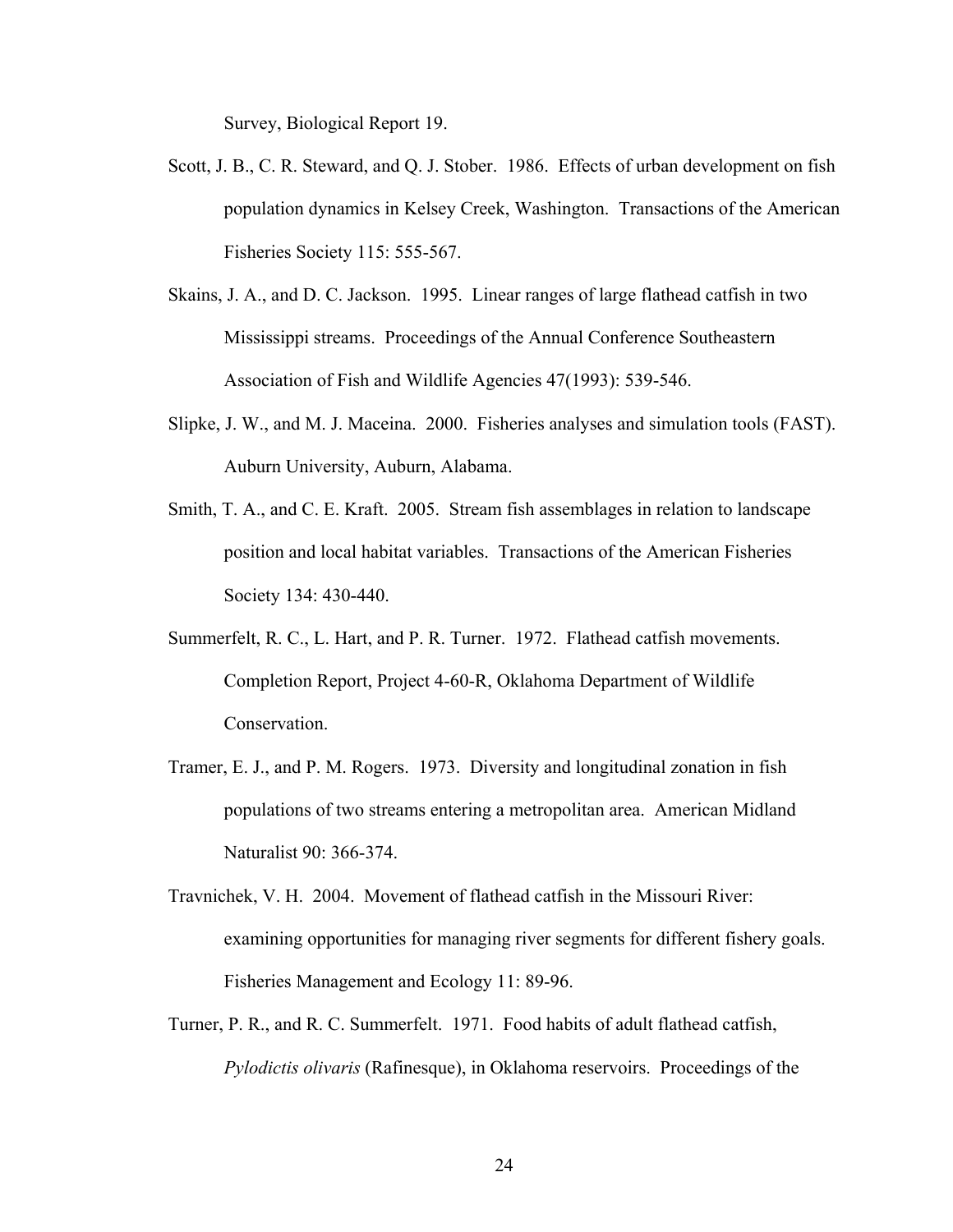Annual Conference Southeastern Association of Game and Fish Commissioners 24(1970): 387-401.

- Vannote, R. L., G. W. Minshall, K. W. Cummins, J. R. Sedell, and C. E. Cushing. 1980. The river continuum concept. Canadian Journal of Fisheries and Aquatic Sciences 37: 130-137.
- Wildhaber, M. L., P. J. Lamberson, and D. L. Galat. 2003. A comparison of measures of riverbed form for evaluating distributions of benthic fishes. North American Journal of Fisheries Management 23: 543-557.
- Young, K. L., and P. C. Marsh. 1990. Age and growth of flathead catfish in four southwestern rivers. California Fish and Game 76: 224-233.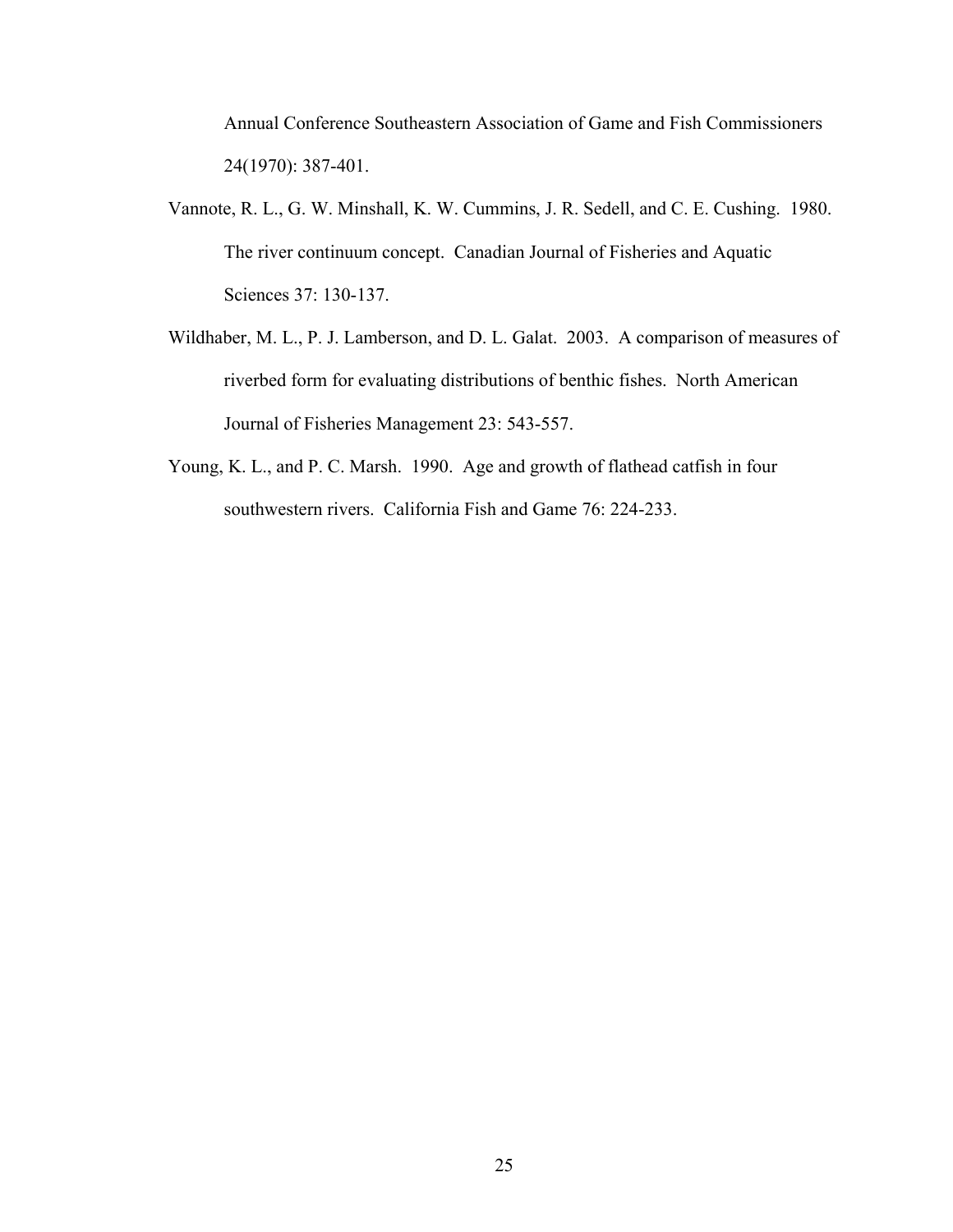Table 1.1. Description of Kansas River segments and associated mean adjusted water depths (m), river kilometer (rkm) range, USGS gauging station code, and the nearest city of each river segment. Depth measurements were collected from 246 random electrofishing stations and were corrected to the 10-year mean gauge height during May – August, 2005. The USGS gauging station code corresponds to rkm groups used during the standardization of electrofishing station depth measurements. Standard error (SE) are given in parentheses. n/a indicates segments that were not sampled in 2005.

| <b>River</b><br>segment | Mean adjusted<br>depth(m) | <b>River kilometer</b><br>(rkm) range | <b>USGS</b> station<br>code | <b>Nearest Kansas</b><br>city |
|-------------------------|---------------------------|---------------------------------------|-----------------------------|-------------------------------|
| $\boldsymbol{0}$        | 2.94(0.2)                 | $0 - 26$                              | 06892950                    | Kansas City                   |
| 20                      | 0.70(0.2)                 | $27 - 48$                             | 06892350                    | Edwardsville                  |
| 30                      | 1.48(0.1)                 | $49 - 64$                             | 06892350                    | <b>Bonner Springs</b>         |
| 40                      | 1.62(0.1)                 | $65 - 84$                             | 06892350                    | Lawrence                      |
| 50                      | 1.94(0.1)                 | $85 - 96$                             | 06891000                    | Lawrence                      |
| 60                      | 1.91(0.1)                 | $97 - 112$                            | 06891000                    | Lecompton                     |
| 70                      | 2.14(0.2)                 | $113 - 129$                           | 06889000                    | Topeka                        |
| 80                      | 2.02(0.1)                 | $130 - 140$                           | 06889000                    | Topeka                        |
| 90                      | n/a                       | $141 - 161$                           | 06889000                    | Maple Hill                    |
| 100                     | 0.75(0.1)                 | $162 - 177$                           | 06888350                    | Maple Hill                    |
| 110                     | 0.82(0.1)                 | $178 - 193$                           | 06888350                    | <b>Belvue</b>                 |
| 120                     | 0.78(0.1)                 | 194 - 209                             | 06887500                    | Wamego                        |
| 130                     | 0.82(0.2)                 | $210 - 225$                           | 06887500                    | St. George                    |
| 140                     | 0.96(0.1)                 | $226 - 241$                           | 06887500                    | Manhattan                     |
| 150                     | 0.22(0.1)                 | $242 - 257$                           | 06879100                    | Ogden                         |
| 160                     | 0.20(0.1)                 | $258 - 274$                           | 06879100                    | Fort Riley                    |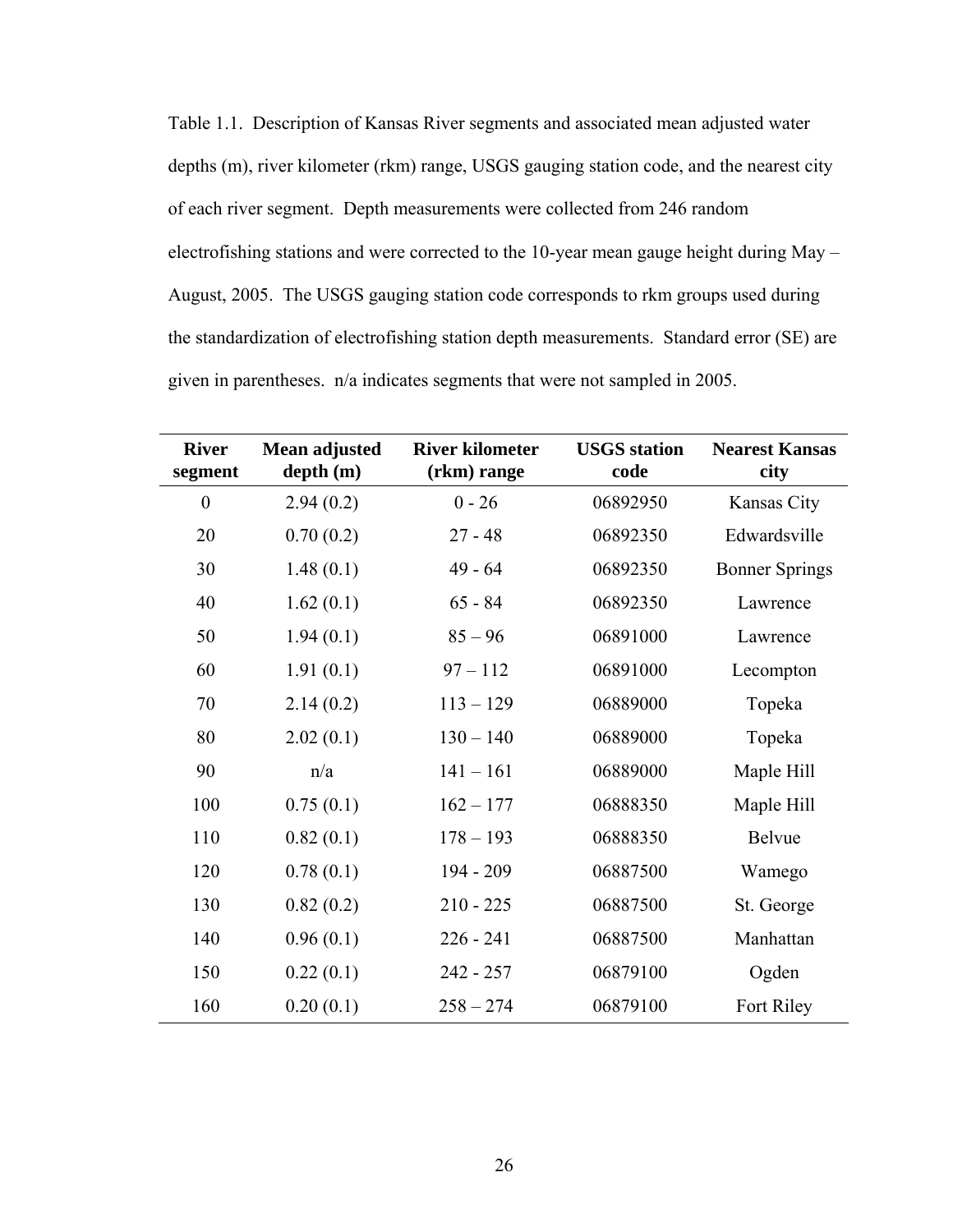Table 1.2. Results of analysis of covariance on relative abundance (catch per hour) of age 1 ( $\leq$  200 mm total length, [TL]), subadult ( $>$  200 – 400 mm TL), and adult ( $>$  400 mm TL) flathead catfish among riprap, log jam, and mub bank shoreline habitat types in the Kansas River, Kansas, 2005-2006. Standard error (SE) are given in parenthesis.

| Mean CPUE (SE) habitat |                |            |                 |       |      |       |
|------------------------|----------------|------------|-----------------|-------|------|-------|
| Size class             | <b>Rip rap</b> | Log jam    | <b>Mud bank</b> | F     | DF   | P     |
| Age 1                  | 7.13(1.06)     | 2.53(0.97) | 2.04(0.37)      | 6.344 | 2.91 | 0.003 |
| Subadult               | 6.27(0.82)     | 1.46(0.51) | 1.95(0.37)      | 2.106 | 2.95 | 0.127 |
| Adult                  | 2.80(0.44)     | 1.42(0.50) | 1.55(0.31)      | 0.110 | 2.69 | 0.896 |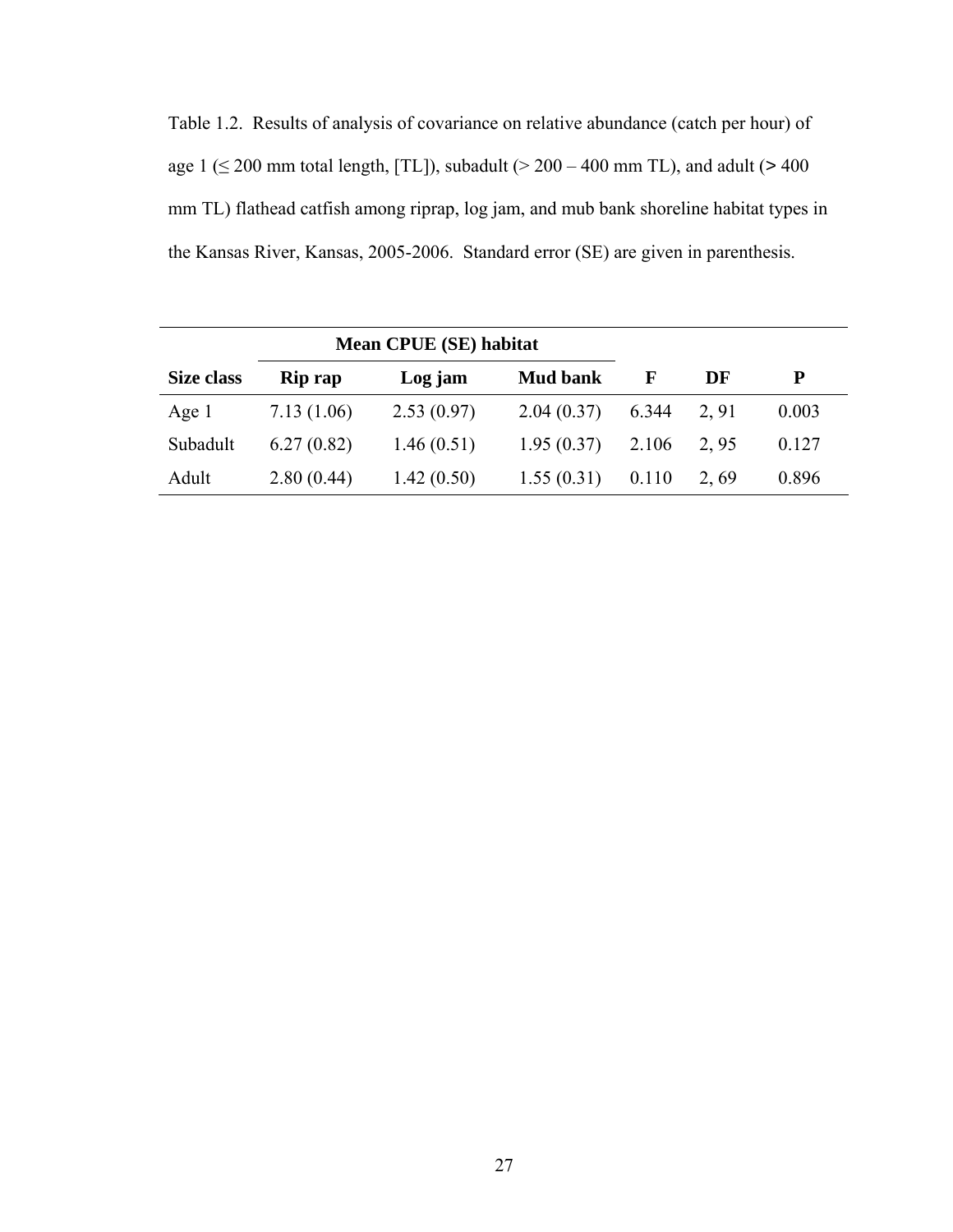| Table 1.3. Flathead catfish estimates of abundance (catch per hour electrofishing;                 |
|----------------------------------------------------------------------------------------------------|
| [CPUE]), and condition (relative weight; $[W_r]$ ), of age 1 ( $\leq$ 200 mm total length, [TL]),  |
| subadult ( $>$ 200 – 400 mm TL), and adult fish ( $>$ 400 mm TL), growth (Brody growth             |
| coefficient; [K]), theoretical maximum length $(L-\infty)$ , mean total length (TL) at age 3, size |
| structure (proportional stock density; [PSD]), and total annual mortality (A), of flathead         |
| catfish from the Kansas River, Kansas, May - August, 2005-2006. Standard errors (SE)               |
| are given in parentheses. Reaches were based on a discriminant function analysis                   |
| grouping reaches by visual inspection of Figures 1.4 and 1.5.                                      |

|                       |                          | <b>River reach</b><br>(rkm range) |                 |                                        |  |  |
|-----------------------|--------------------------|-----------------------------------|-----------------|----------------------------------------|--|--|
| <b>Parameter</b>      | $\mathbf{1}$<br>$(0-26)$ | $\overline{2}$<br>$(27-84)$       | 3<br>$(85-193)$ | $\overline{\mathbf{4}}$<br>$(194-274)$ |  |  |
| <b>Abundance</b>      |                          |                                   |                 |                                        |  |  |
| CPUE age 1            | 0.88(0.4)                | 4.32(0.9)                         | 9.19(1.3)       | 0.72(0.3)                              |  |  |
| <b>CPUE</b> subadult  | 1.78(0.7)                | 4.89(1.02)                        | 5.79(0.9)       | 1.43(0.3)                              |  |  |
| <b>CPUE</b> adult     | 0.34(0.2)                | 2.23(0.5)                         | 3.44(0.6)       | 1.31(0.3)                              |  |  |
| <b>Condition</b>      |                          |                                   |                 |                                        |  |  |
| Age 1 $W_r$           | 101.4(3.8)               | 108.8(2.9)                        | 109.9(1.6)      | 107.1(3.9)                             |  |  |
| Subadult $W_r$        | 89.7(2.3)                | 94.6(1.6)                         | 93.5(1.1)       | 97.0(1.3)                              |  |  |
| Adult $W_r$           | 87.2(2.9)                | 88.4 (1.3)                        | 88.1 (1.1)      | 85.3(1.5)                              |  |  |
| Growth                |                          |                                   |                 |                                        |  |  |
| K                     | 0.136(0.01)              | 0.159(0.01)                       | 0.136(0.01)     | 0.120(0.01)                            |  |  |
| $L-\infty$            | 1095                     | 1121 (17.7)                       | 1170            | 1131 (22.8)                            |  |  |
| Mean TL age 3         | 293(13.7)                | 367(12.0)                         | 392(7.4)        | 398(9.3)                               |  |  |
| <b>Size structure</b> |                          |                                   |                 |                                        |  |  |
| <b>PSD</b>            | $\overline{0}$           | 52(11)                            | 44 (7)          | 48(11)                                 |  |  |
| <b>Mortality</b>      |                          |                                   |                 |                                        |  |  |
| $\overline{A}$        | 0.28                     | 0.17                              | 0.20            | 0.14                                   |  |  |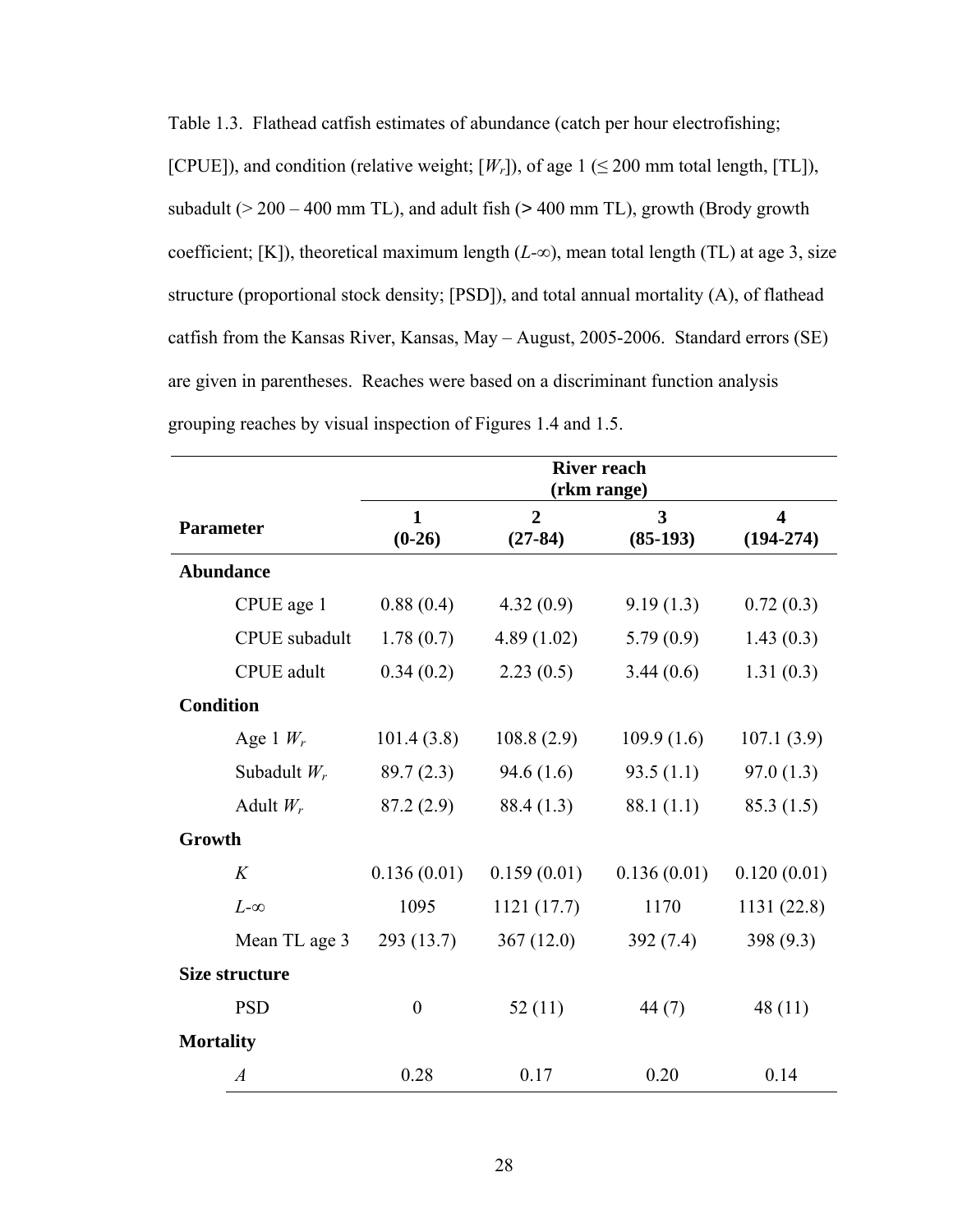

Figure 1.1. Map of the 274-km Kansas River from its formation (Junction City) to its confluence with the Missouri River (Kansas City). Lines intersecting the river indicate upper and lower bounds of reaches determined from the discriminant function analysis (DFA).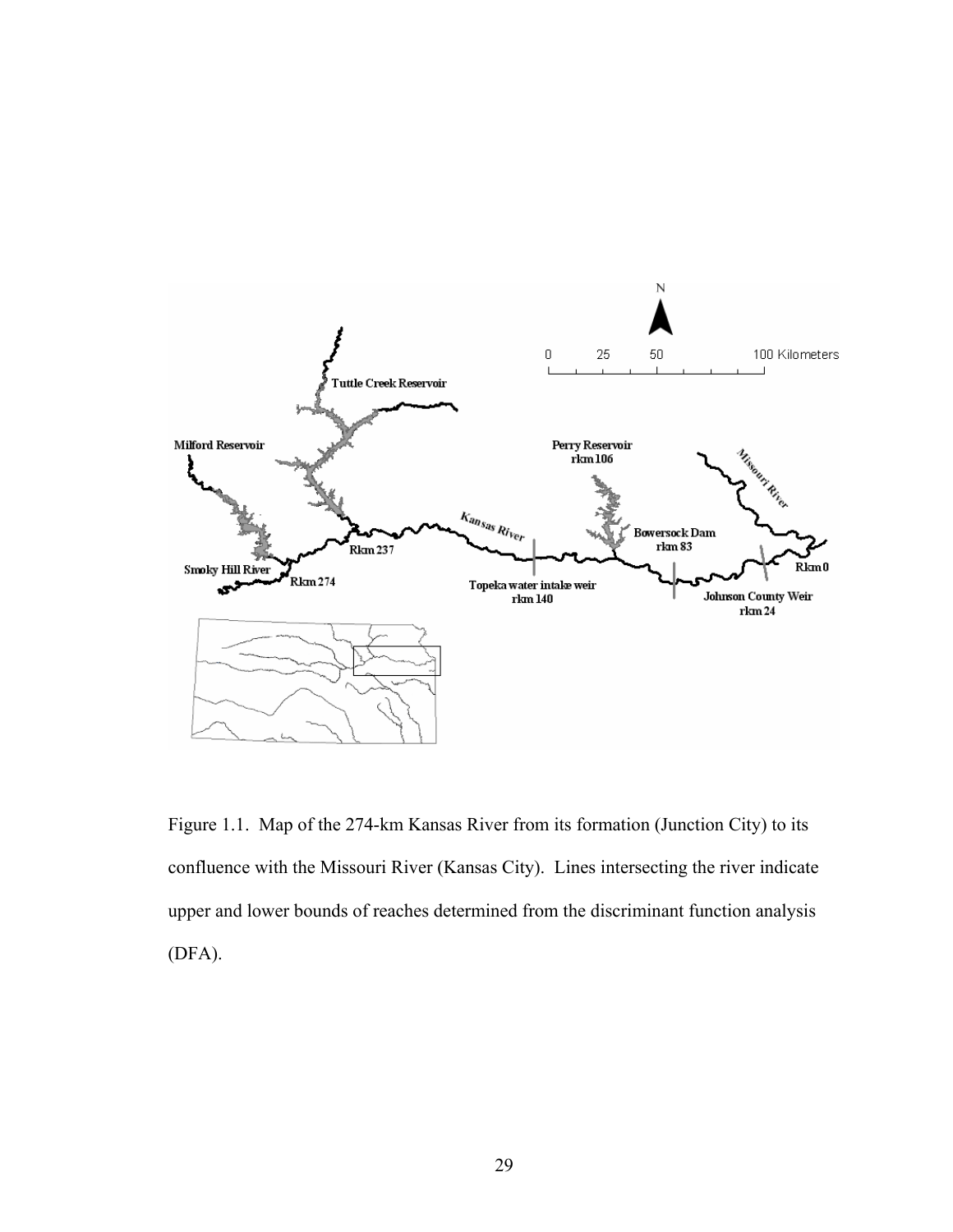

Figure 1.2. Length frequency of flathead catfish captured during summer random electrofishing (A), and all combined sampling (B) from the Kansas River, Kansas, during May-August, 2005-2006.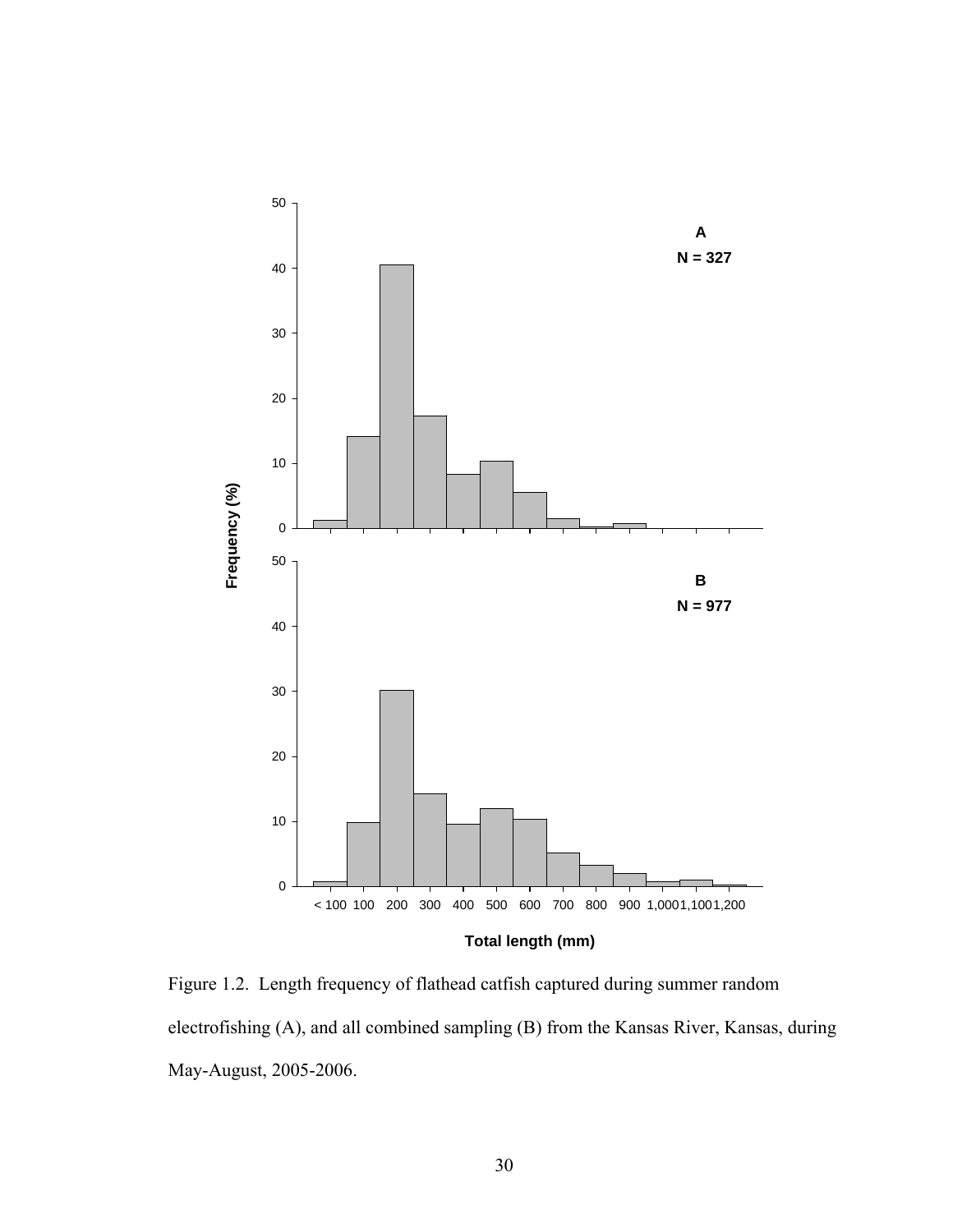

Figure 1.3. Age-frequency distribution of flathead catfish captured from all combined sampling in the Kansas River, Kansas, 2005-2006.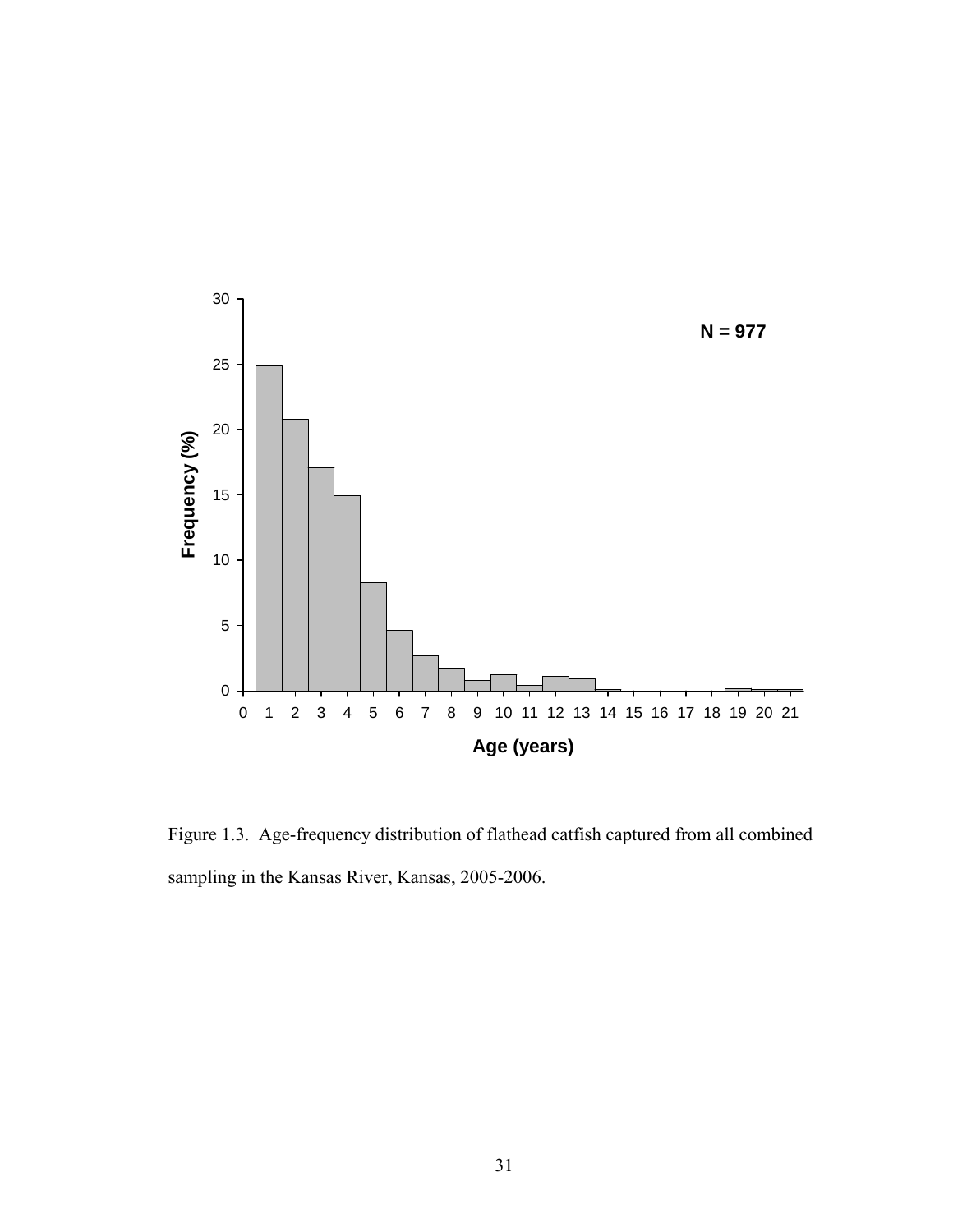

Figure 1.4. Flathead catfish mean relative abundance (A) and mean relative weight (B) of age  $1 \le 200$  mm total length, [TL]), subadult ( $> 200 - 400$  mm TL), and adult ( $> 400$ mm TL) size classes, and mean length at age 3 and Brody growth coefficient K (C) by river segment, Kansas River, Kansas, 2005-2006. Values are offset slightly on x-axis for clarity. Error bars represent  $\pm 1$  standard error.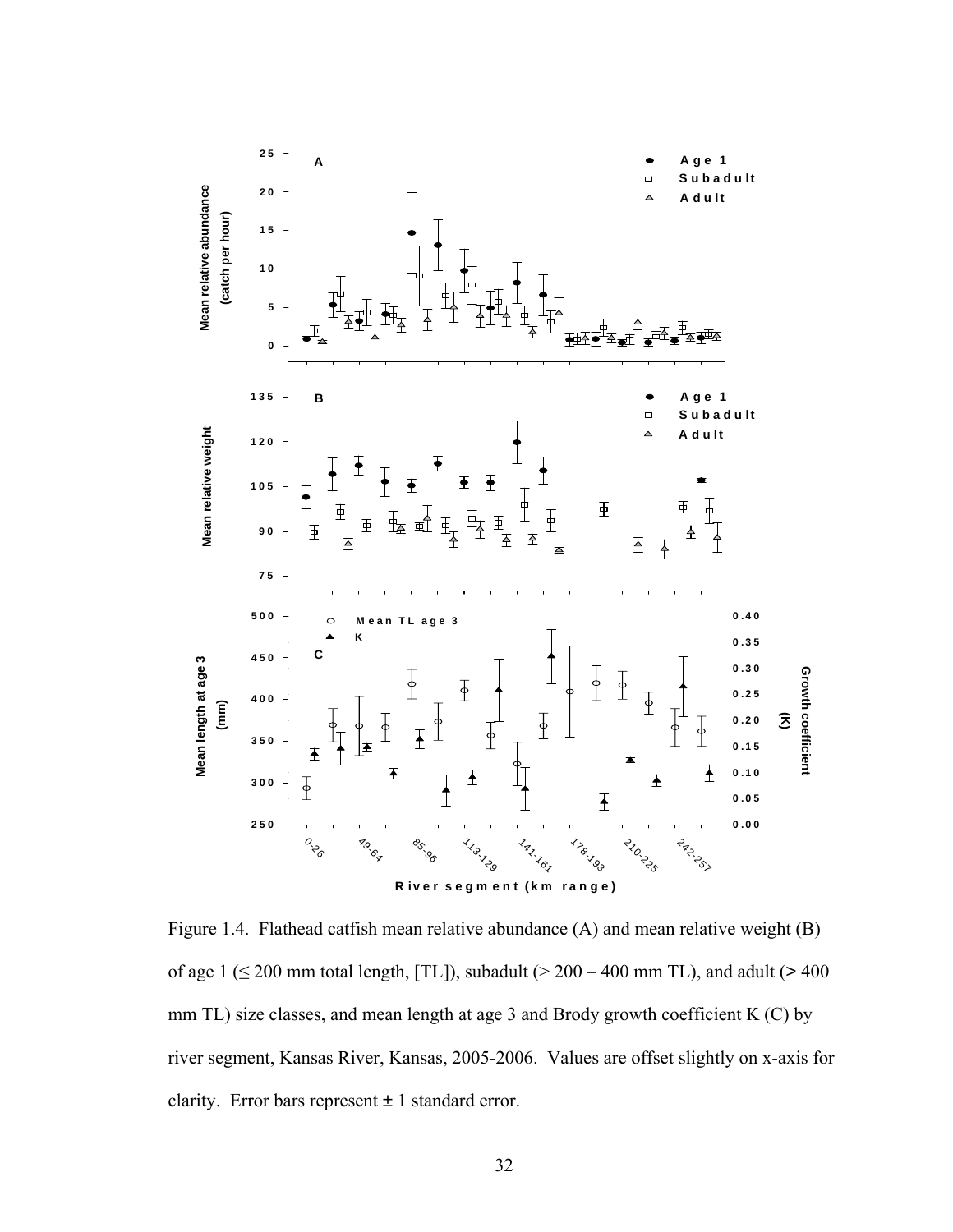

**River segment (km range)**

Figure 1.5. Flathead catfish proportional stock density (PSD; number of quality sized fish [510 mm TL] / number of stock sized fish [350 mm TL]; A), and total annual mortality (B) by river segment from 462 random electrofishing stations in the Kansas River, Kansas, May to August 2005-2006. Missing values represent segments with low sample size (< 5 fish). Error bars represent  $\pm$  1 standard error.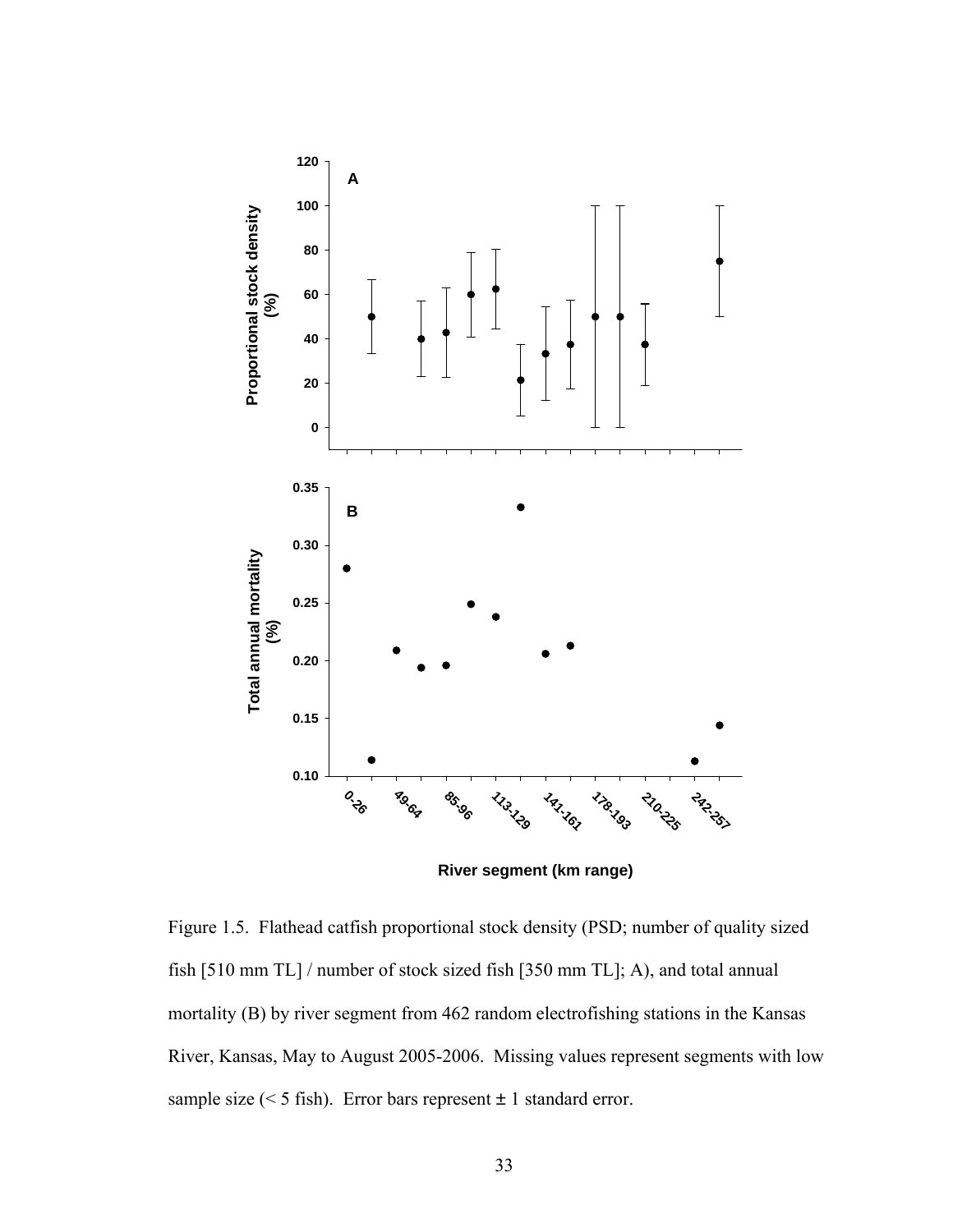

Figure 1.6. Proportion of shoreline habitat (riprap, log jam, mud bank) sampled during 462 random electrofishing stations in the Kansas River, Kansas, during May-August 2005-2006. River segments represent groups of 16 river kilometers (rkm).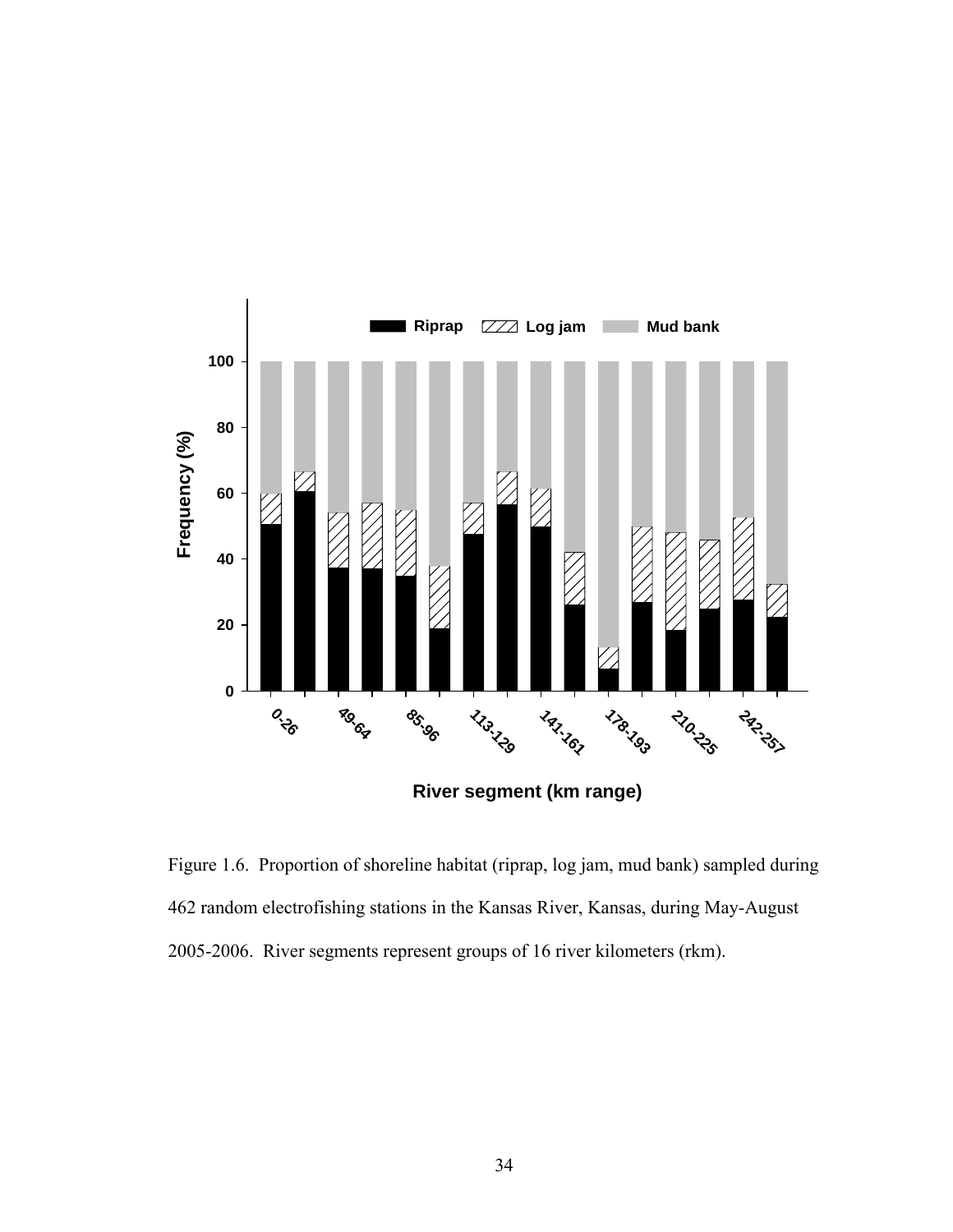#### **Chapter 2**

# **Effects and Utility of Minimum Length Limits and Mortality Caps for Flathead Catfish in Reaches of a Large Prairie River**

#### **ABSTRACT**

 Flathead catfish *Pylodictis olivaris* populations in four reaches of the Kansas River were examined to evaluate the effects of a 305-mm (minimum size anglers are willing to harvest), 610-mm, and a 762-mm minimum length limit on population size structure over a 30-year simulation. We used electrofishing and hoop nets to capture and tag flathead catfish throughout the Kansas River from 2005-2006. Current exploitation, based on tag returns, was likely < 10% and total annual mortality ranged from 14 to 28% across all reaches. Increased river access and the promotion of the flathead catfish fishery may increase exploitation in the future so model simulations were conducted with conditional natural mortality (*cm*) and conditional fishing mortality (*cf*) ranging from 10 to 40%. Proportional stock density (PSD) of flathead catfish and relative stock density of preferred-length fish (RSD-P) showed substantial declines ( $>$  25 PSD units and  $>$  15 RSD-P units) as exploitation increased with the 305-mm length limit over the 30-year simulation. Proportional stock density showed similar trends across all reaches suggesting different regulations among reaches was not necessary. No substantial differences were observed in flathead catfish size structure with the 610 and 762 mm length limits among reaches, but anglers would have to sacrifice about 42% of the number fish harvested under current mortality conditions with a 762-mm length limit. Mortality caps revealed that each reach could sustain about 60% and 55% total annual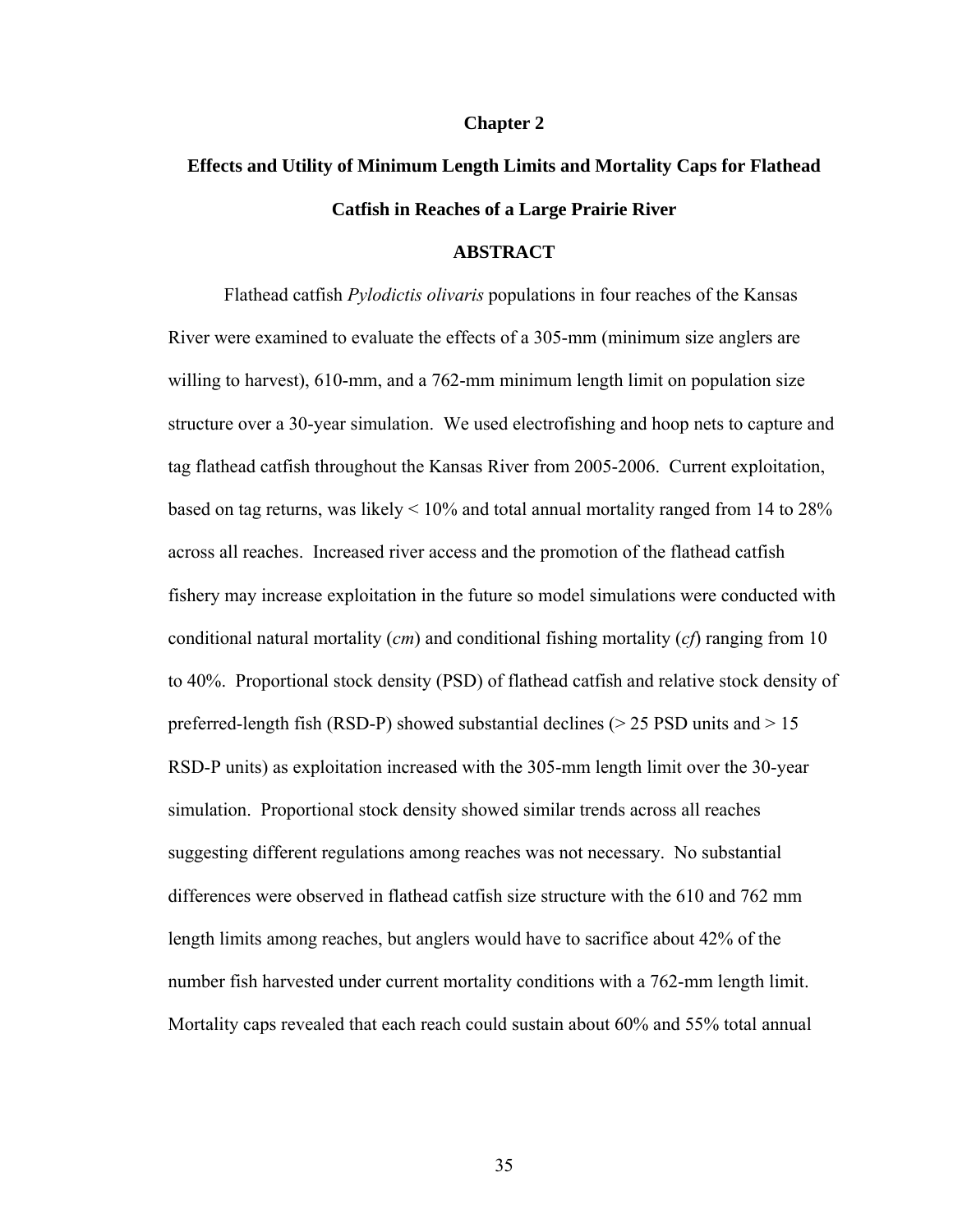mortality to maintain current PSD and RSD-P levels, respectively, suggesting quality flathead catfish size structure could be preserved.

#### **INTRODUCTION**

The popularity of catfish (Ictaluridae) angling has recently increased in the United States. Currently, resource agencies in at least 34 states have developed programs designed specifically for catfish management (Michaletz and Dillard 1999). Although catfish anglers are typically harvest oriented (Schramm et al. 1999; Wilde and Ditton 1999), flathead catfish *Pylodictis olivaris* anglers are more focused on capturing trophy fish (Quinn 1993; Arterburn et al. 2002). Native to the Mississippi, Mobile, and Rio Grande river drainages (Kwak et al. 2004; Daugherty and Sutton 2005), flathead catfish now are distributed throughout the United States in both lotic and lentic environments. A recent survey has shown focused, intense management of trophy flathead catfish may be necessary to fulfill angler desires (Arterburn et al. 2002).

 While information exists regarding lotic populations of flathead catfish (Mayhew 1969; Guier et al.1984; Lee and Terrell 1987; Quinn 1989; Kwak et al. 2004), knowledge regarding flathead catfish management within native Midwestern watersheds is lacking. Flathead catfish are long-lived (i.e. > 20 years; Jackson 1999), typically show low mobility (Funk 1957, Minckley and Deacon 1959; Jackson and Jackson 1999; but see Kwak et al. 2004) and are generally associated with cover (large, woody debris; Insaurralde 1992). The susceptibility of flathead catfish to high localized exploitation has increased agency awareness of the need to evaluate the use of restrictive length limits and mortality thresholds.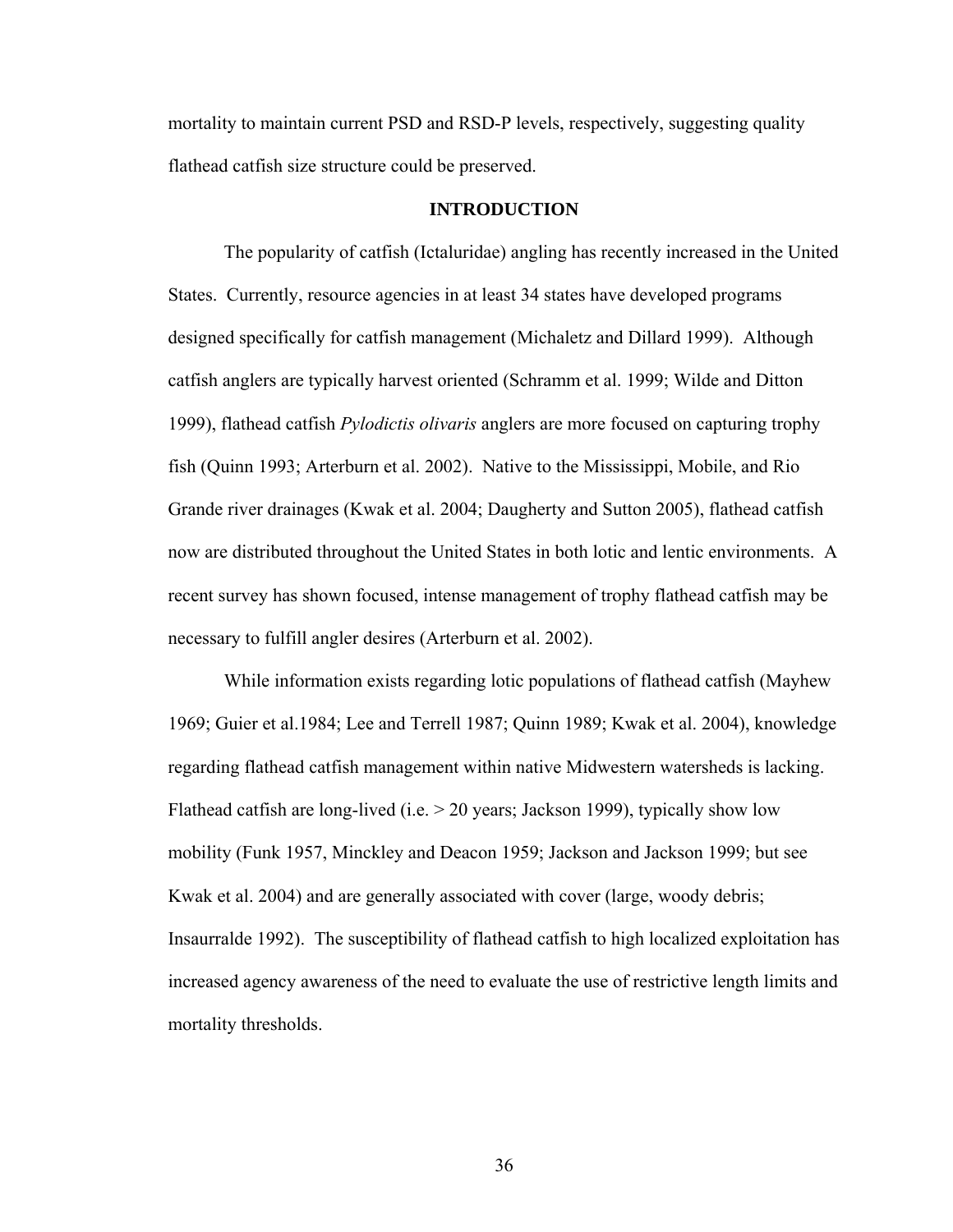Minimum length limits are appropriate when growth is fast and/or recruitment is low (Maceina et al. 1998; Paukert et al. 2002). Also, any harvest regulation is only effective if exploitation is high and natural mortality is relatively low (Slipke et al. 1998; Lovell and Maceina 2002). Movement studies of flathead catfish provide knowledge of habitat use and requirements, and may strongly affect any management strategies designed for a given species. Populations of less mobile fish, for example, may be negatively impacted through localized exploitation, habitat destruction, or reduced food availability (Coon and Dames 1989; Pugh and Schramm 1999). Flathead catfish exhibiting little movement may also benefit from area-specific management goals; i.e. differing angling restrictions among river segments (Travnichek 2004). Although the possibility of confusing anglers may be a concern with different restrictions by river reaches, localized regulations may allow agencies to cater to harvest-oriented anglers while providing trophy opportunities for specialized anglers (Arterburn et al. 2002; Travnichek 2004).

Mortality estimates are essential in the management of sportfish and serve as guides to measure the influence of management actions (i.e. harvest regulations; Quist et al. 2004). Miranda (2002) suggested resource managers develop size-based mortality caps (thresholds) to determine the upper limits of acceptable mortality, above which management objectives become ineffective. Using mortality caps, managers can set size structure goals under various management schemes (i.e. length limits) and levels of exploitation, and can adjust regulations to achieve the management goals. Efforts to adjust for increases in mortality beyond the threshold can be implemented to curtail fishery mortality.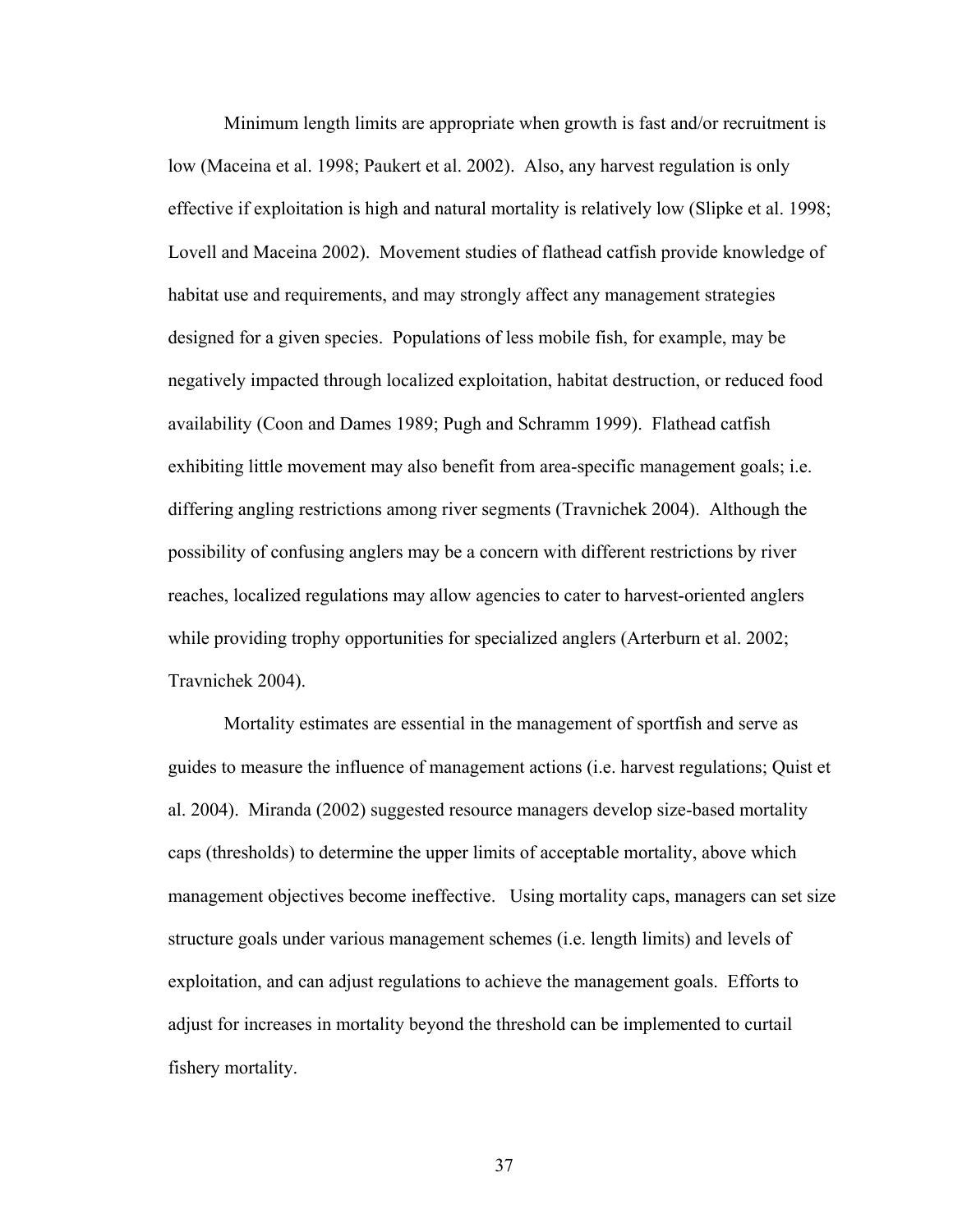Recent studies have shown limited flathead catfish movement (Travnichek 2004), and spatially-variable population dynamics of riverine species within Midwestern rivers (Quist and Guy 1998, 1999; Makinster 2006). In the Kansas River, Makinster (2006) determined flathead catfish population dynamics differ among four river reaches suggesting that management of the reaches could differ based on various management goals. Localized management within lotic and lentic systems exists for several species (Anderson and Nehring 1984; Molsa et al. 1999); however, no study has evaluated similar management of flathead catfish within a river environment. The objective of this study was to evaluate the simulated response of size structure and number of fish harvested to differing flathead catfish length limits among different reaches of the Kansas River, Kansas. We conducted population response simulations of three minimum length limits (305, 610, and 762 mm), on four reaches within the river under four levels of exploitation using Beverton-Holt equilibrium yield models. Mortality caps were also calculated to assess the maximum sustainable mortality the flathead catfish population could sustain in each reach to maintain current size structure conditions.

#### **METHODS**

#### *Study area*

 The Kansas River flows 274 km in eastern Kansas from near Junction City, Kansas, to the confluence with the Missouri River in Kansas City, Kansas. The river has a braided channel with a mean water depth of < 1.5 m (Makinster 2006), and a mean annual discharge of approximately 214  $m<sup>3</sup>/s$  (Galat et al. 2005). Several reservoirs on adjacent tributaries (e.g. Republican River, Smoky Hill River, Big Blue River, Delaware River) regulate discharge. However, only one lowhead dam exists on the mainstem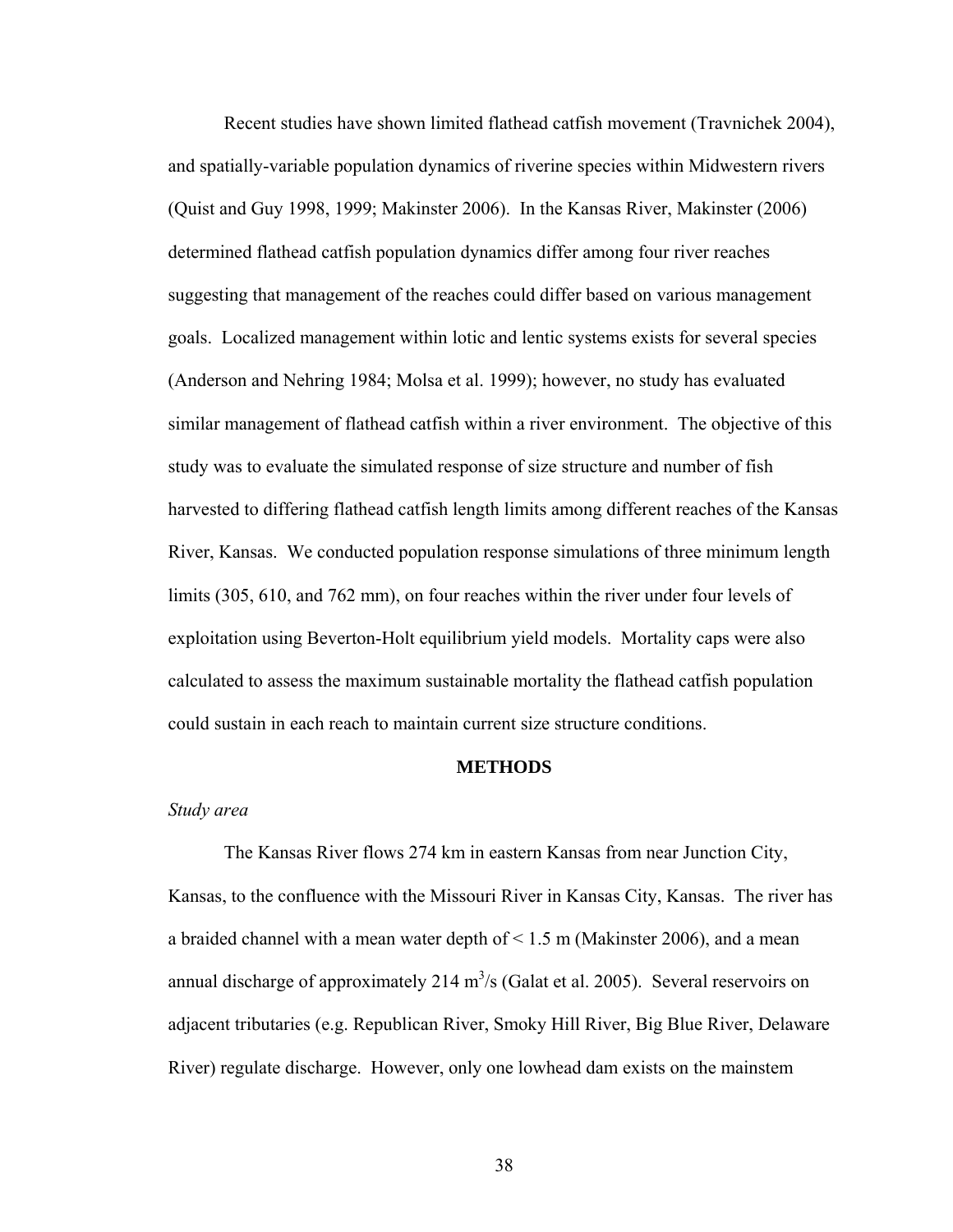Kansas River, at rkm 83 near Lawrence, Kansas (Sanders et al. 1993). Public access to the river was historically limited, but efforts are underway to increase accessibility with more boat ramps (one ramp per 16 km; D. Nygren, Kansas Department of Wildlife and Parks, *personal communication*). Thus, potential impacts of future, increased angler exploitation are needed.

#### *Reach classification*

Recent studies have shown minimal movement of flathead catfish (Jackson and Jackson 1999; Travnichek 2004). In the Kansas River, mean distance moved of tagged flathead catfish was < 1 km (Makinster 2006), suggesting localized reaches may be developed to properly manage this species. Makinster (2006) identified four reaches in the Kansas River that differed in their population characteristics (e.g. relative abundance and growth) of flathead catfish and were: rkm  $0 - 26$ , downstream of Johnson County Weir in Kansas City, Kansas; rkm 27 – 84, Johnson County Weir to downstream of Bowersock Dam in Lawrence, Kansas; rkm 85 – 193, upstream of Bowersock Dam to Maple Hill bridge near Maple Hill, Kansas; and rkm 194 – 274, Maple Hill bridge to the junction of the Smoky Hill and Republican Rivers in Junction City, Kansas (Figure 2.1). *Data collection and fish handling* 

Within each reach of the Kansas River, 11 to 36 1.6-km sections were randomly selected (depending on reach length), and a minimum of three, 300-sec. stations were completed within each section during May-August in 2005 and 2006. Daytime, lowpulse DC electrofishing  $(1-6 \text{ A}; 180-250 \text{ V}; 15-20 \text{ pulses/s})$  was conducted in a downstream direction from a 4.5-m aluminum boat equipped with a Coffelt Model VVP 15 electrofisher powered by a 5,000-watt generator. Supplemental sampling using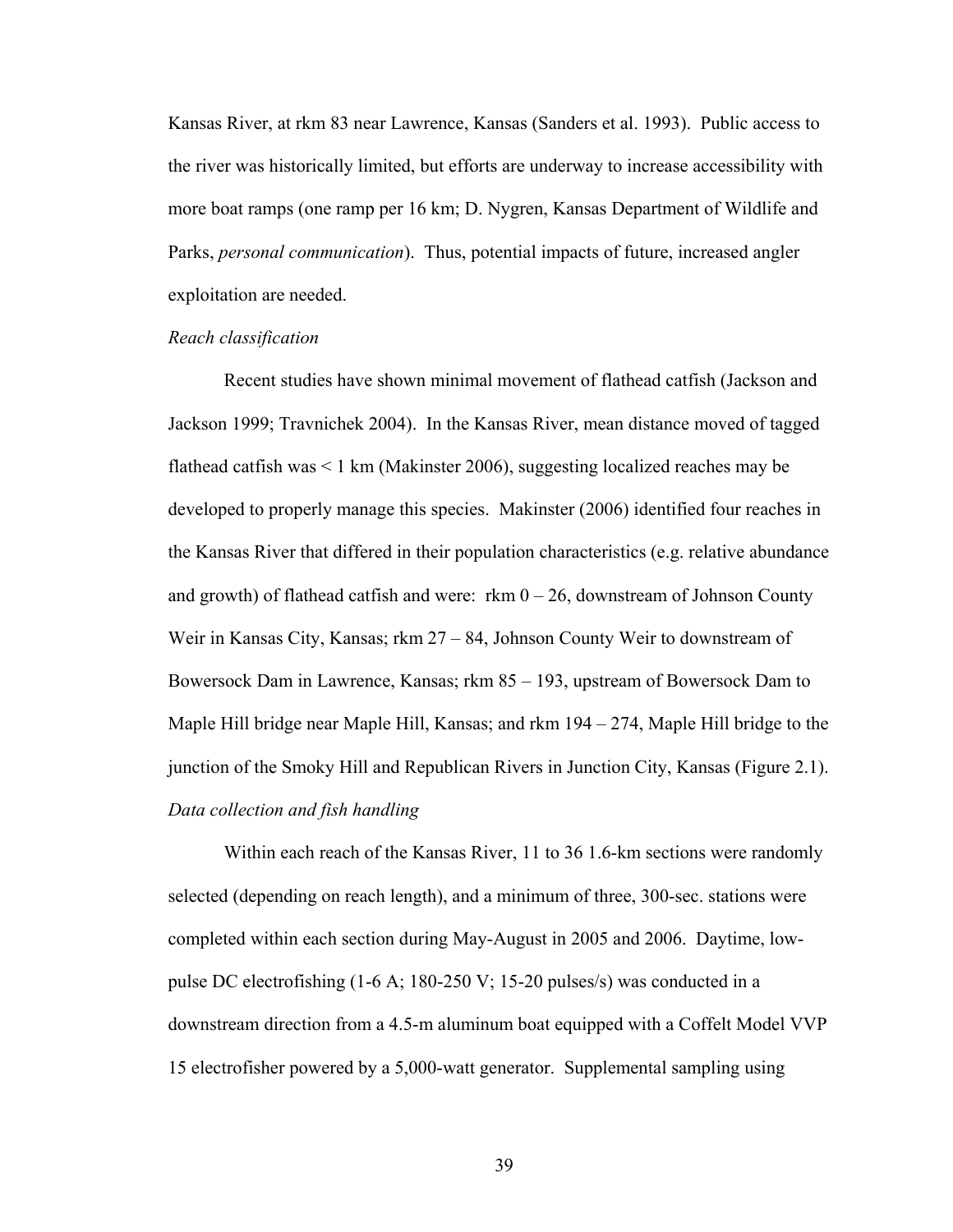overnight sets of unbaited hoop nets (7-ring, 1-m diameter, 5.1-cm mesh, 3.6-m long) and electrofishing (8-15 A; 300-500 V; 40-60 pulses/s) was conducted throughout the river during summer to increase the number of tagged flathead catfish as well as provide larger sample sizes for age and growth estimates.

All flathead catfish captured were measured (total length [TL], nearest mm) and weighed (nearest g). Flathead catfish greater than 305 mm TL were tagged with an individually numbered t-bar anchor tag (model FD-94; Floy Tag Inc., Seattle, Washington) through the dorsal pterygiophores near the dorsal fin insertion, and an adipose fin clip to estimate tag loss. This size was selected based on information from creel surveys in the Missouri River showing the minimum size of harvested flathead catfish is 305 mm (Travnichek 2004). To encourage tag return by anglers, each tag was labeled with a corresponding phone number, email address (flathead  $@ksu$  edu), and "K-State". The study was publicly promoted with flyers at major access points and a listing on the Kansas Department of Wildlife and Parks' webpage. Pectoral spines were removed from 571 flathead catfish (58% of total captured) for age determination with all unaged fish assigned ages from an age-length key (DeVries and Frie 1996). Growth was determined using pectoral spines that were sectioned using a low-speed Isomet saw (see Makinster 2006 for detailed description). Size structure was determined using proportional stock density (PSD; number of quality-length fish [510 mm TL] / number stock-length fish [350 mm TL]\*100), and relative stock density of preferred length fish (RSD-P; number of preferred-length fish [710 mm TL] / number stock-length fish \*100; Anderson and Neumann 1996). Flathead catfish were released near their original site of capture.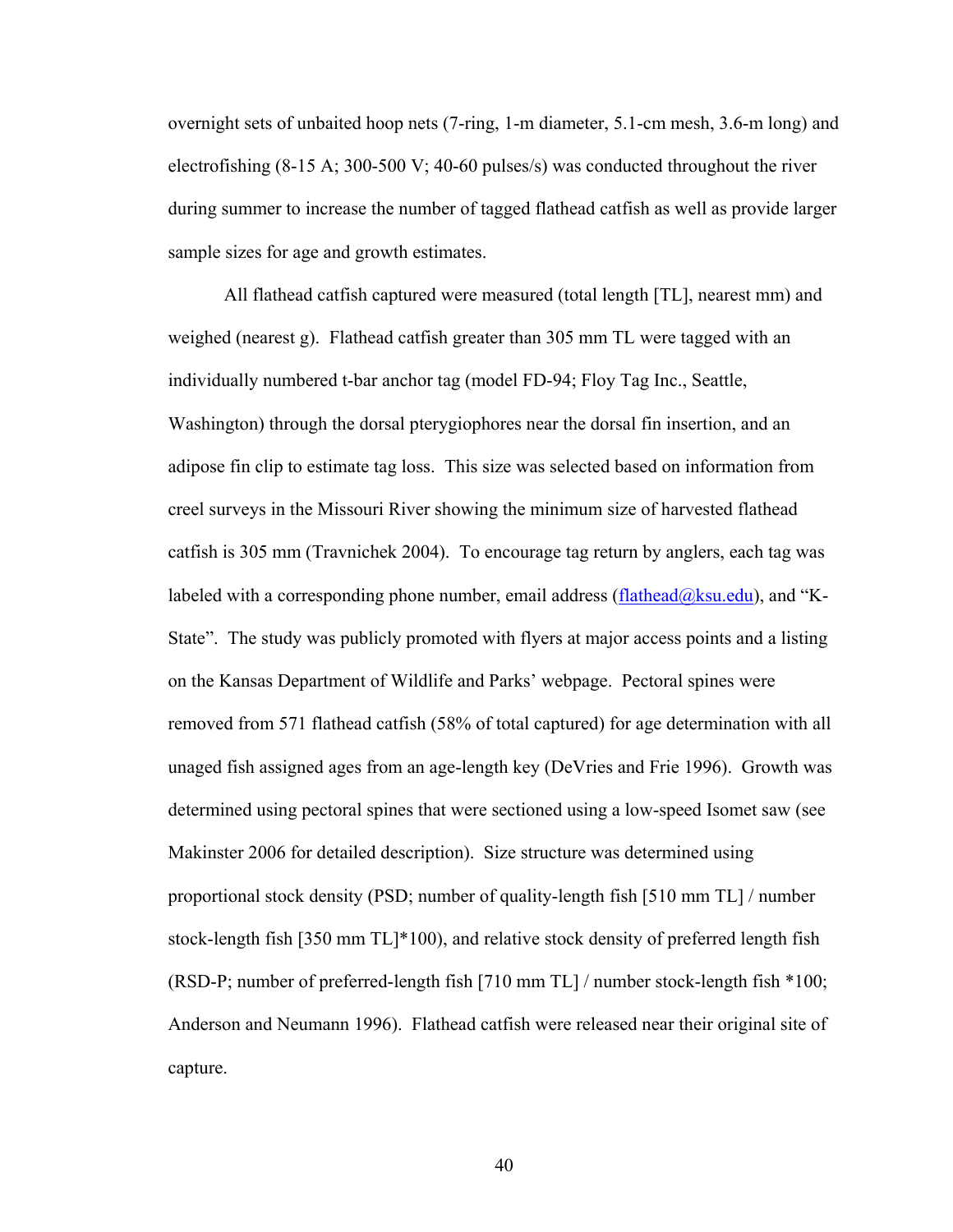#### *Length limit simulations*

The Fishery Analysis and Simulation Tools (FAST; Slipke and Maceina 2000) software was used to simulate the effects of three minimum length limits, 305 mm, 610 mm, and 762 mm, on flathead catfish size structure and number harvested in four river reaches. The dynamic pool model in FAST was used with a fixed level of recruitment (1000 recruits), as catch curves suggested relatively consistent recruitment among years (Makinster 2006). We assumed 305 mm TL was the minimum size of harvested fish (Travnichek 2004), and therefore used this simulation as a 'no length limit' scenario.

 Mortality estimates were calculated for each reach using fish captured during low pulse, summer random electrofishing. Total annual mortality (*A*) and survival (*S*) were estimated from the descending limb of catch curves using weighted regression (Ricker 1975). Growth parameters were estimated for each reach using fish captured from summer random electrofishing and supplemental hoop nets and electrofishing. A von Bertalanffy growth function was used to estimate the theoretical maximum age (*L*∞), Brody growth coefficient (*k*), and age where total length is zero (*t*o; Ricker 1975) for each individual reach (Makinster 2006). Linear regression was used to estimate length-weight parameters (slope and y-intercept from a  $log_{10}$ -length and  $log_{10}$ -weight regression).

 We attempted to determine exploitation rates through angler tag returns. However, we only received two of 572 angler tag returns  $($  < 1%) throughout the study period. We tagged five flathead catfish that were already hooked on bank lines to determine angler non-reporting of fish that were known to be captured. Of the five, only one angler reported capturing a tagged fish (20% report rate). Therefore, exploitation corrected for non-reporting was still likely < 10%. Conditional natural mortality (*cm*)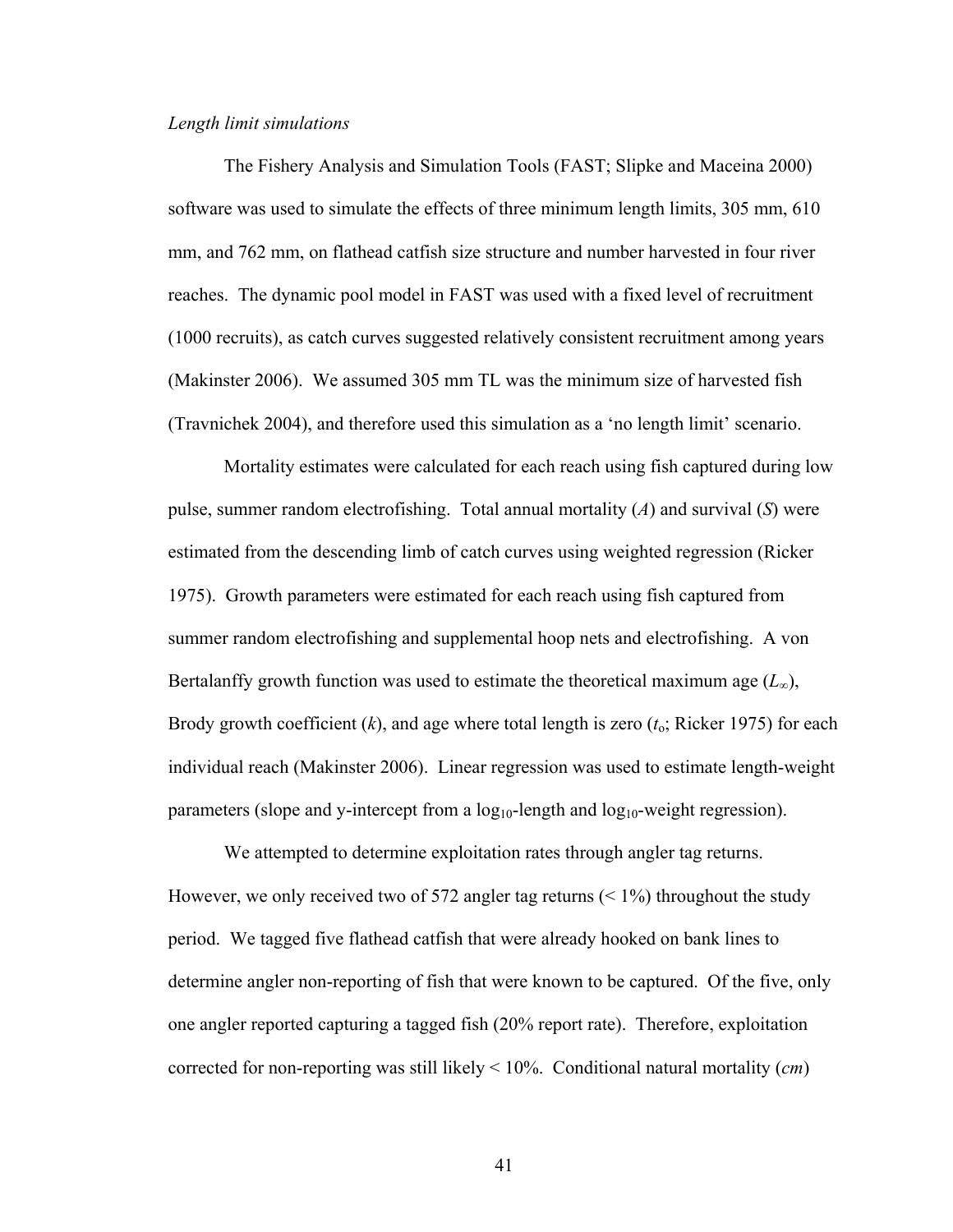was estimated from total annual mortality estimates. Because accessibility to the river was expected to increase with the addition of new boat ramps, we conducted model simulations of conditional fishing mortality (*cf*) and *cm* from 10 to 40% at 10% intervals for each potential length limit. The upper limit of 40% was determined from estimates of flathead catfish total annual mortality reported in the literature (Summerfelt et al. 1972; Kwak et al. 2006). Model simulations were conducted for 30 years and estimates of flathead catfish size structure (PSD and RSD-P) and the number harvested (per 1,000 recruits) were calculated for years greater than the maximum age in the population. *Mortality caps*

Mortality caps for flathead catfish populations in each reach of the Kansas River were calculated based on models described in Miranda (2002). We chose to use model 2 where mortality caps were calculated based on PSD and RSD-P using the formulas below:

$$
Z = -(log_ePSD \times (t_q - t_s)^{-1}),
$$
  

$$
Z = -(log_eRSD-P \times (t_p - t_s)^{-1}),
$$

where *Z* is the total instantaneous mortality, PSD and RSD-P represent a range of possible fishery objectives for size structure,  $t_q$  is the time (years) to reach quality length,  $t_p$  is the time (years) to reach preferred length, and  $t_s$  is the time (years) to reach stock length. Estimated values of *Z* were transformed into *A* using the equation  $A = 1 - e^{-z}$ (Ricker 1975). Currently, no PSD or RSD-P management objectives are established for flathead catfish in the Kansas River; therefore, so mortality caps were conducted for PSD objectives of 30, 40, 50, 60, and 70 in each reach, and RSD-P objectives of 10, 20, 30, and 40 in each reach.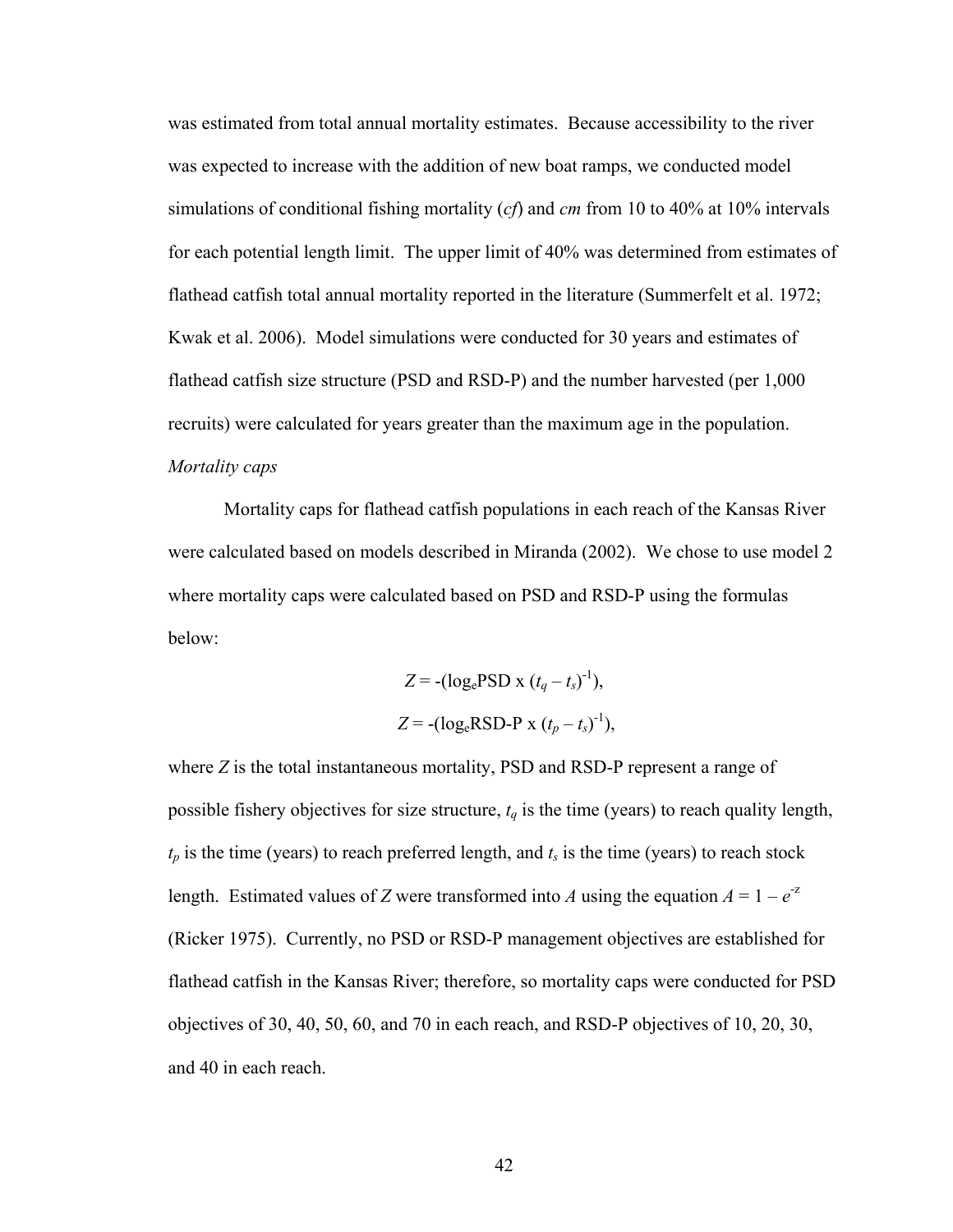#### **RESULTS**

#### *Model parameters*

 A total of 977 flathead catfish were captured during all sampling in 2005-2006. Three hundred ninety-seven flathead catfish were collected from 462 low pulse, random electrofishing stations and subsequently used in the estimates of total annual mortality and size structure. Four hundred twelve flathead catfish were captured during supplemental electrofishing, and overnight sets of hoop nets collected 168 flathead catfish. Flathead catfish PSD among river reaches varied from 0 to 52, while flathead catfish RSD-P varied from 0 to 13 (Table 2.1). Growth varied among all reaches of the Kansas River. Age and total length of flathead catfish varied from 1 to 13 years and 135 to 1,095 mm TL in reach 1, 1 to 21 years and 129 to 1,130 mm TL in reach 2, 1 to 13 years and 123 to 1,170 mm TL in reach 3, and 1 to 19 years and 118 to 1,070 mm TL in reach 4. The time to reach quality and preferred length varied from 3.9 to 5.2 and 6.9 to 7.7 years, respectively, while the time to reach stock length varied from 2.4 to 3.6 years (Table 2.1). Total annual mortality also varied among river reaches from 14 to 28% in reaches 4 and 1, respectively (Makinster 2006).

#### *Size structure and number harvested*

 At presumed current levels of conditional natural mortality and exploitation (*cm* = 20% and *cf* = 10%), flathead catfish PSD varied from about 42 to 50 under the no length limit scenario over the 30-year simulation. At all levels of *cm*, flathead catfish PSD with the 305-mm length limit (i.e. no length limit) declined precipitously from about 50 to a size structure dominated by small fish (< 10) as *cf* increased from 10 to 40% (Figure 2.2). This trend was observed in all reaches of the river with a maximum difference of 7 PSD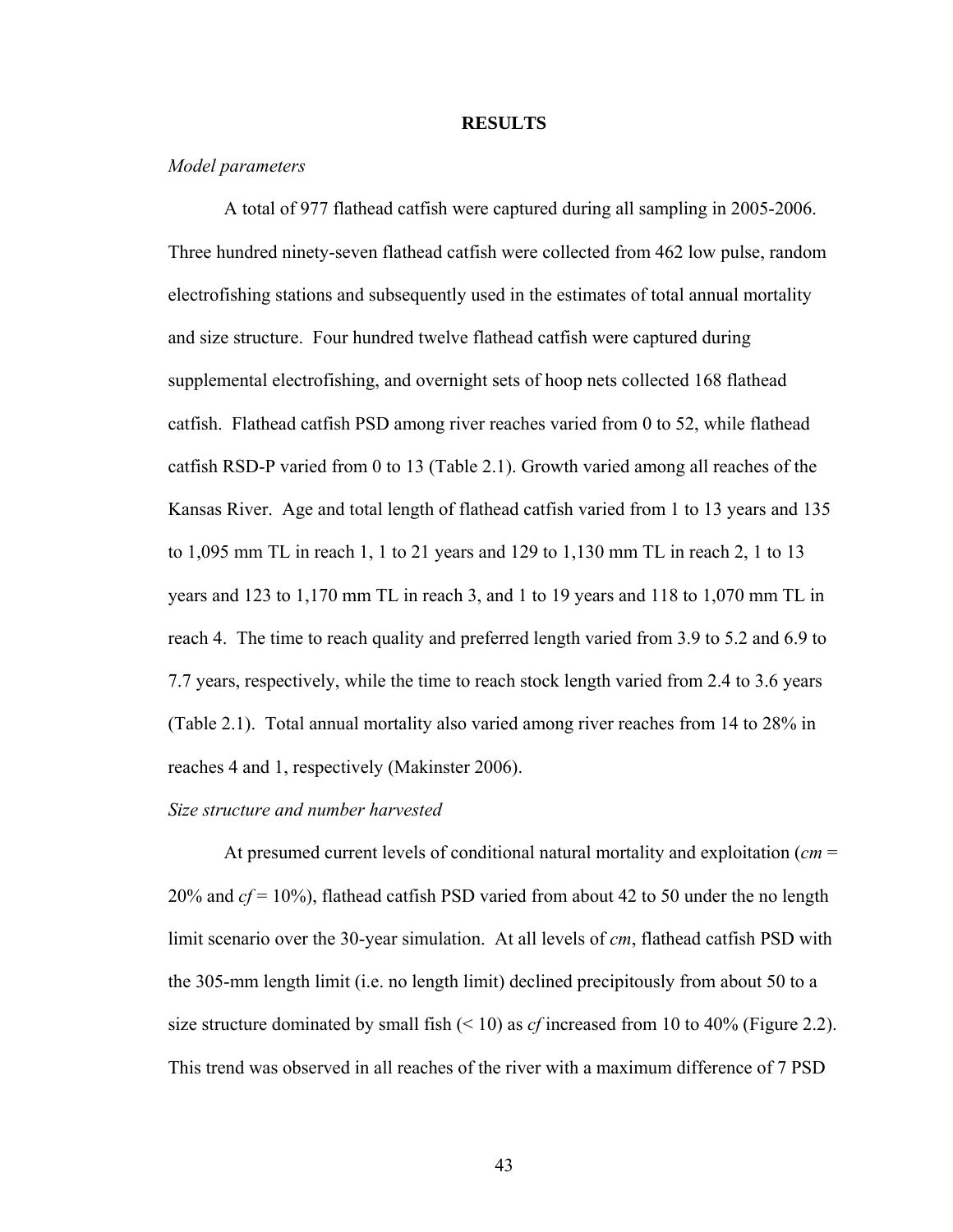units observed among reaches (PSD reduction from 59 to 34 units in reach 2 and 57 to 25 units in reach 3 as exploitation increased). With the 610-mm length limit, PSD appeared to decline gradually in each reach and remained above 20 as *cf* increased (Figure 2.2). At *cm* = 10%, flathead catfish PSD for the 762-mm length limit was above 55 in each river reach as *cf* increased. Regardless of *cm*, river reaches showed similar trends across all levels of *cf* (Figure 2.2).

Flathead catfish RSD-P varied from about 13 to 18 with presumed current conditions of mortality and exploitation ( $cm = 20\%$ ,  $cf = 10\%$ ) under the no length limit scenario over the 30-year simulation. Model simulations showed substantial differences in RSD-P under the 610- and 762-mm length limits, particularly when *cm* was < 30% (Figure 2.3). For example, with  $cm = 20\%$  and  $cf = 30\%$  in reach 4, RSD-P with the 610mm length limit was about half of that observed with the 762-mm length limit. Further, with  $cm = 10\%$  and  $cf = 30\%$  in reach 3, RSD-P with the 762-mm length limit was above 30 while the values with the 610-mm length limit was about 20.

The number of flathead catfish harvested was at least 15% higher with the 305 mm length limit than the higher length limits across all reaches and levels of exploitation over the 30-year simulation (Figure 2.4). Differences in the number of fish harvested under the various length limits were similar across all reaches of the river. For example, at *cm* = 10%, about 66% more flathead catfish in reach 1 would be harvested with the 610-mm length limit than the 762-mm length limit. Similarly, 68% more flathead catfish would be harvested in reach 3. At *cm* = 30%, 27% more flathead catfish in reach 2 would be harvested with the 305-mm length limit than the 610-mm length limit. Comparatively, 22% more fish would be harvested in reach 4. At *cm* = 40%, about 29% more fish in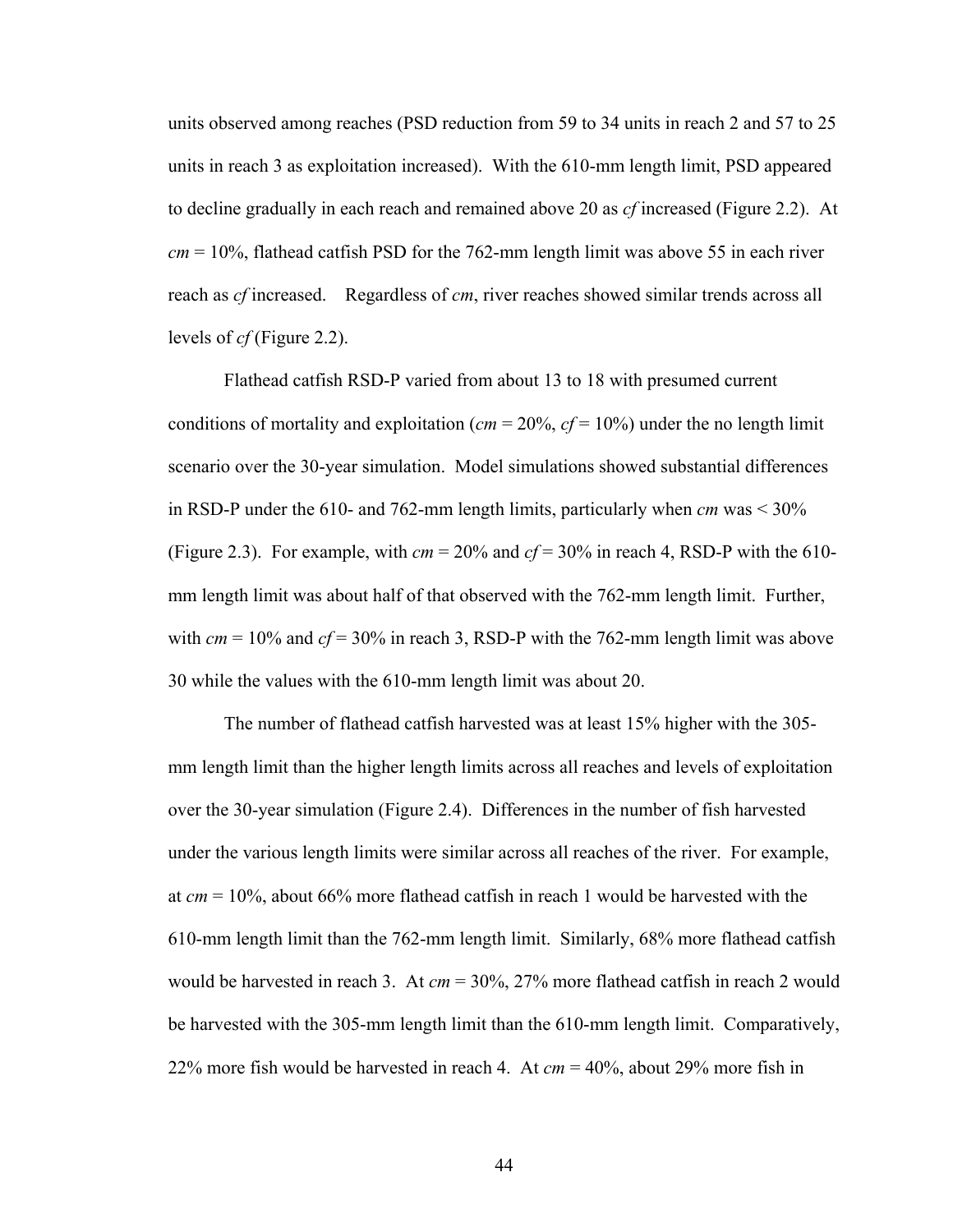reach 2 would be harvested with the 610-mm length limit than with the 762-mm length limit, whereas in reach 3, about 27% more fish would be harvested (Figure 2.4). *Mortality caps* 

The difference in time to reach quality-length  $(t_q)$  and stock-length  $(t_s)$  for reaches 1 to 4 varied from 1.4 to 2.1 years. The difference in time to reach preferred size  $(t_p)$  and  $t<sub>s</sub>$  varied from 4.1 to 5.0 years, depending on reach. Reach 1 was excluded from the extrapolation of mortality caps due to no flathead catfish above 510-mm TL collected during summer random electrofishing. The observed total annual mortality for each river reach was less than the estimated mortality caps to maintain a PSD objective of 70 (Figure 2.5) implying this objective could be met in all reaches of the river under current conditions. To maintain the observed flathead catfish PSD in each reach (44-52; Table 2.1), reach 2 could support about 60% total annual mortality, reach 3 about 70%, and reach 4 about 63%. To maintain current RSD-P levels (5-13; Table 2.1), reaches 2 and 3 could sustain about 70% total annual mortality, and reach 4 about 63% (Figure 2.5). Therefore, high flathead catfish size structure could be maintained at relatively high levels of total annual mortality under current conditions.

#### **DISCUSSION**

 Population dynamics of flathead catfish to vary spatially within a river (Makinster 2006), suggesting independent, localized management actions may be useful (Travnichek 2004). Our modeling simulations, however, suggest managing different reaches of the Kansas River independently is not currently needed to sustain quality flathead catfish populations. Implementation of different, high minimum length limits did not appear to produce substantial differences in flathead catfish size structure among reaches of the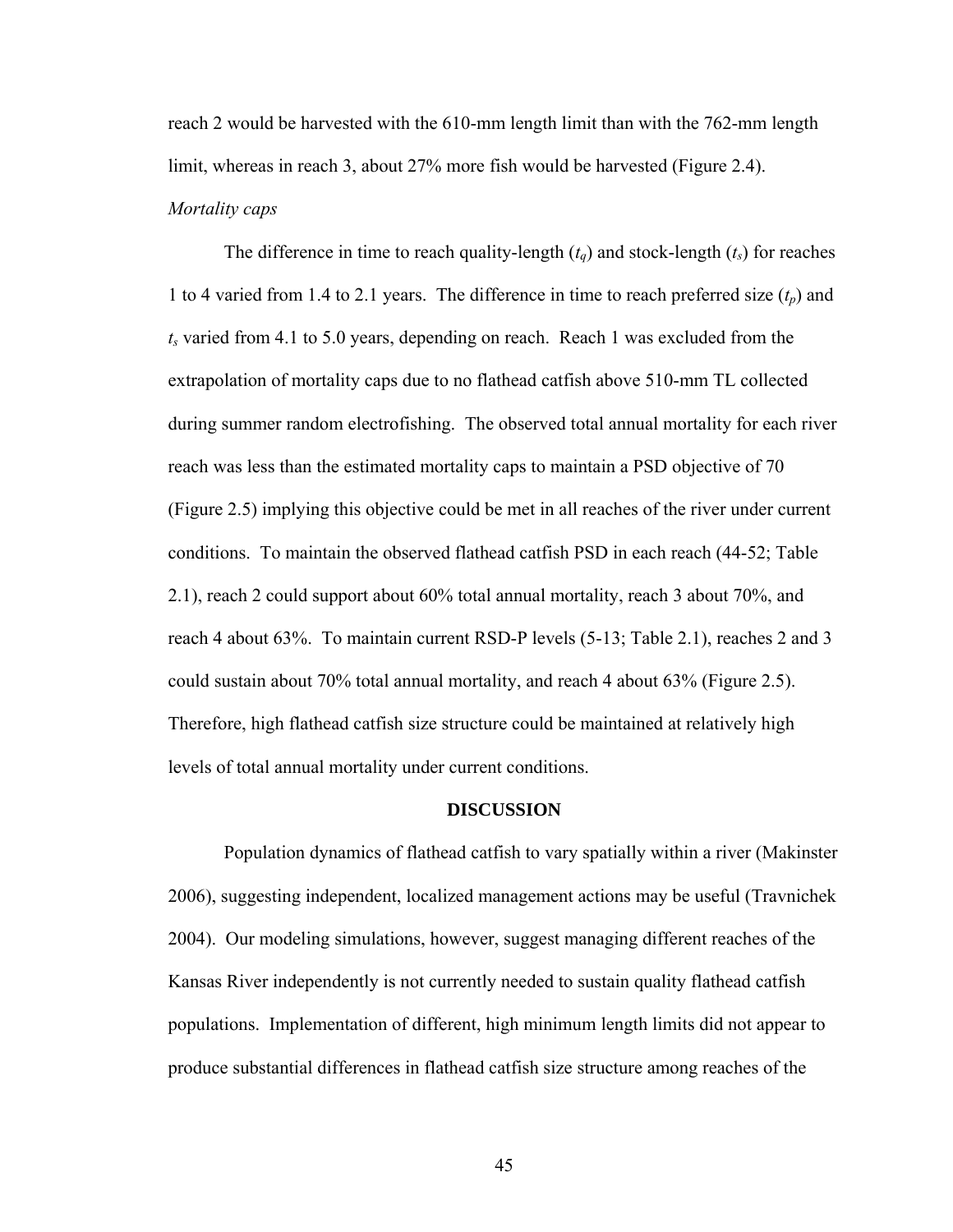Kansas River even though growth varied by 1.3 and 0.8 years to reach quality and preferred length, respectively. Limited access to the Kansas River has likely protected the flathead catfish population from excessive harvest and inherently led to our observed low levels of mortality. However, with angler access to the river expected to increase with the addition of more boat ramps and efforts by the state of Kansas to promote use of the river, increased exploitation is likely, particularly in the middle to lower river reaches near major metropolitan areas (i.e., Kansas City and Topeka, Kansas; Sanders et al. 1993).

 Total annual mortality of flathead catfish across all reaches was typically low and was comparable to other flathead catfish populations (Daugherty and Sutton 2005; Kwak et al. 2006). We assumed low exploitation (about 10%) given the limited access of the river and our limited angler tag returns. Model simulations were conducted to exceed flathead catfish populations experiencing relatively high levels of exploitation  $(14 – 25\%)$ ; Quinn 1993) and served as an upper limit for expected exploitation in the Kansas River.

 While establishing different length limits among the four reaches of the Kansas River produced similar estimates of size structure (stock and quality sized fish only) and number harvested, a minimum length limit may be necessary to sustain future quality flathead catfish in each reach. Model simulations indicated substantial declines in flathead catfish size structure in each reach without a minimum length limit as exploitation increased by even 10%. This pattern was evident across all ranges of conditional natural mortality and exploitation. Recent surveys indicated flathead catfish anglers may be more inclined to support harvest regulations to protect the "trophy" potential of flathead catfish (Quinn 1993; Arterburn et al. 2002). While we showed that a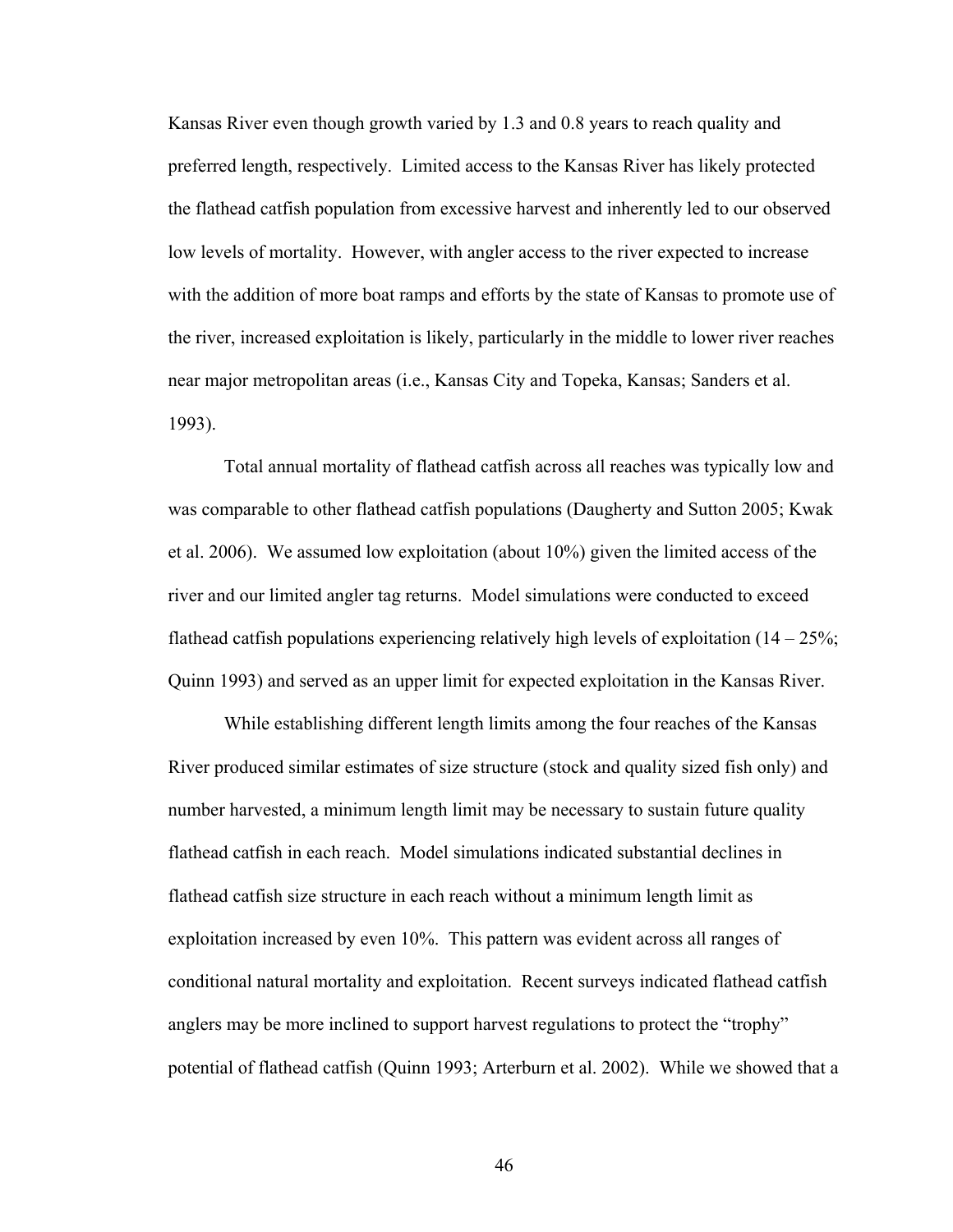minimum length limit would preserve the future quality conditions in each reach with increased exploitation, anglers would have to sacrifice the number of harvested flathead catfish for increases in size structure. Other studies suggested similar reductions in the number of fish harvested to increase size structure where growth was fast and natural mortality is low (Maceina et al. 1998; Slipke et al. 1998; Cornelius and Margenau 1999; Paukert et al. 2002). The observed natural mortality of flathead catfish was low (< 20%, assuming 10% exploitation) in all reaches of the river and growth was among the highest reported in the literature for native populations (Kwak et al. 2006; Makinster 2006), suggesting sufficient growth to quality size exists. Although growth is sufficient to maintain a quality fishery at low exploitation, higher exploitation would negate these effects and result in lower quality populations without protecting fish with a minimum length limit.

 We observed differences among reaches with model simulations using preferredlength fish. With current total annual mortality (about 30%), reaches 1 and 4 typically showed lower size structure of flathead catfish compared to reaches 2 and 3 (Makinster 2006). An alternative approach to cater to "trophy" flathead catfish anglers (Arterburn et al. 2002), would be to designate one reach within the Kansas River as 'trophy potential' by imposing a high minimum length limit. Our model simulations suggested anglers would experience minimal reductions (about 20% under current total annual mortality) in the number of harvested fish with a 762-mm minimum length limit compared to a 610 mm minimum length limit. The reach best suited for such designation is reach 3 (upstream of Bowersock Dam, Lawrence, Kansas) since no consumption advisories exist in this location (T. Mosher *personal communication*). In addition, this reach has a high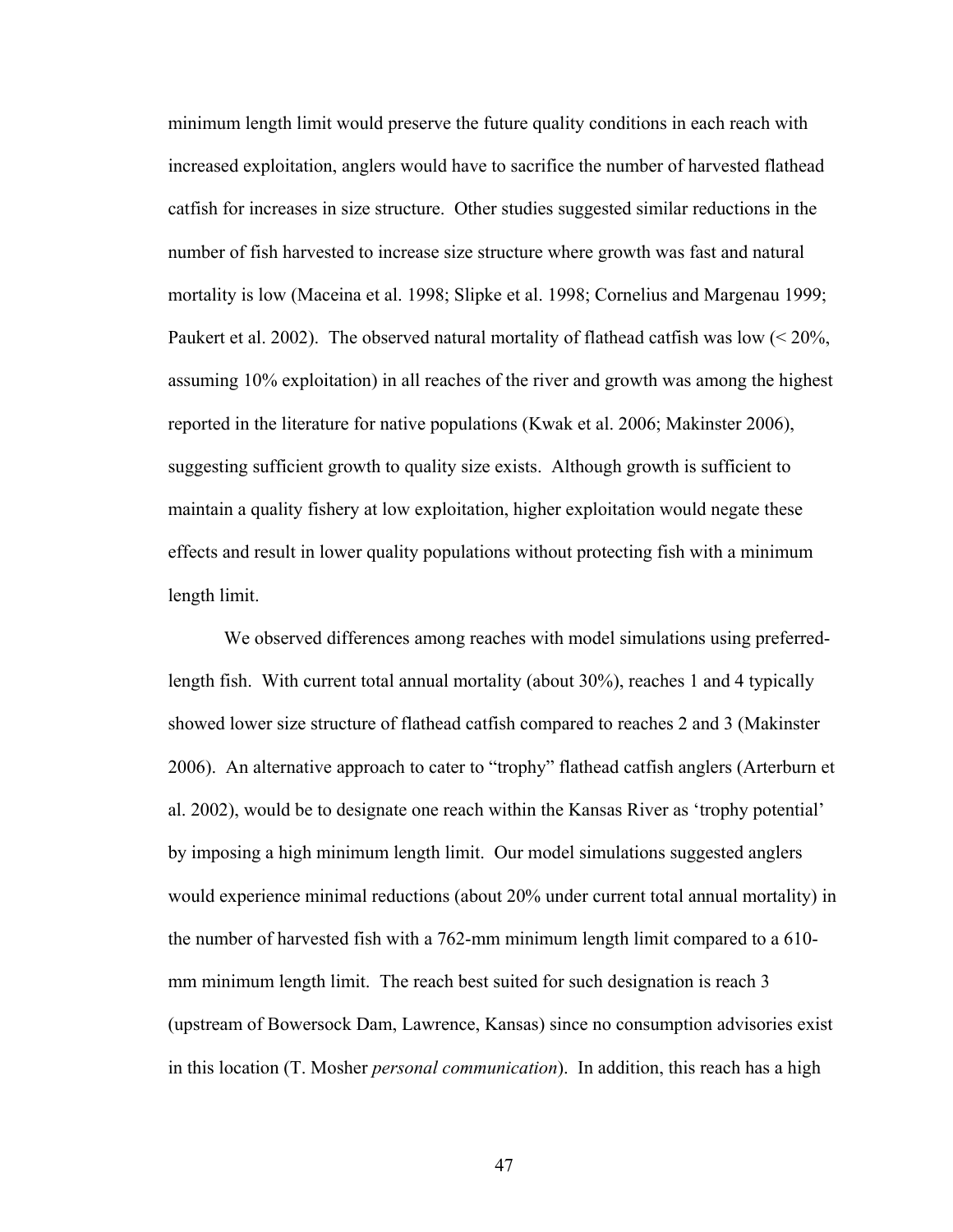relative abundance of flathead catfish (about triple the relative abundance found in reaches 1 and 4; Makinster 2006), suggesting increased angler catch rates compared to other reaches with lower flathead catfish abundance. Designation of management zones exist for other species, particularly salmonids (Anderson and Nehring 1984) and smallmouth bass (*Micropterus dolomieu*; Slipke et al. 1998), suggesting that similar management actions may be suitable for flathead catfish.

 Analysis of mortality caps indicated flathead catfish total annual mortality did not exceed the thresholds needed to maintain quality fisheries in the four reaches of the Kansas River. However, we did not capture flathead catfish above 510 mm in the lowermost reach of the river during our summer random electrofishing likely due to the inefficiency of electrofishing in deep-water habitats (Cunningham 1995). Although no size structure objectives exist for flathead catfish in the Kansas River, the mortality cap estimates suggested all reaches could sustain a minimum of 60% total annual mortality to maintain the current size structure around 50 under current growth conditions for qualitysized fish. If managers desire an objective of 70, the minimum total annual mortality must not exceed about 35% under current growth conditions. For preferred-length fish, all reaches could sustain a minimum of 55% total annual mortality to maintain current conditions indicating an RSD-P objective of 20 is reasonable if mangers were so inclined. However, mortality would have to be reduced (e.g. harvest regulations), particularly in reaches 2 and 3 to achieve this regulation. Mortality caps have similarly been used in studies regarding PSD objectives in reservoir populations of walleye (*Sander vitreus*; Quist et al. 2004) and increases in harvest size of paddlefish (*Polyodon spathula*;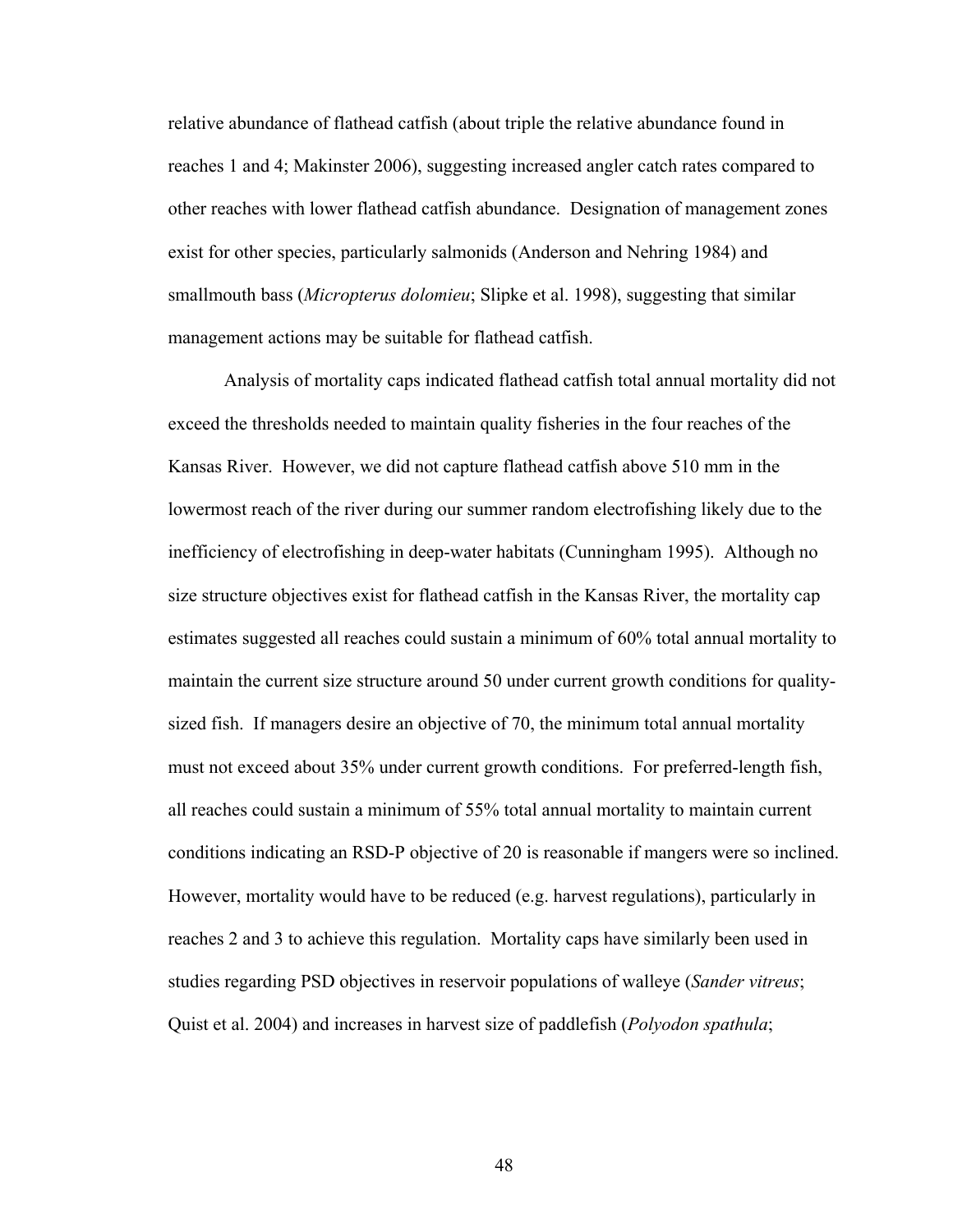Scholten and Bettoli 2005), and can serve as a guide for future management of flathead catfish.

### **MANAGEMENT IMPLICATIONS**

 Although differing minimum length limits for flathead catfish among Kansas River reaches was not needed, a length limit is needed to protect the quality flathead catfish fishery throughout the river if exploitation increases. Imposing a minimum length limit suggests a higher proportion of large flathead catfish could be harvested, but anglers must accept reductions in the number of harvested fish. Therefore, reaches with higher relative abundance may be best suited for a trophy regulation. The current levels of exploitation and mortality do not appear to inhibit the high growth potential of flathead catfish, suggesting a quality size structure can be maintained, even with the designation of a trophy reach. However, as accessibility to the river increases with more boat ramps and total annual mortality approaches the estimated threshold, length limits may need to be considered to protect against overharvest. Flathead catfish populations in each reach should also be monitored to elucidate the possible effects of the length limit on growth. The implementation of PSD objectives for each reach and subsequent use of mortality caps can serve as warnings to managers when mortalities approach the maximum threshold and management action is needed (Miranda 2002; Quist et al. 2004). Mortality caps represent an additional tool for managers to use while establishing fishery goals and their simple application warrants their use in other systems and species.

#### **ACKNOWLEDGEMENTS**

 We thank J. Eitzmann and M. Thompson for their extensive help with field and laboratory data collection. Also, T. Mosher and D. Nygren with the Kansas Department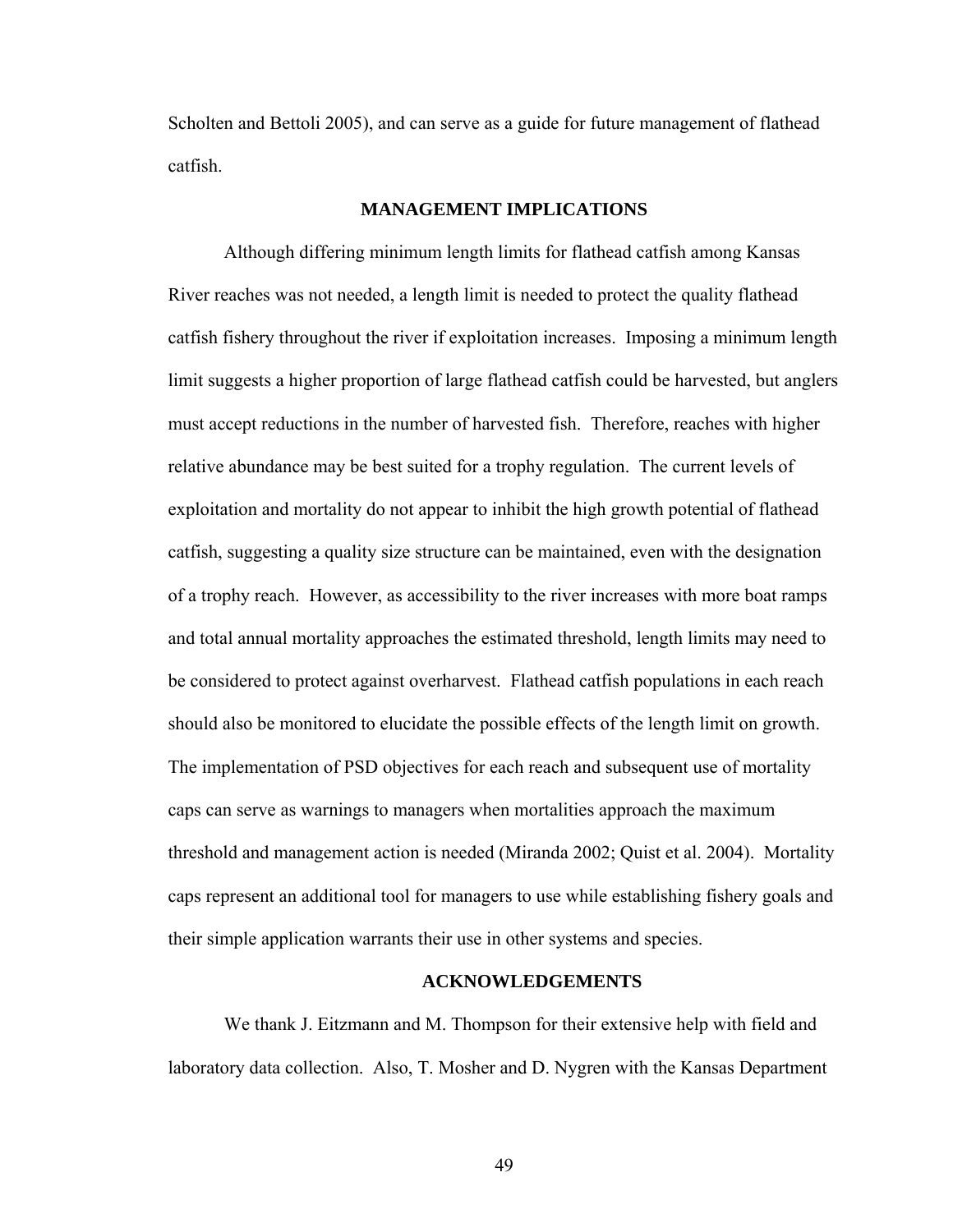of Wildlife and Parks for assistance with project development and comments. K. Gido, W. Dodds, and M. Quist with beneficial comments on early drafts of this publication. Funding for this project was provided by the Kansas Department of Wildlife and Parks through Federal Aid in Sportfish Restoration.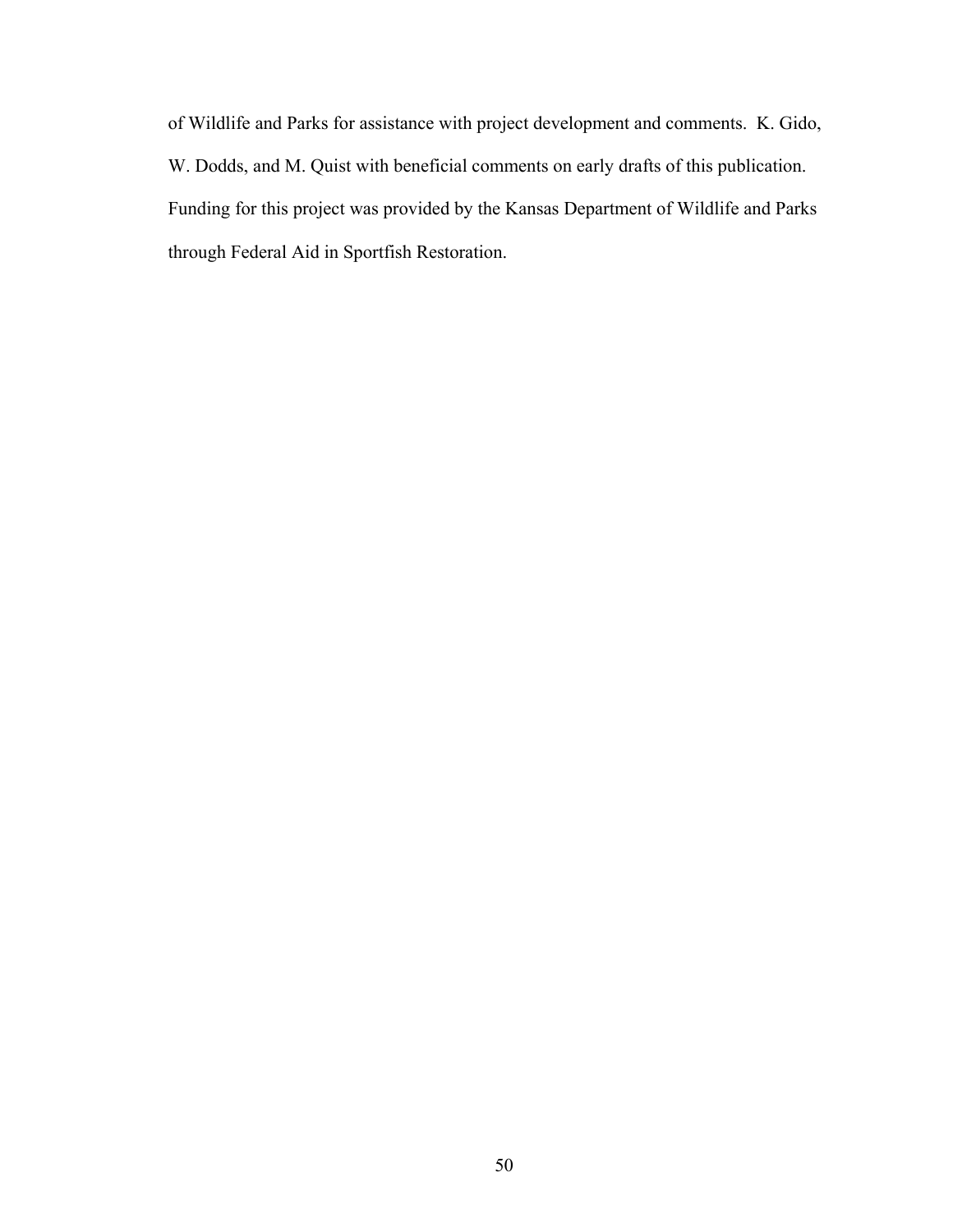#### **LITERATURE CITED**

- Anderson, R. O., and R. M. Neumann. 1996. Length, weight, and associated structural indices. Pages 447-482 *in* B. R. Murphy and D. W. Willis, editors. Fisheries Techniques, 2<sup>nd</sup> edition. American Fisheries Society, Bethesda, Maryland.
- Anderson, R. M., and R. B. Nehring. 1984. Effects of a catch-and-release regulation on a wild trout population in Colorado and its acceptance by anglers. North American Journal of Fisheries Management 4: 257-265.
- Arterburn, J. E., D. J. Kirby, and C. R. Berry. 2002. A survey of angler attitudes and biologist opinions regarding trophy catfish and their management. Fisheries 27(5): 10-21.
- Coon, T. G., and H. R. Dames. 1989. Catfish movement and habitat use in a Missouri River tributary. Proceedings of the Annual Conference Southeastern Association of Fish and Wildlife Agencies 43: 119-132.
- Cornelius, R. R., and T. L. Margenau. 1999. Effects of length limits on muskellunge in Bone Lake, Wisconsin. North American Journal of Fisheries Management 19: 300-308.
- Cunningham, K. K. 1995. Comparison of stationary and mobile electrofishing for sampling flathead catfish. North American Journal of Fisheries Management 15: 515-517.
- Daugherty, D. J., and T. M. Sutton. 2005. Population abundance and stock characteristics of flathead catfish in the lower St. Joseph River, Michigan. North American Journal of Fisheries Management 25: 1191-1201.

DeVries, D. R., and R. V. Frie. 1996. Determination of age and growth. Pages 483-512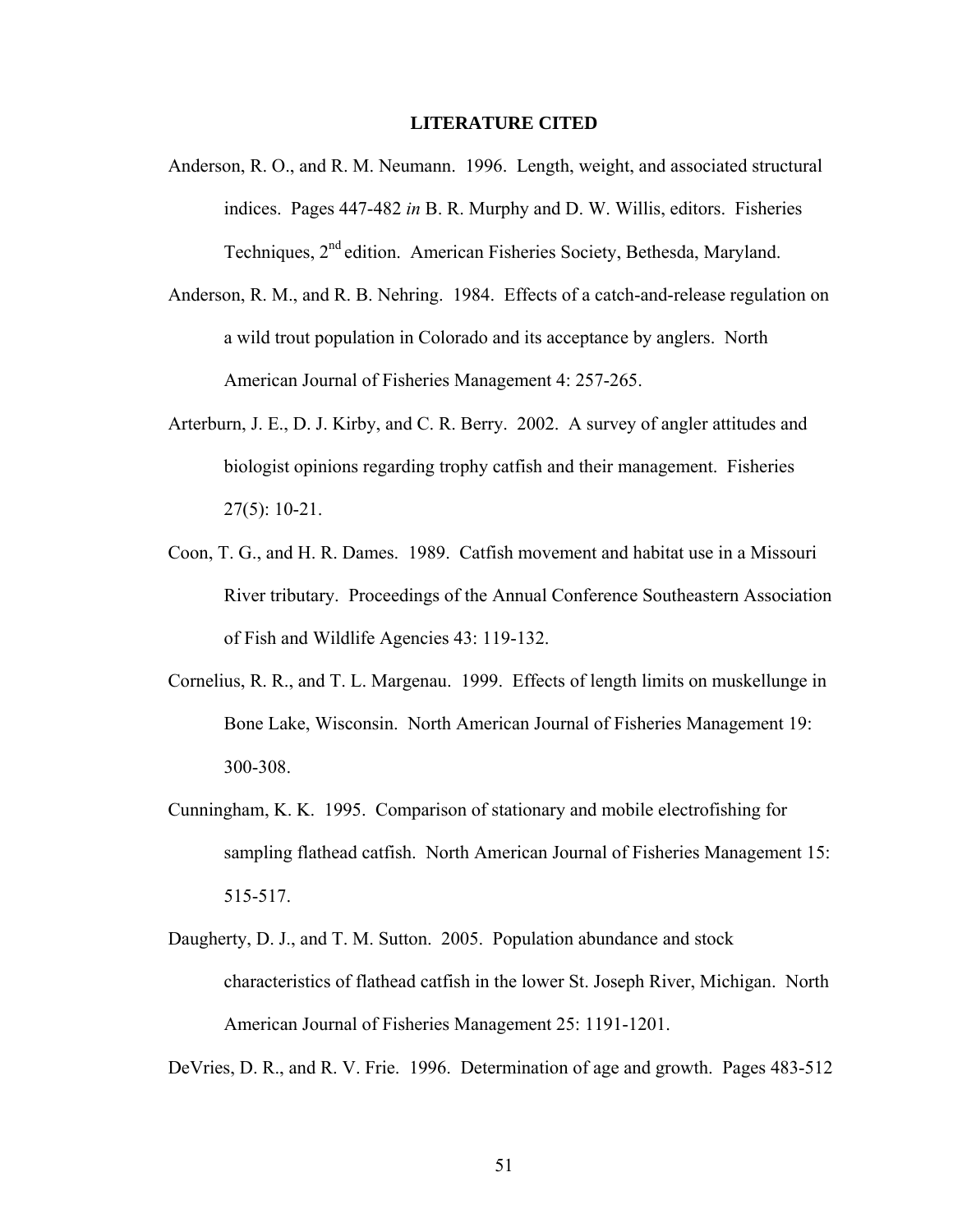*in* B. R. Murphy and D. W. Willis, editors. Fisheries Techniques, 2<sup>nd</sup> edition. American Fisheries Society, Bethesda, Maryland.

- Funk, J. L. 1957. Movement of stream fishes in Missouri. Transactions of the American Fisheries Society 85: 39-57.
- Galat, D. L., C. R. Berry Jr., E. J. Peters, and R. G. White. 2005. The Missouri River basin. Pages 427-480 *in* A. C. Benke and C. E. Cushing, editors. Rivers of North America. Elsevier Academic Press, San Diego, California.
- Guier, C. R., L. E. Nichols, and R. T. Rachels. 1984. Biological investigation of flathead catfish in the Cape Fear River. Proceedings of the Annual Conference Southeastern Association of Fish and Wildlife Agencies 35(1981): 607-621.
- Insaurralde, M. S. 1992. Environmental characteristics associated with flathead catfish in four Mississippi streams. Doctoral dissertation. Mississippi State University, Mississippi State.
- Jackson, D. C. 1999. Flathead catfish: biology, fisheries, and management. Pages 23- 36 *in* E. R. Irwin, W. A. Hubert, C. F. Rabeni, H. L. Schramm, Jr., and T. Coon, editors. Catfish 2000: Proceedings of the international ictalurid symposium. American Fisheries Society, Symposium 24, Bethesda, Maryland.
- Jackson, J. R., and D. C. Jackson. 1999. Macrohabitat use by catfishes in a Southeastern United States floodplain-river ecosystem. Pages 215-222 *in* E. R. Irwin, W. A. Hubert, C. F. Rabeni, H. L. Schramm, Jr., and T. Coon, editors. Catfish 2000: Proceedings of the international ictalurid symposium. American Fisheries Society, Symposium 24, Bethesda, Maryland.

Kwak, T. J., W. E. Pine III, D. S. Waters, J. A. Rice, J. E. Hightower, and R. L. Noble.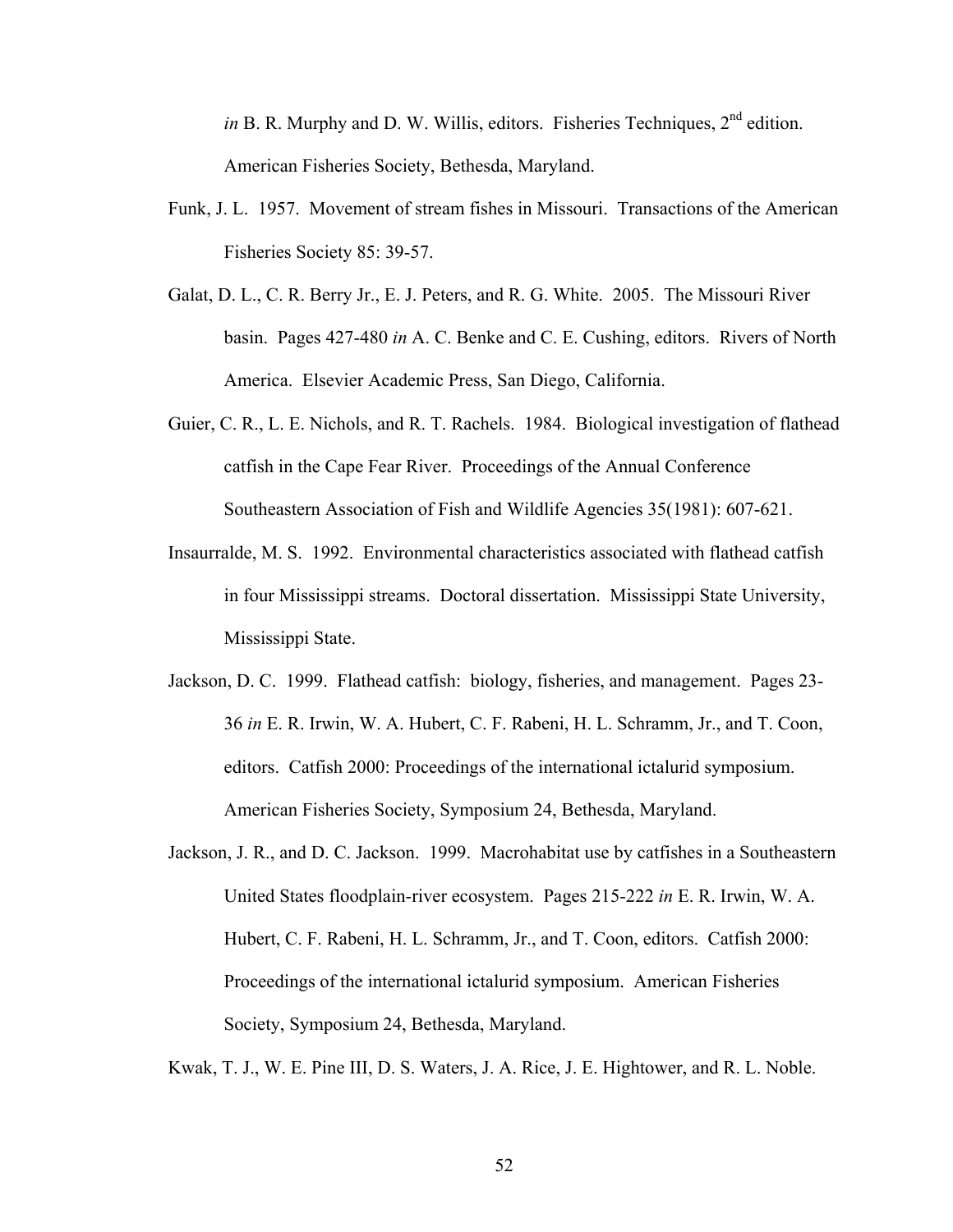2004. Population dynamics and ecology of introduced flathead catfish: phase 1 final report. Federal Aid in Sport Fish Restoration Project F-68, Study Number 1, Final Report, Submitted to Division of Inland Fisheries, North Carolina Wildlife Resources Commission, Raleigh.

- Kwak, T. J., W. E. Pine III, and D. S. Waters. 2006. Age, growth, and mortality of introduced flathead catfish in Atlantic rivers and a review of other populations. North American Journal of Fisheries Management 26: 73-87.
- Lee, L. A., and J. W. Terrell. 1987. Habitat suitability index models, flathead catfish. U.S. Dept. of the Interior, Fish and Wildlife Service, Research and Development, Biological Report; 82 (10.152). Washington, D.C.
- Lovell, R. G., and M. J. Maceina. 2002. Population assessment and minimum length limit evaluations for white bass in four Alabama reservoirs. North American Journal of Fisheries Management 22: 609-619.
- Maceina, M. J., O. Ozen, M. S. Allen, and S. M. Smith. 1998. Use of equilibrium yield models to evaluate length limits for crappies in Weiss Lake, Alabama. North American Journal of Fisheries Management 18: 854-863.
- Makinster, A. S. 2006. Population dynamics of flathead catfish in the Kansas River, Kansas. Master's thesis. Kansas State University, Manhattan.
- Mayhew, J. K. 1969. Age and growth of flathead catfish in the Des Moines River, Iowa. Transactions of the American Fisheries Society 98: 118-120.
- Michaletz, P. H., and J. G. Dillard. 1999. A survey of catfish management in the United States and Canada. Fisheries 24(8): 6-11.

Minckley, W. L., and J. E. Deacon. 1959. Biology of flathead catfish in Kansas.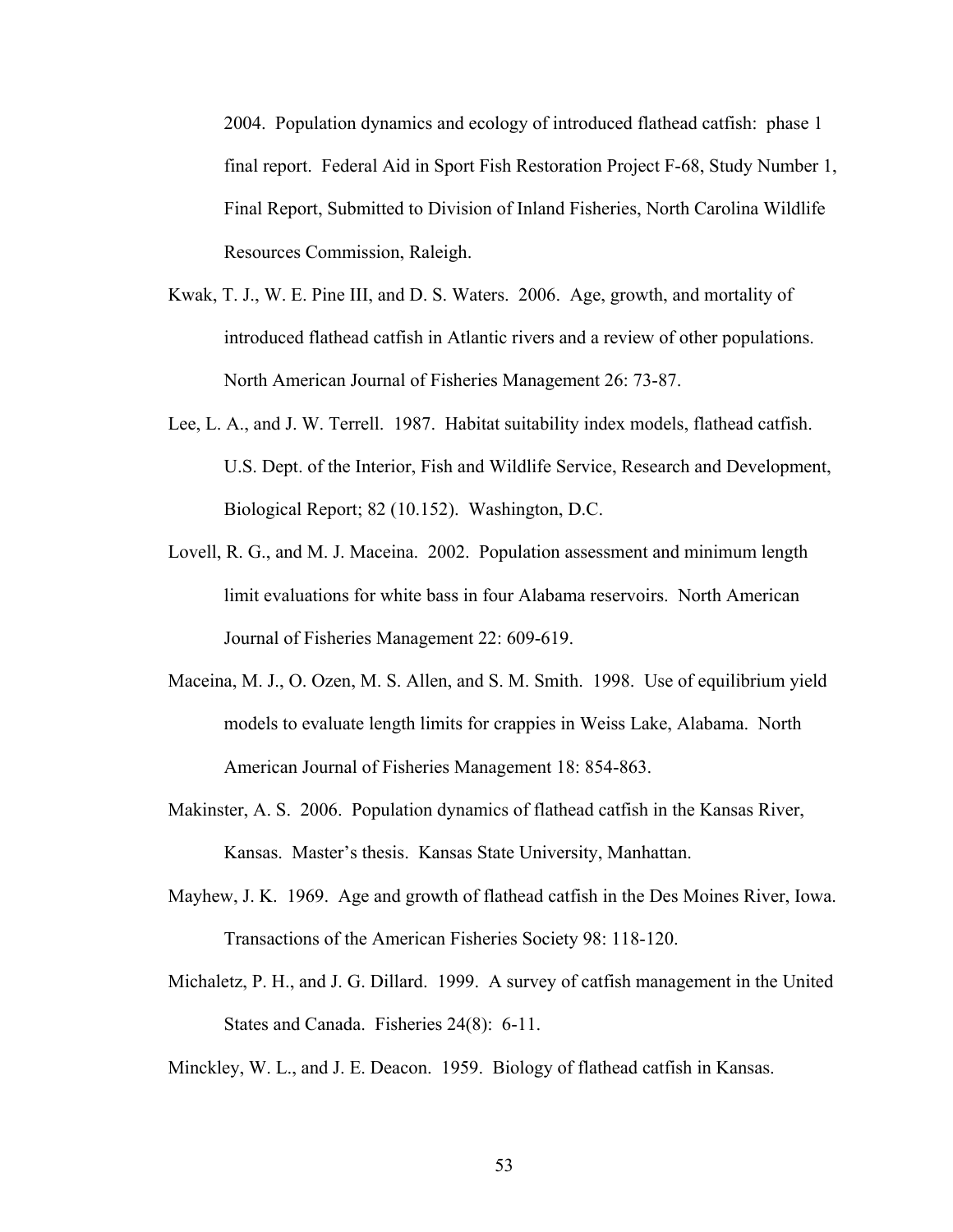Transactions of the American Fisheries Society 88: 344-355.

- Miranda, L. E. 2002. Establishing size-based mortality caps. North American Journal of Fisheries Management 22: 433-440.
- Molsa, H., J. E. Reynolds, E. J. Coenen, and O. V. Lindqvist. 1999. Fisheries research towards resource management on Lake Tanganyika. Hydrobiologia 407: 1-24.
- Paukert, C. P., D. W. Willis, and D. W. Gabelhouse Jr. 2002. Effect and acceptance of bluegill length limits in Nebraska natural lakes. North American Journal of Fisheries Management 22: 1306-1313.
- Pugh, L. L., and H. L. Schramm. 1999. Movement of tagged catfishes in the lower Mississippi River. Pages 193-197 *in* E. R. Irwin, W. A. Hubert, C. F. Rabeni, H. L. Schramm, Jr., and T. Coon, editors. Catfish 2000: Proceedings of the international ictalurid symposium. American Fisheries Society, Symposium 24, Bethesda, Maryland.
- Quinn, S. P. 1989. Flathead catfish abundance and growth in the Flint River, Georgia. Proceedings of the Annual Conference Southeastern Association of Fish and Wildlife Agencies 42(1988): 141-148.
- Quinn, S. P. 1993. Description of a multiuse fishery for flathead catfish. North American Journal of Fisheries Management 13: 594-599.
- Quist, M. C., and C. S. Guy. 1998. Population characteristics of channel catfish from the Kansas River, Kansas. Journal of Freshwater Ecology 13: 351-359.
- Quist, M. C., and C. S. Guy. 1999. Spatial variation in population dynamics of shovelnose sturgeon in the Kansas River. Prairie Naturalist 31: 65-74.
- Quist, M. C., J. L. Stephen, C. S. Guy, and R. D. Schultz. 2004. Age structure and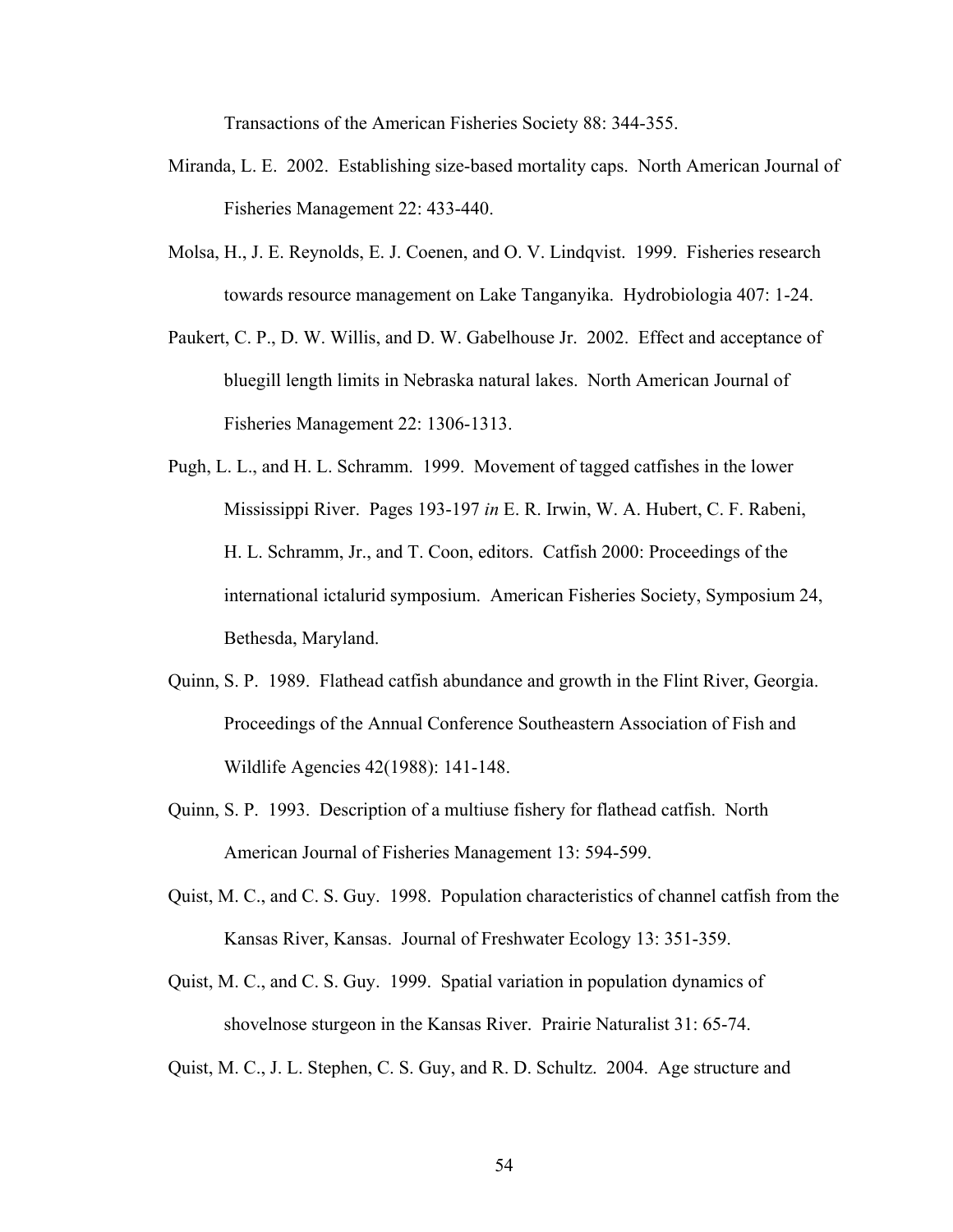mortality of walleyes in Kansas reservoirs: use of mortality caps to establish realistic management objectives. North American Journal of Fisheries Management 24: 990-1002.

- Ricker, W. E. 1975. Computation and interpretation of biological statistics of fish populations. Fisheries Research Board of Canada Bulletin 191.
- Sanders, R. M., D. G. Huggins, and F. B. Cross. 1993. The Kansas River system and its biota. Pages 295-326 *in* L. W. Hesse, C. B. Stalnaker, N. G. Benson, and J. R. Zuboy, editors. Proceedings of the symposium on restoration planning for the rivers of the Mississippi and Missouri river ecosystem. U.S. National Biological Survey, Biological Report 19.
- Scholten, G. D., and P. W. Bettoli. 2005. Population characteristics and assessment of overfishing for an exploited population in the lower Tennessee River. Transactions of the American Fisheries Society 134: 1285-1298.
- Schramm, H. L. Jr., J. T. Forbes, D. A. Gill, and W. D. Hubbard. 1999. Fishing environment preferences and attitudes towards overharvest: are catfish anglers unique? Pages 417-426 *in* E. R. Irwin, W. A. Hubert, C. F. Rabeni, H. L. Schramm, Jr., and T. Coon, editors. Catfish 2000: Proceedings of the international ictalurid symposium. American Fisheries Society, Symposium 24, Bethesda, Maryland.
- Slipke, J. W., M. J. Maceina, V. H. Travnichek, and K. C. Weathers. 1998. Effects of a 356-mm minimum length limit on the population characteristics and sport fishery of smallmouth bass in the Shoals Reach of the Tennessee River, Alabama. North American Journal of Fisheries Management 18: 76-84.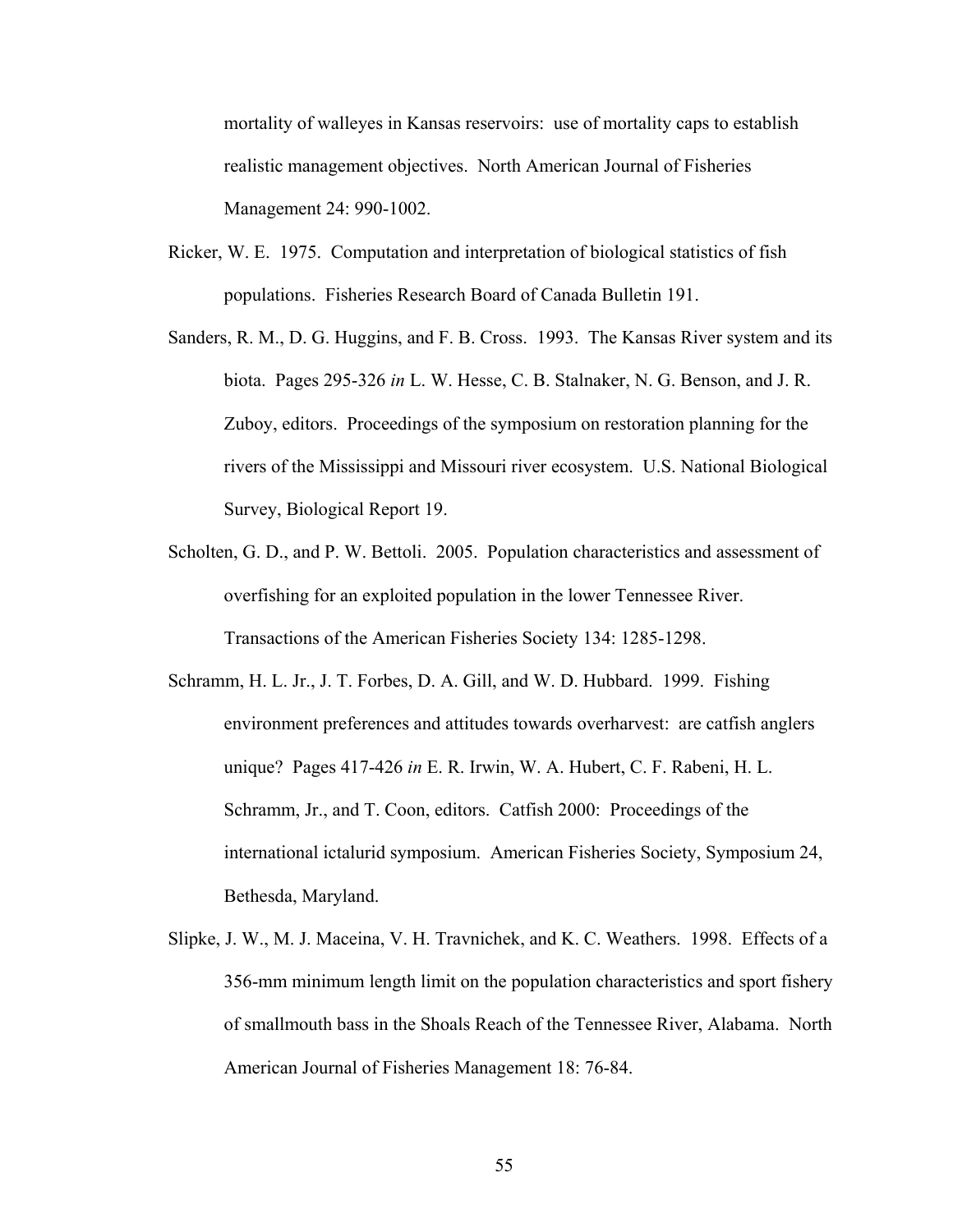- Slipke, J. W., and M. J. Maceina. 2000. Fisheries analyses and simulation tools (FAST). Auburn University, Auburn, Alabama.
- Summerfelt, R. C., L. Hart, and P. R. Turner. 1972. Flathead catfish movements. Oklahoma Department of Wildlife Conservation, Completion Report, Project 4-60-R, Oklahoma City.
- Travnichek, V. H. 2004. Movement of flathead catfish in the Missouri River: examining opportunities for managing river segments for different fishery goals. Fisheries Management and Ecology 11: 89-96.
- Wilde, G. R., and R. B. Ditton. 1999. Differences in attitudes and fishing motives among Texas catfish anglers. Pages 395-406 *in* E. R. Irwin, W. A. Hubert, C. F. Rabeni, H. L. Schramm, Jr., and T. Coon, editors. Catfish 2000: Proceedings of the international ictalurid symposium. American Fisheries Society, Symposium 24, Bethesda, Maryland.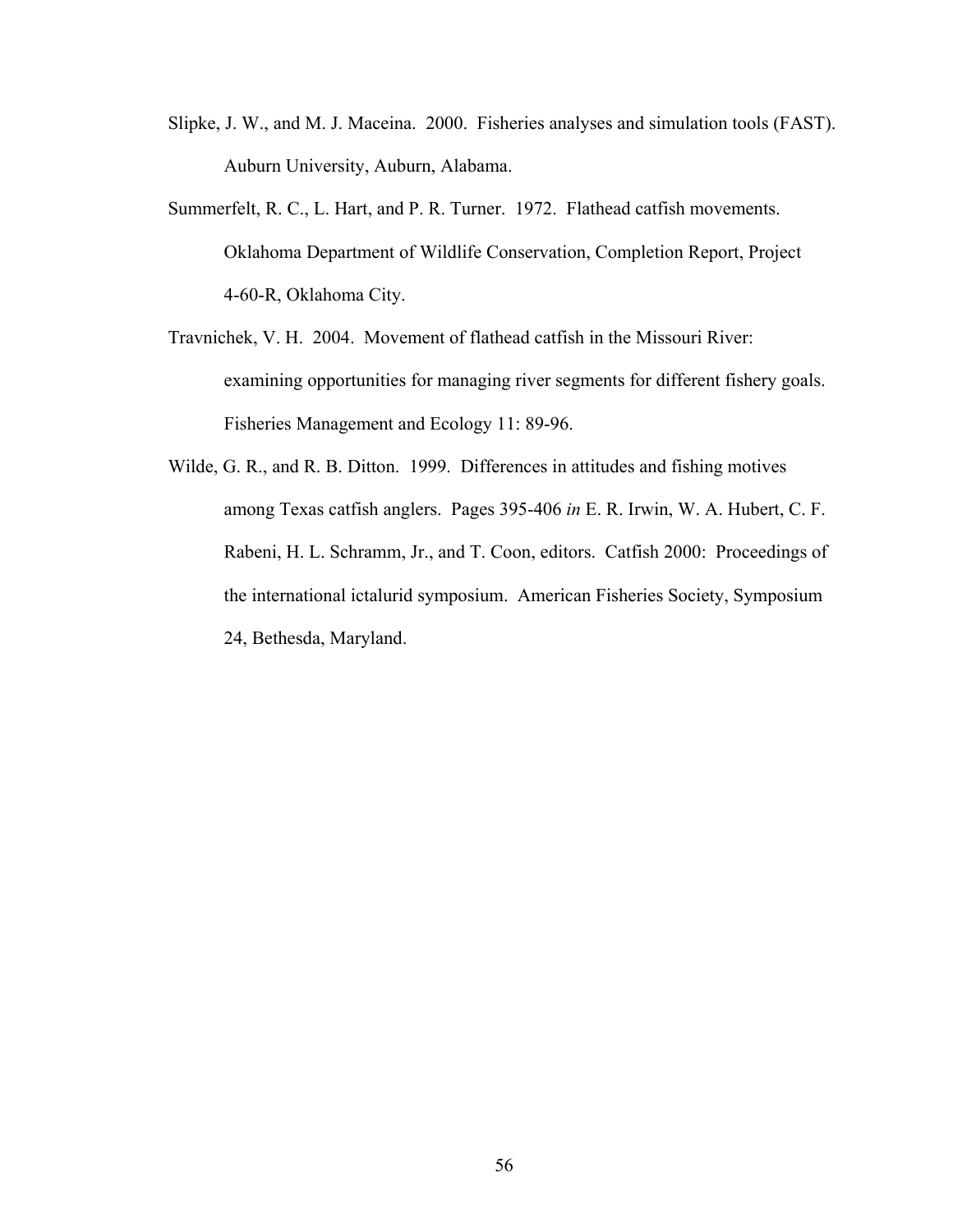Table 2.1. Estimates of flathead catfish slope (*a*) and intercept (*b*) of length:weight regression, theoretical maximum length  $(L_\infty)$ , growth coefficient  $(K)$ , age when total length is 0  $(t_o)$ , theoretical maximum weight  $(W_\infty)$ , maximum total age (maxage), mean relative abundance (CPUE; catch per hour), mean proportional stock density (PSD; number of quality-length fish [510 mm TL] / number of stock-length fish [350 mm TL] \*100), mean relative stock density of preferred-length fish (RSD-P; number of preferredlength fish [710 mm TL] / number of stock-length fish \* 100), percent total annual mortality  $(A)$ , the age to reach preferred-length  $(t_p, 710 \text{ mm})$ ; years), the age to reach quality-length ( $t_q$ , 510 mm; years), and the age to reach stock-length ( $t_s$ , 350 mm; years) from the Kansas River, Kansas, 2005-2006. Reaches were based on Makinster (2006). Asterisks indicate when model assumptions were violated and total length of the largest fish in the given reach was used to calculate  $L_{\infty}$ ,  $K$ ,  $t_o$ , and  $W_{\infty}$ .

|                           | <b>River reach</b><br>(rkm range) |                               |                 |                                        |
|---------------------------|-----------------------------------|-------------------------------|-----------------|----------------------------------------|
| <b>Model parameter</b>    | $\mathbf{1}$<br>$(0-26)$          | $\overline{2}$<br>$(27 - 84)$ | 3<br>$(85-193)$ | $\overline{\mathbf{4}}$<br>$(194-274)$ |
| <b>Population model</b>   |                                   |                               |                 |                                        |
| $\boldsymbol{b}$          | 3.07                              | 3.07                          | 3.03            | 3.06                                   |
| $\alpha$                  | $-5.19$                           | $-5.16$                       | $-5.08$         | $-5.15$                                |
| $L_{\infty}$ (mm)         | 1095*                             | 1121                          | 1170*           | 1131                                   |
| K                         | 0.136                             | 0.159                         | 0.136           | 0.12                                   |
| $t_o$ (mm)                | 0.49                              | 0.32                          | 0.02            | $-0.49$                                |
| $W_{\infty}$ (g)          | 13,643                            | 15,574                        | 16,939          | 15,921                                 |
| maxage (years)            | 13                                | 21                            | 13              | 19                                     |
| <b>Population indices</b> |                                   |                               |                 |                                        |
| <b>CPUE</b>               | 3.0(0.9)                          | 11.4(1.7)                     | 18.4(2.0)       | 3.5(0.5)                               |
| <b>PSD</b>                | $\boldsymbol{0}$                  | 52(11)                        | 44 (7)          | 48(11)                                 |
| RSD-P                     | $\overline{0}$                    | 5(5)                          | 5(4)            | 13(7)                                  |
| A(%)                      | 0.28                              | 0.17                          | 0.20            | 0.14                                   |
| Growth                    |                                   |                               |                 |                                        |
| $t_p$ (years)             | 7.7                               | 7.1                           | 6.9             | 7.6                                    |
| $t_q$ (years)             | 5.2                               | 3.9                           | 4.1             | 4.7                                    |
| $t_s$ (years)             | 3.6                               | 2.4                           | 2.7             | 2.6                                    |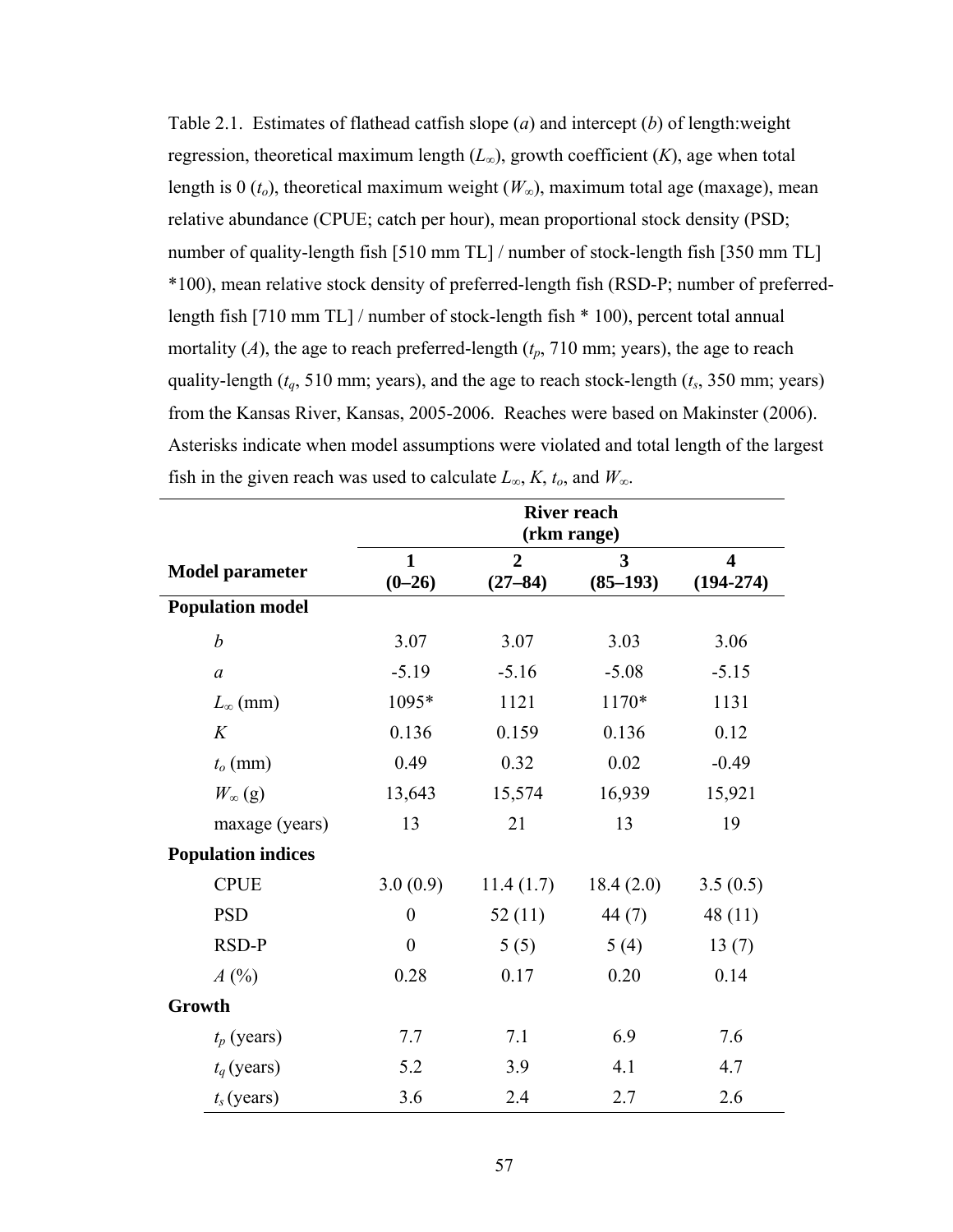

Figure 2.1. Map of the 274-km Kansas River from its formation (Junction City) to its confluence with the Missouri River (Kansas City). Lines intersecting the river indicated upper and lower bounds of reaches determined by Makinster (2006).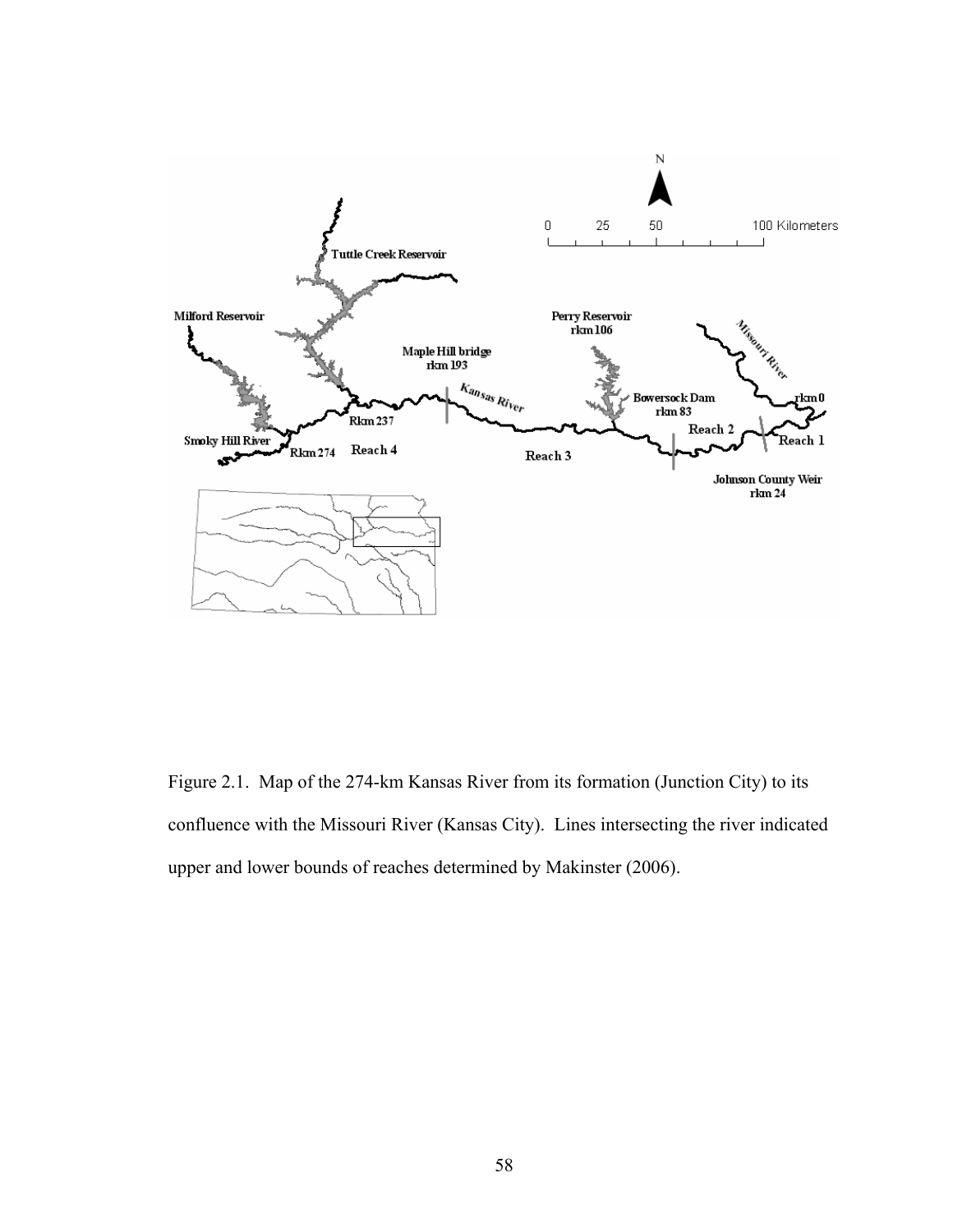

Figure 2.2. Predicted mean proportional stock density of flathead catfish captured during summer random electrofishing against various ranges of exploitation (*u*) for four levels of conditional natural mortality (*cm*) in the Kansas City reach (row 1), the Lawrence reach downstream of Bowersock Dam (row 2), the Lawrence reach upstream of Bowersock Dam (row 3), and the Maple Hill reach (row 4) of the Kansas River, Kansas, May-August 2005-2006.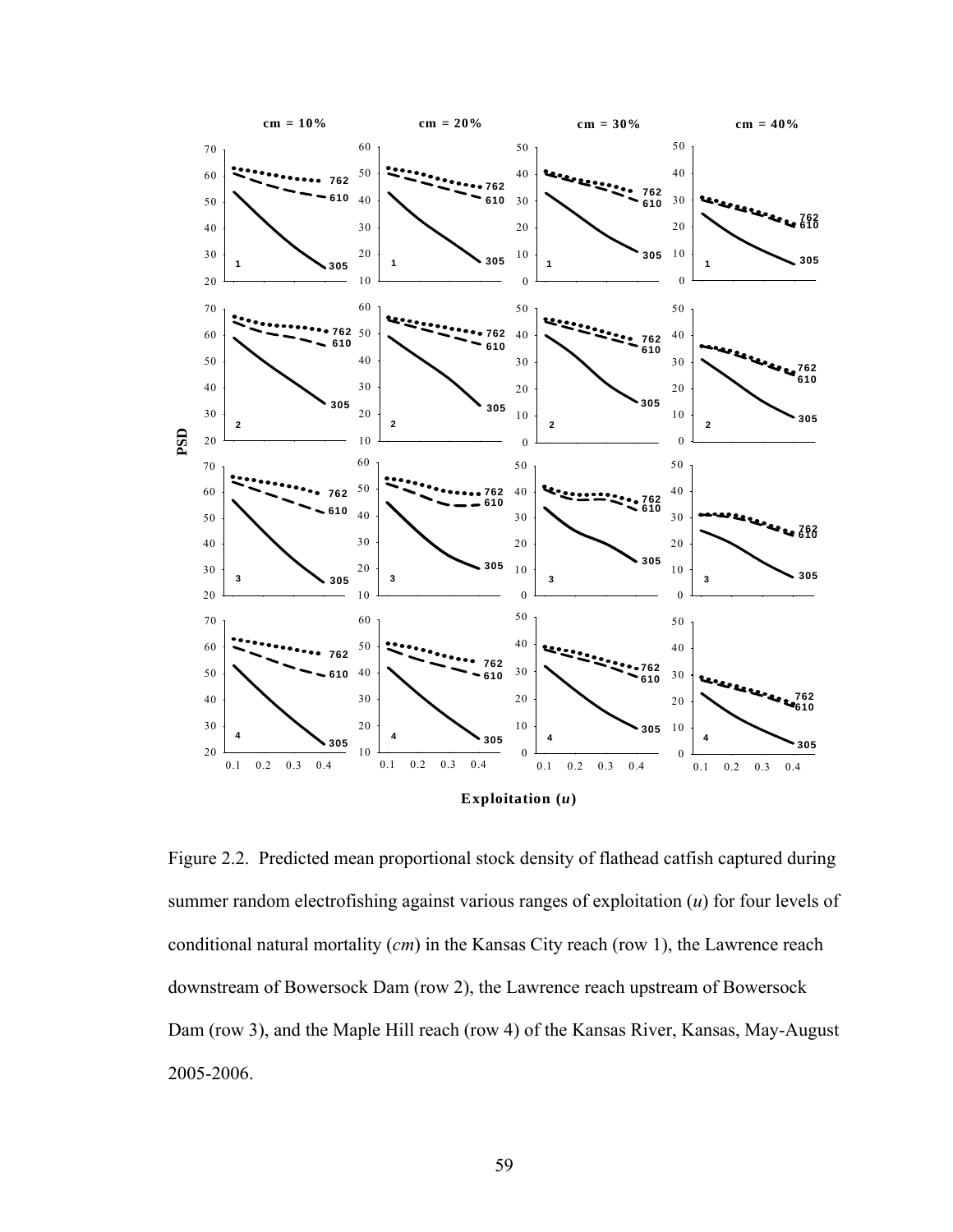

Figure 2.3. Predicted mean relative stock density of preferred length (RSD-P) flathead catfish captured during summer random electrofishing against various ranges of exploitation (*u*) for four levels of conditional natural mortality (*cm*) in the Kansas City reach (row 1), the Lawrence reach downstream of Bowersock Dam (row 2), the Lawrence reach upstream of Bowersock Dam (row 3), and the Maple Hill reach (row 4) of the Kansas River, Kansas, May-August 2005-2006.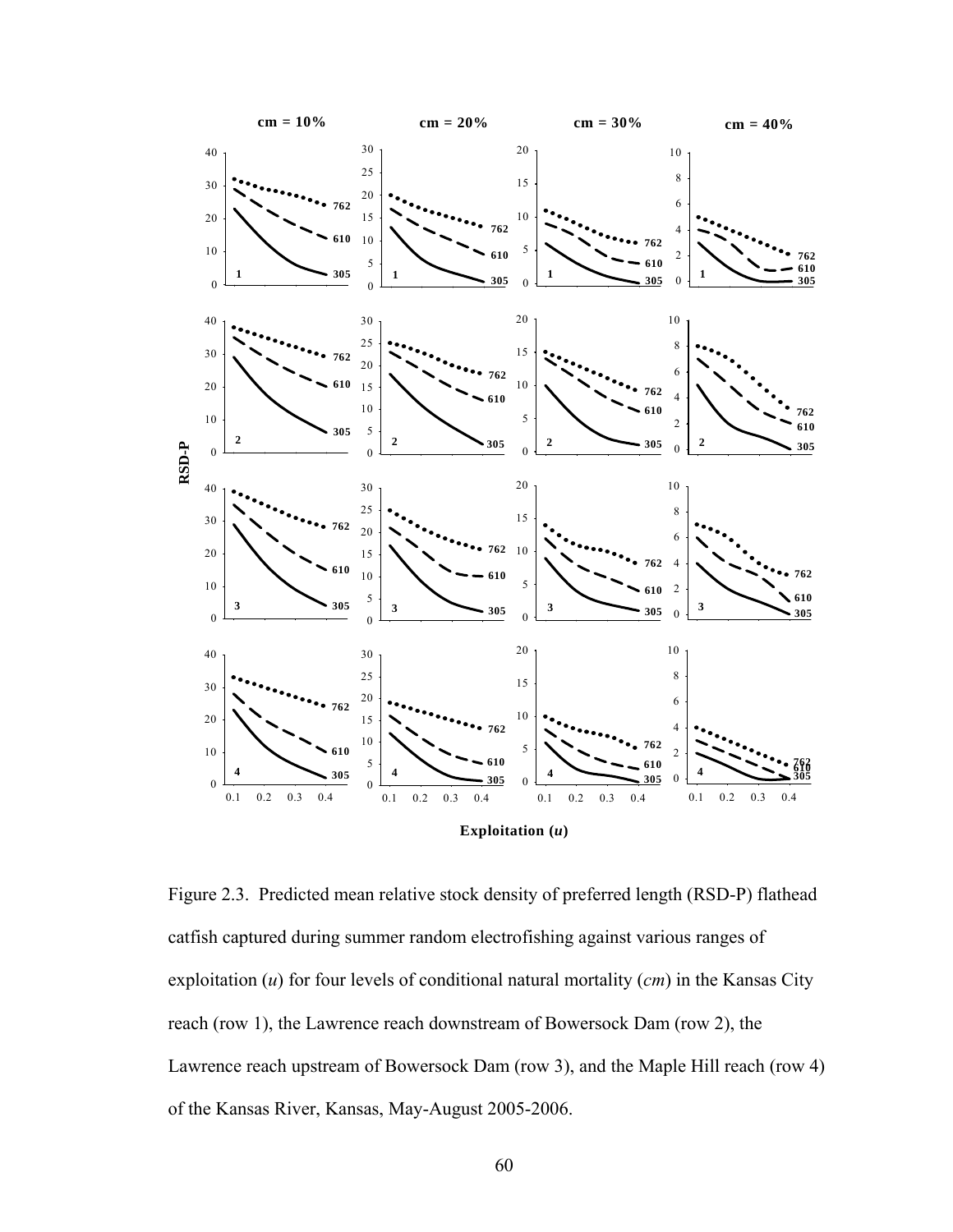

Figure 2.4. Predicted number of flathead catfish harvested (per 1000 recruits) against various ranges of exploitation (*u*) for four levels of conditional natural mortality (*cm*) in the Kansas City reach (row 1), the Lawrence reach downstream of Bowersock Dam (row 2), the Lawrence reach upstream of Bowersock Dam (row 3), and the Maple Hill reach (row 4) of the Kansas River, Kansas, May-August 2005-2006.